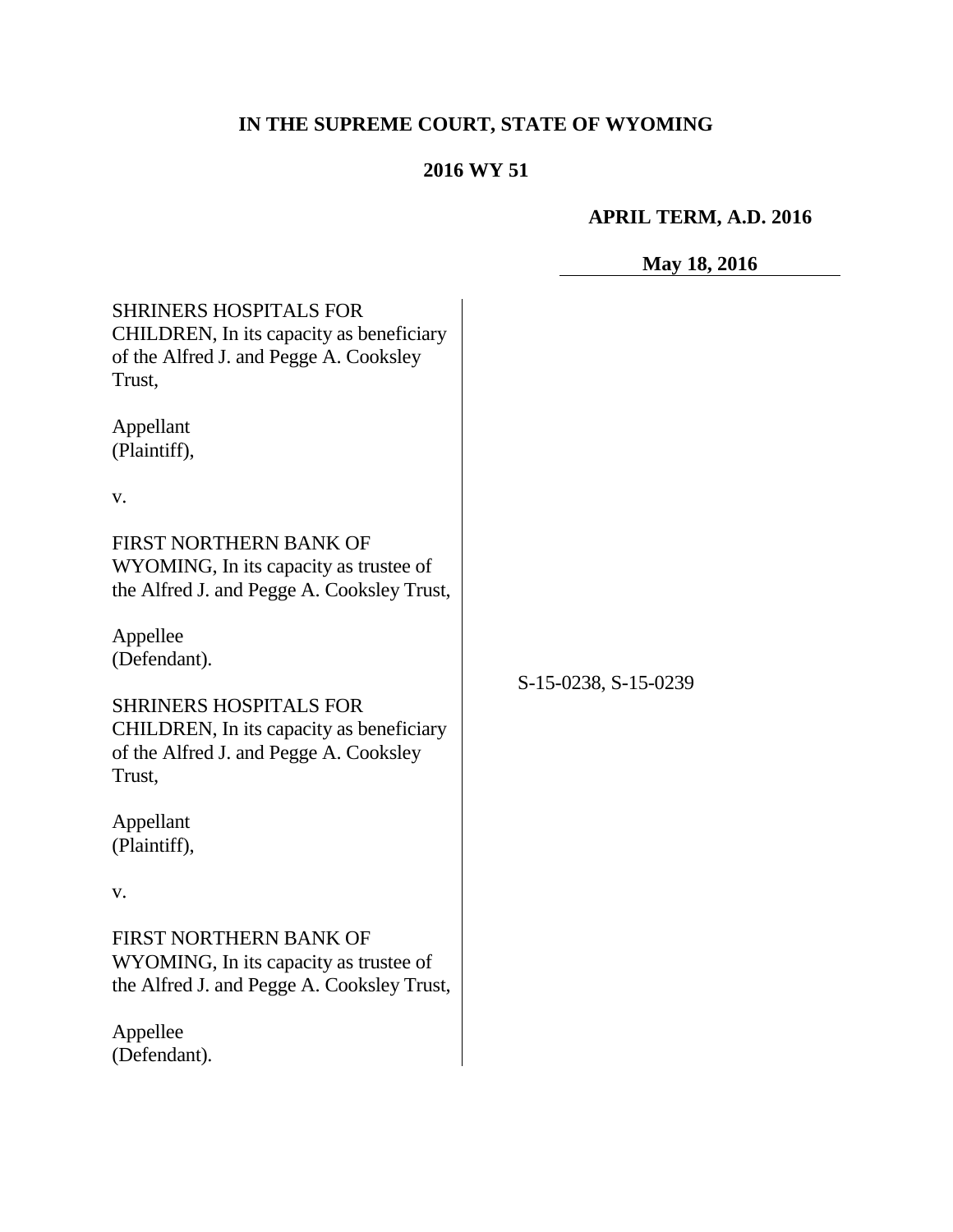#### *Appeal from the District Court of Johnson County The Honorable William J. Edelman, Judge*

#### *Representing Appellant:*

Christopher C. Voigt and Timothy M. Stubson of Crowley Fleck, PLLP, Casper, WY. Argument by Mr. Voigt.

#### *Representing Appellee:*

Tom C. Toner of Yonkee & Toner, Sheridan, WY; and Keith Dodson of Williams, Porter, Day & Neville, Casper, WY. Argument by Mr. Toner.

### *Before BURKE, C.J., and HILL, DAVIS, FOX, and KAUTZ, JJ.*

**NOTICE: This opinion is subject to formal revision before publication in Pacific Reporter Third. Readers are requested to notify the Clerk of the Supreme Court, Supreme Court Building, Cheyenne, Wyoming 82002, of any typographical or other formal errors so that correction may be made before final publication in the permanent volume.**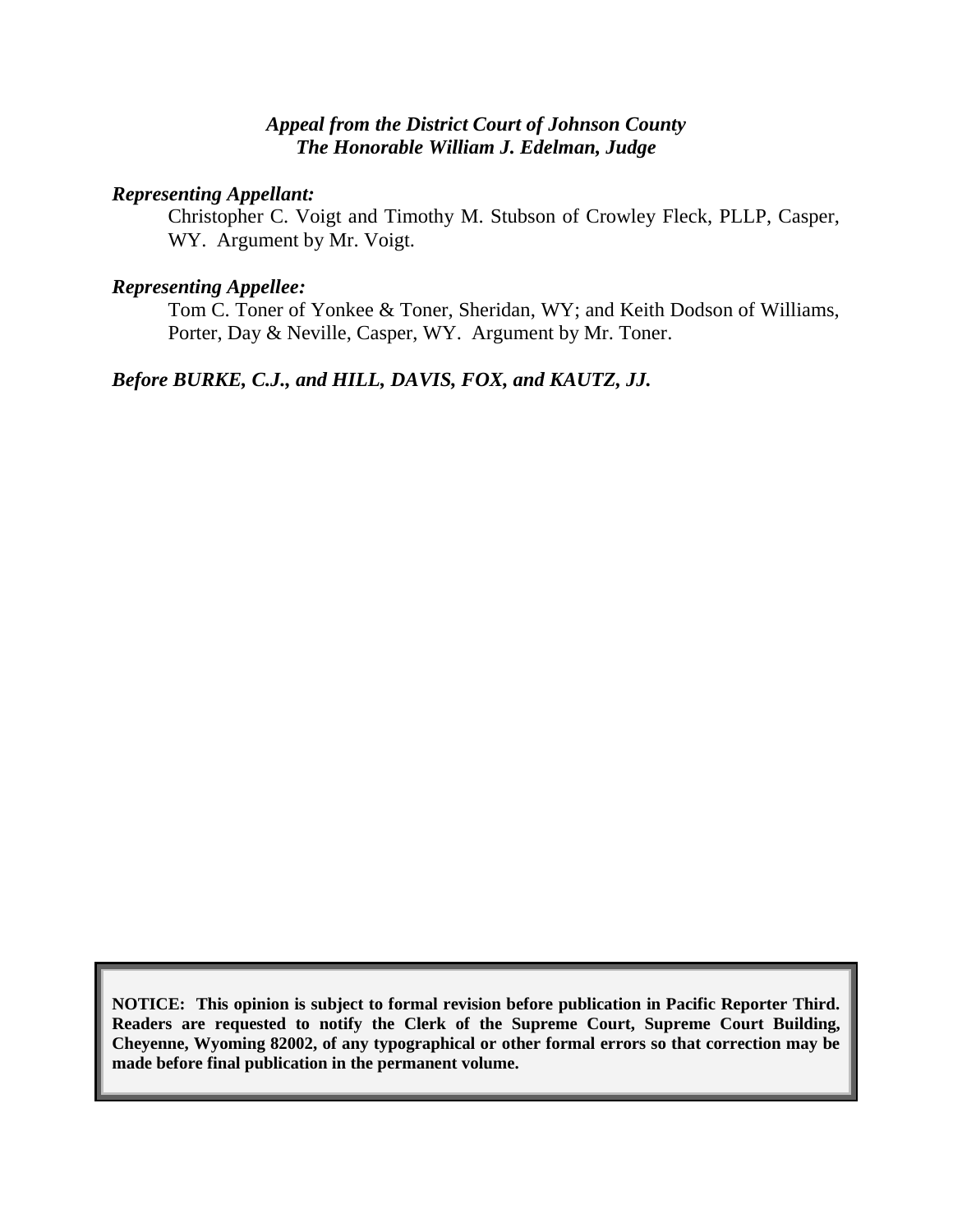#### **HILL,** Justice.

[¶1] Alfred "Jack" Cooksley and Pegge Cooksley placed their ranch and other property in a revocable charitable trust entitled the Alfred J. and Pegge A. Cooksley Trust (Trust). The Trust named Shriners Hospitals for Children (Shriners) and the Kalif Children's Travel Fund (Kalif) as beneficiaries, and First Northern Bank of Wyoming as the successor trustee. The Trust specified the year 2100 as its termination date, and it directed First Northern Bank to hold the ranch and other property in the Trust until that date. Upon termination of the Trust, First Northern Bank was to distribute the Trust assets to the beneficiaries, and, until then, the Bank was to distribute to the beneficiaries any Trust income not otherwise required to maintain and operate the ranch.

[¶2] Pegge Cooksley died in 2007, and Jack Cooksley died in 2011. After Jack Cooksley's death, Shriners filed a petition seeking termination of the Trust and an immediate distribution of the Trust assets. In a separate action, Shriners filed a complaint against First Northern Bank alleging it had breached its fiduciary duty to the Trust beneficiaries and seeking the Bank's removal as trustee, an award of damages, and a disgorgement of any fees paid to the Bank. Shriners' actions were consolidated, and following a bench trial the district court ruled against Shriners and issued a judgment denying all of its claims. The court thereafter entered an order directing Shriners to pay First Northern Bank its attorney fees and costs in the amount of \$48,343.74. Shriners appeals both the judgment denying its claims and the order awarding fees and costs. We affirm both.

#### **ISSUES**

[¶3] Shriners presents eight issues on appeal, which we reorder and condense into the following:

1. Whether the district court erred in concluding that the Trust did not violate the rule against perpetuities.

2. Whether the district court erred in concluding there were no grounds to terminate the Trust.

3. Whether the district court erred in concluding First Northern Bank did not breach its fiduciary duties to the beneficiaries.

4. Whether the district court erred in concluding there were no grounds to remove First Northern Bank as trustee.

5. Whether the district court erred in finding that First Northern Bank's attorney acted reasonably in response to Shriners' initial challenge to the Trust.

6. Whether the district court abused its discretion in ordering Shriners to pay First Northern Bank's attorney fees and costs.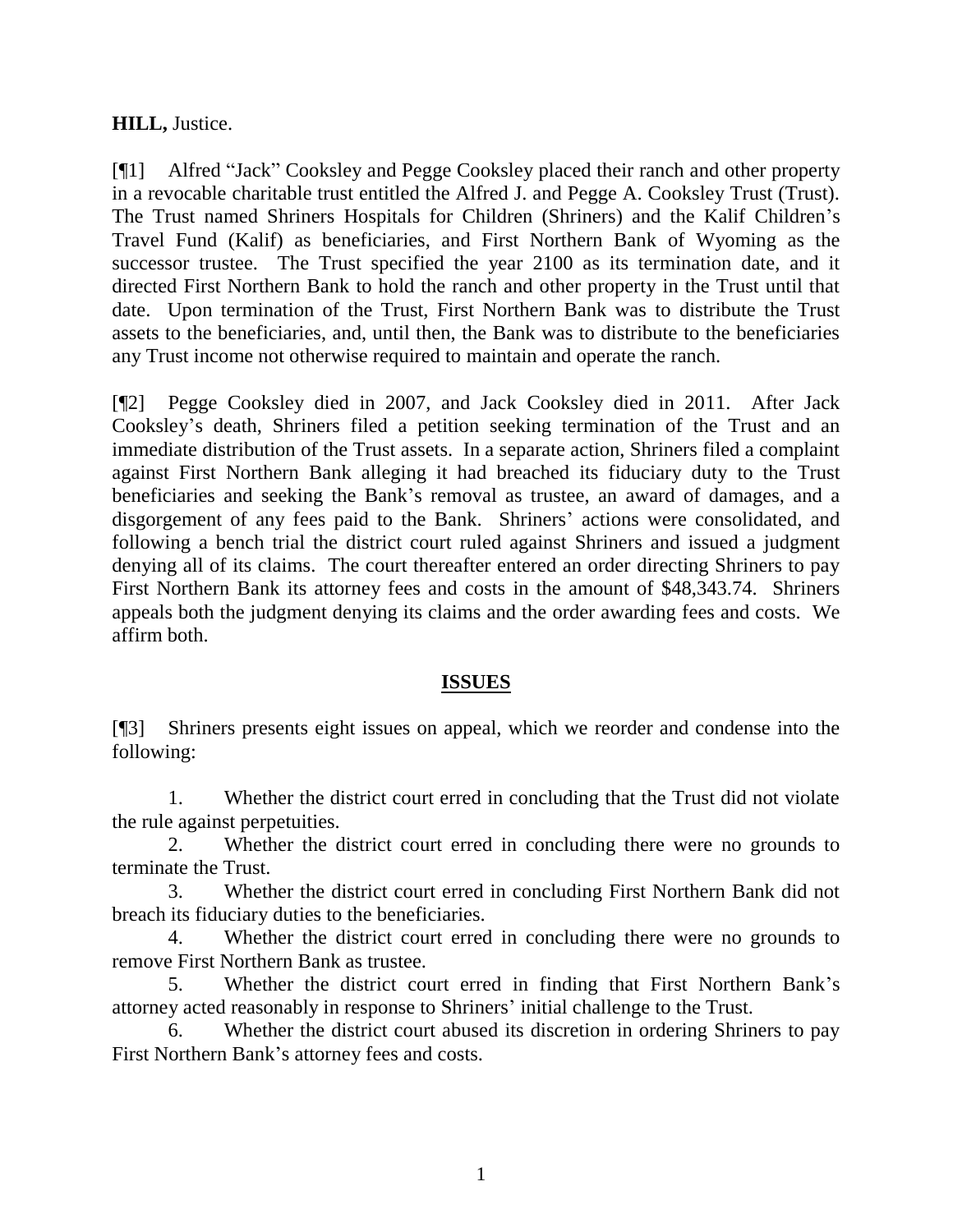[¶4] First Northern Bank identifies the issues on appeal similarly and adds the additional question of whether Shriners should be required to pay First Northern Bank's attorney fees associated with this appeal.

### **FACTS**

### **A. Creation of Trust**

l

[¶5] On October 24, 2006, Jack and Pegge Cooksley jointly executed a Declaration of Trust, which created the Alfred J. and Pegge A. Cooksley Trust (Trust). The Trust was a revocable trust and reserved in both Jack and Pegge Cooksley the power to revoke or amend the Trust, add or remove a trustee, or add or remove any asset. The Declaration of Trust designated Jack Cooksley as the initial trustee, and upon his death, First National Bank of Buffalo (now First Northern Bank) was to serve as the successor trustee.<sup>1</sup> The Cooksleys placed all of their property, both real and personal, in the Trust when they created the Trust in October 2006.

[¶6] The principal asset of the Trust is an approximately 1,620-acre ranch that the Cooksleys purchased in 1951. The ranch is located in Sheridan County, Wyoming, about twenty-five miles southeast of Sheridan and four miles west of Ucross and is accessible by U.S. Highway 14. The ranch appraised at a value of \$2,000,000.00 in 2011 and, with over a mile of frontage on Piney Creek, was described in that property appraisal as being located in "a highly sought after area situated along the year-round flowing Piney Creek." The property appraiser observed: "The meadows/creek bottom land, located along Piney Creek, are not only highly productive (providing a good hay base for the ranching operation) but also esthetically pleasing and valued for their recreational amenities."

[¶7] The Trust provided that while both Jack and Pegge Cooksley were living, the trustee was to pay the net income and principal (up to the entire amount) of the Trust to or for their benefit, in such amounts and at such times as either might direct. Upon the death of either Jack or Pegge Cooksley, the Trust directed the following disposition:

> The Trustee shall collect the income from the trust, and after deducting any charges and expenses properly chargeable to income in the administration of the trust, shall pay all of the net income, at least quarter-annually, to or for the benefit of the surviving Settlor, for life. In the event any such payment of income is insufficient, in the sole opinion of the survivor of us, to provide for the health, education, maintenance and support of the survivor, the Trustee shall use

<sup>&</sup>lt;sup>1</sup> Although at times during these proceedings, First Northern Bank was still First National Bank, we refer to it herein by its current name of First Northern Bank.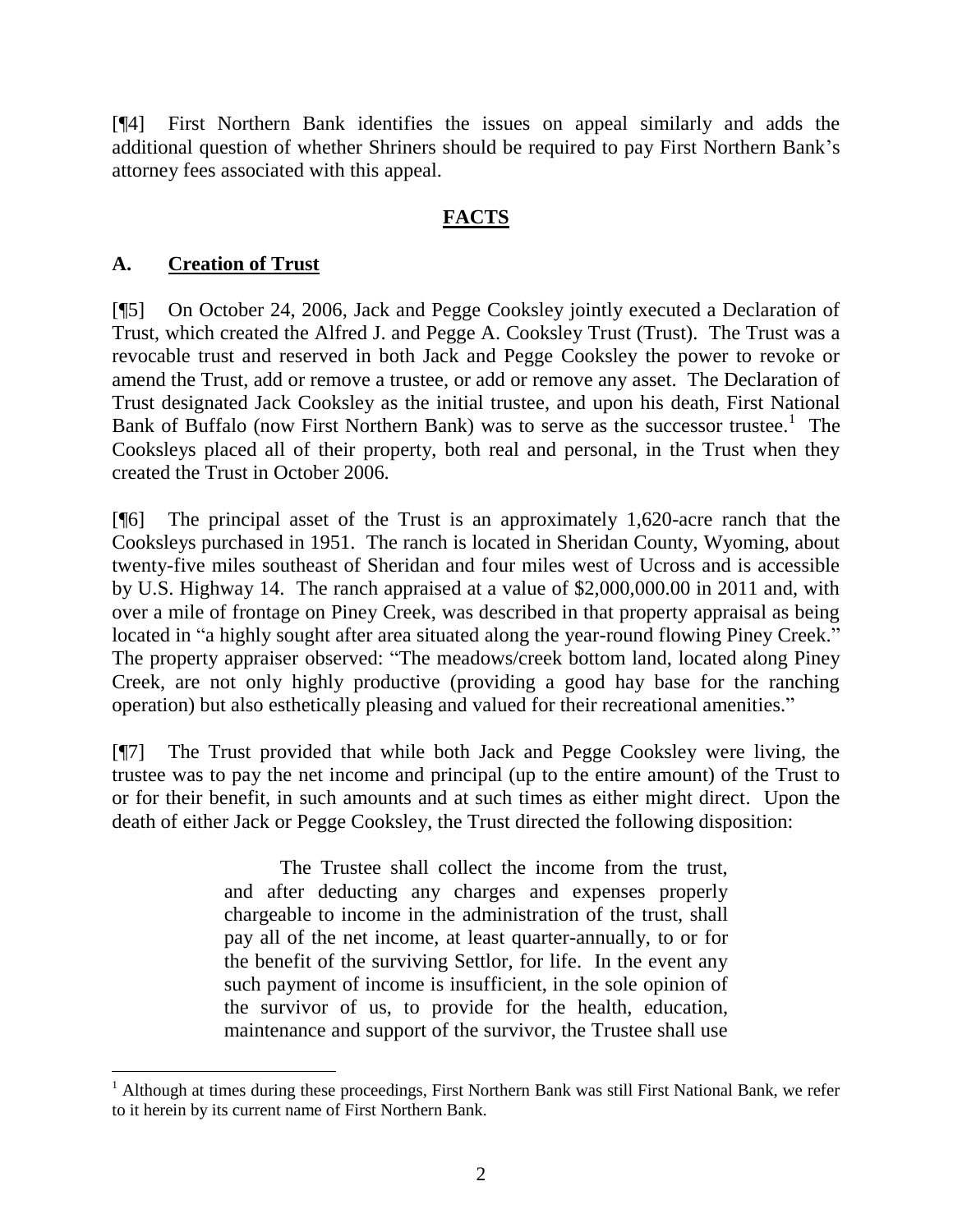from time to time so much of the principal of this Trust as the survivor of us shall direct be withdrawn and used, paid or applied for those purposes.

[¶8] Upon the death of the surviving Cooksley spouse, the Trust directed the following disposition of the Trust property:

> 2.2 Disposition After Death of Both Settlors. Upon the death of the survivor of us, the Trustee shall administer, dispose of and distribute the then remainder of this trust, including income accruing after the date of death of the survivor of us, as follows:

> A. [distribution of personal property per any separate writing]

> B. [distribution of rocks, minerals, and historical] artifacts to Jim Gatchell Museum]

> C. The Trustee may make distribution or disposition of any other tangible personal property as the Trustee, in its sole discretion, shall deem appropriate, including but not limited to private sale, auction and charitable donation. We intend that the trust continue for some years, and direct the Trustee to dispose of tangible personal property so that it is not a burden on the trust.

> Notwithstanding the foregoing, the Trustee is authorized to retain such tangible personal property as it deems appropriate or necessary to the management of the ranch land, buildings and residence.

> D. The Trustee shall thereafter hold, manage, invest, reinvest and distribute the remaining trust estate for the benefit of the **SHRINERS HOSPITAL FOR CRIPPLED CHILDREN – INTERMOUNTAIN**, or its successor, ("**SHRINERS HOSPITAL**") as follows:

> (i) The Trustee shall distribute to or apply for the benefit of the **SHRINERS HOSPITAL**, at least semiannually, all of the net income of the trust. We specifically direct that any and all accumulation of funds, whether from depletion, depreciation, and/or any other non-distributable source, be managed by the Trustee and used to the extent that the Trustee deems appropriate or necessary, to maintain the real property. In the event that there are insufficient funds to pay such expenses, then the Trustee is authorized to withhold so much of the net income otherwise distributable as is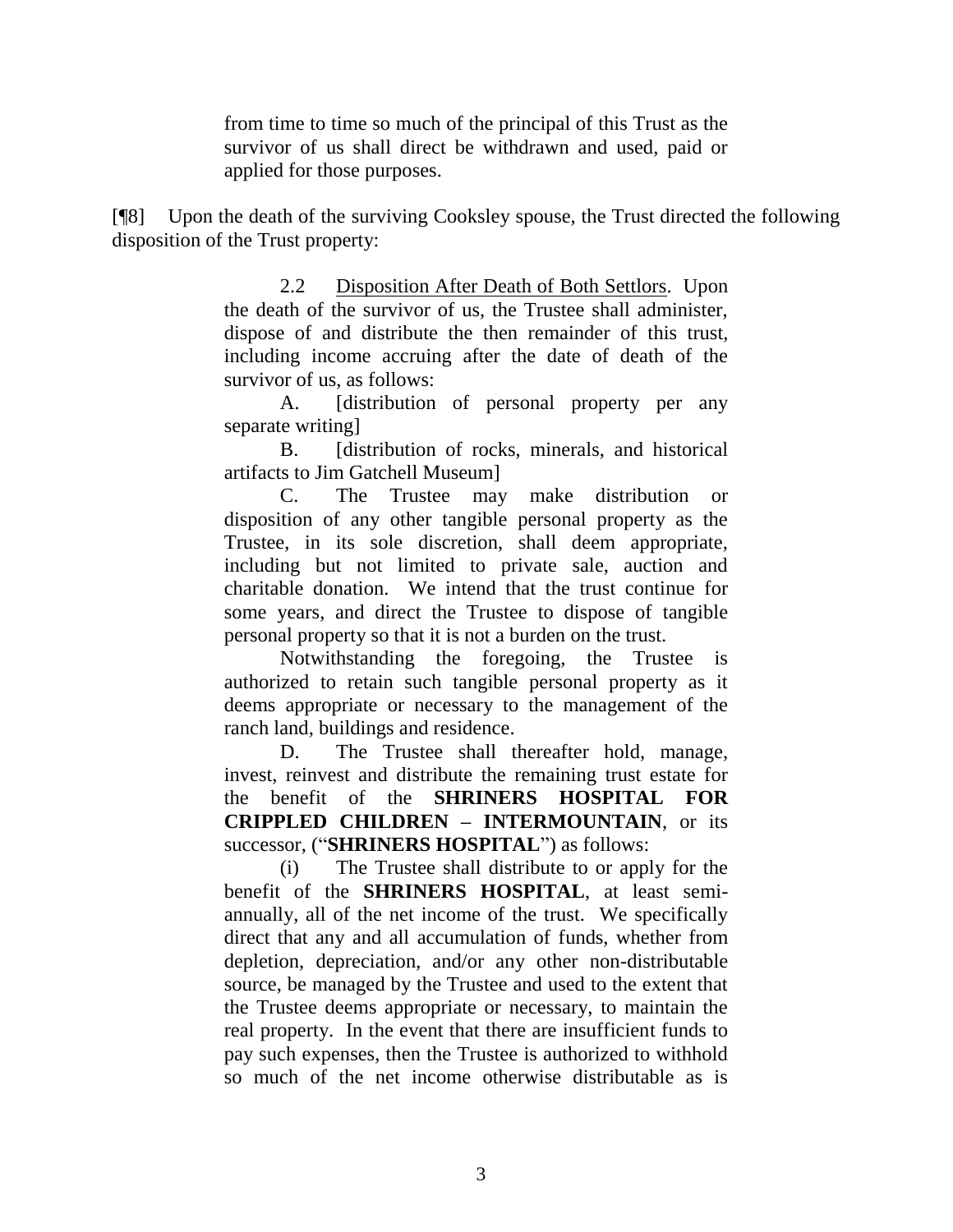necessary or advisable, in the Trustee's sole discretion, to provide for such expenses.

(ii) As soon as practical after the year 2100, the Trustee shall distribute outright to the **SHRINERS HOSPITAL** all of the then-remaining principal together with any undistributed income, free and clear from the restrictions of these Trust provisions, and when all funds have been distributed, the Trust shall terminate.

(iii) If **SHRINERS HOSPITAL** shall cease to exist, without a successor qualified as an IRC Section  $501(c)(3)$ , as amended, then the Trustee shall designate one or more qualified IRC Section 501(c)(3) recipient(s), upon application to and approval of a court of competent jurisdiction, such qualified recipient(s) to be chosen according to the criteria of assisting and promoting the medical diagnosis, care and treatment of children in Wyoming and the greater intermountain region.

#### **B. First Amendment to Trust**

[¶9] On January 15, 2007, the Cooksleys executed the first amendment to the Trust. The first amendment revised Paragraph 2.2.D(ii) to provide for distribution of the Trust assets to Shriners as soon as practical after the year 2050 and to provide for the Trust's termination after that 2050 distribution. The first amendment also added Paragraph 2.2.E to the Trust, which provided:

> E. The major asset that we have contributed to this Trust is our ranch, consisting of land, improvements and minerals. It is our intention that the Trustee continue to hold the ranch for the term of this trust, with the land remaining open and its use devoted to agriculture and/or preservation. We realize, however, that circumstances may occur that would make the continued ownership of this asset by the trust impractical or imprudent. By way of example, and by way of limitation, we list the following circumstances that would affect and possibly prohibit the continued ownership of the ranch:

> (i). The need for liquidity to pay for the extended nursing or home care for either or both of us; or

> (ii). The inability of the trust assets to provide sufficient income from all sources (interest, dividends, surface lease, surface damages, easements, rights-of-way, mineral royalties, mineral lease bonuses and other revenue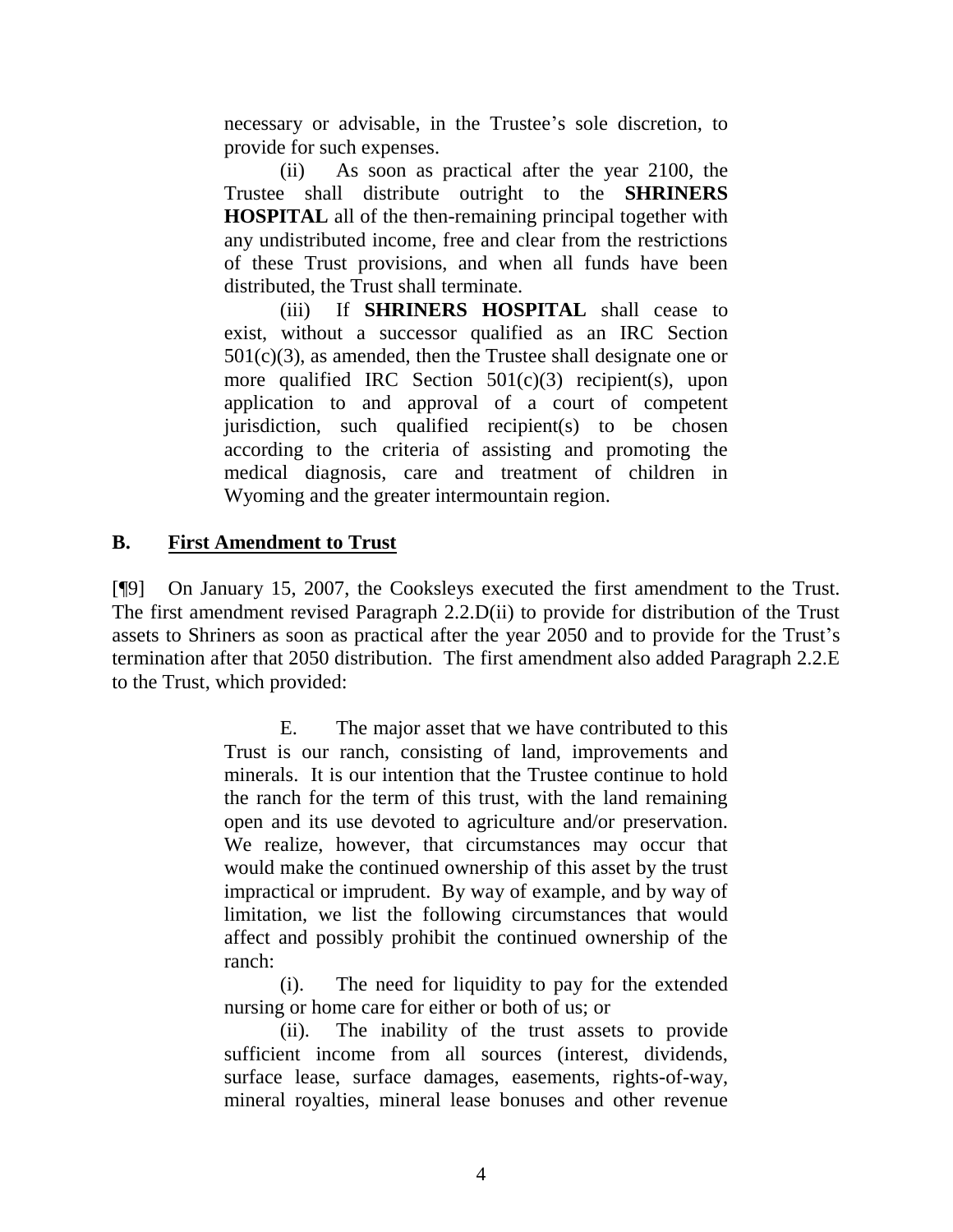sources) to pay the costs of maintaining the ranch, administering the trust and providing for the care of one or both of us.

In making its determination as to whether to sell the ranch land, we instruct the Trustee to evaluate the expected duration of the specific circumstances, the likelihood of a change in the circumstances, and the opportunities for a partial disposition of the ranch land to meet the financial needs. If all, or substantially all, of the ranch surface has been sold, the Trustee shall distribute the assets, after paying reasonable expenses and obligations, as described in Subsection D above, and this Trust shall terminate.

[¶10] Just over a month after the first amendment to the Trust was executed, on February 21, 2007, Pegge Cooksley died.

#### **C. Second Amendment to the Trust**

[¶11] On November 13, 2007, Jack Cooksley executed a second amendment to the Trust. The second amendment replaced section 2.2 in its entirety, but section 2.2.A through C, governing the disposition of personal property, remained unchanged. Likewise, section 2.2.E., defining the types of circumstances under which the trustee was authorized to sell the ranch or a portion of the ranch, was not substantively changed by the second amendment to the Trust, though the language was revised to reflect Jack Cooksley's status as the surviving settlor. The changes were to section 2.2.D and they included: 1) the addition of Kalif Children's Travel Fund (Kalif) as an additional beneficiary; and 2) an extension of the Trust's termination date back to the year 2100. The revised section 2.2.D provided:

> D. The Trustee shall thereafter divide, manage, invest, reinvest and distribute the remaining trust estate in two funds, 85% for the benefit of the **SHRINERS HOSPITAL FOR CRIPPLED CHILDREN – INTERMOUNTAIN**, or its successor, ("**SHRINERS HOSPITAL"**), and 15% for the benefit of the **KALIF CHILDREN'S TRAVEL FUND** of the Kalif Shrine in Sheridan, Wyoming, or its successor, ("**KALIF TRAVEL FUND"**).

> (i). The Trustee shall distribute to or apply for the benefit of the **SHRINERS HOSPITAL**, at least semiannually, 85% of the net income of the trust, and shall distribute to or apply for the benefit of the **KALIF TRAVEL FUND**, at least semi-annually, 15% of the net income of the trust. I specifically direct that any and all accumulation of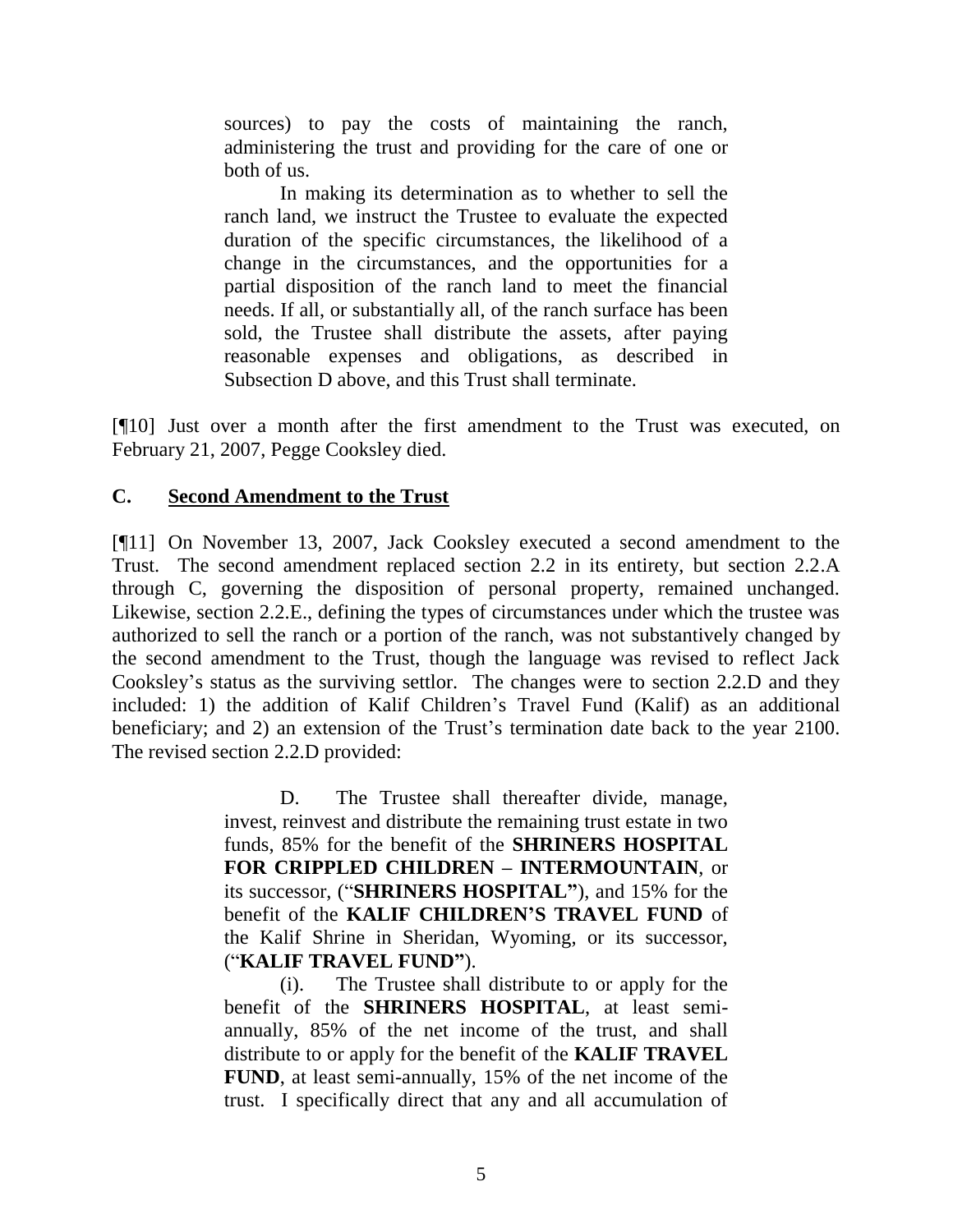funds, whether from depletion, depreciation, and/or any other non-distributable source, be managed by the Trustee and used to the extent that the Trustee deems appropriate or necessary, to maintain the real property. In the event that there are insufficient funds to pay such expenses, then the Trustee is authorized to withhold so much of the net income otherwise distributable as is necessary or advisable, in the Trustee's sole discretion, to provide for such expenses.

(ii). As soon as practical after the year 2100, the Trustee shall distribute outright to the **SHRINERS HOSPITAL** 85% and to the **KALIF TRAVEL FUND** 15% of the then-remaining principal together with any undistributed income, free and clear from the restrictions of these Trust provisions, and when all funds have been distributed, this Trust shall terminate.

(iii). If the **SHRINERS HOSPITAL** or the **KALIF TRAVEL FUND** shall cease to exist, without a successor qualified as an IRC Section  $501(c)(3)$ , as amended, then the Trustee shall designate one or more qualified IRC Section  $501(c)(3)$  recipient(s), upon application to and approval of a court of competent jurisdiction, such qualified recipient(s) to be chosen by the extent to which it/they perform or enable assistance similar in nature and function to that of the organization being replaced. For example, a designee to replace the **SHRINERS HOSPITAL** should assist and promote the medical diagnosis, care and treatment of children in Wyoming and the greater intermountain region; a designee to replace the **KALIF TRAVEL FUND** should assist children and their families in the Sheridan area with travel expenses related to or arising from a child's illness.

[¶12] When First Northern Bank received a copy of the second amendment to the Trust, it requested confirmation that Mr. Cooksley did in fact intend to extend the Trust's termination date from the Year 2050 to the Year 2100. Mr. Cooksley's attorney, Darlene Reiter, responded in a letter dated January 17, 2008:

> I discussed the term of the Cooksley Trust with Jack when we met earlier this week. Jack confirmed that the Trust is intended to continue to the year 2100, unless earlier terminated by exercise of the very limited provision for sale of the surface.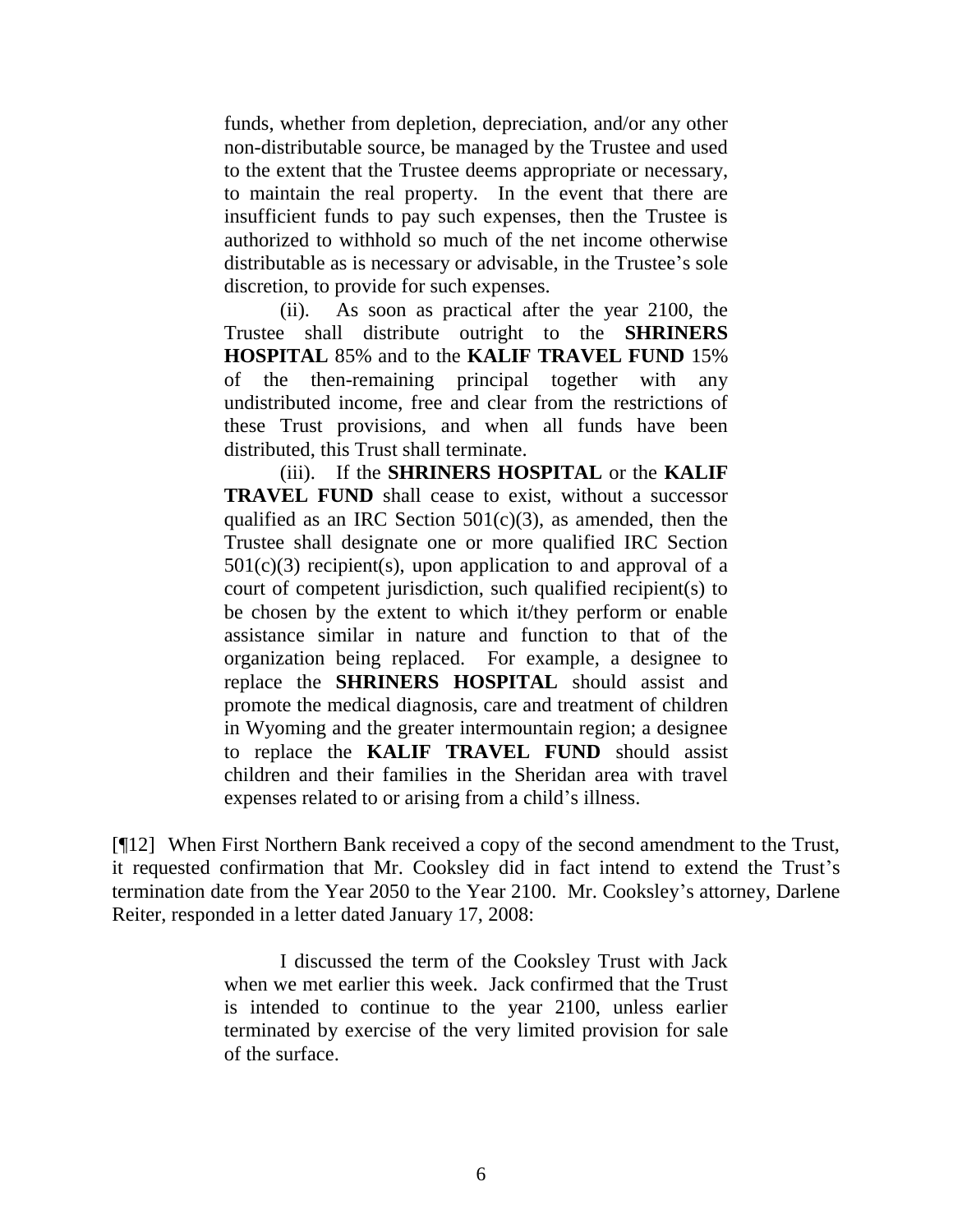### **D. Third Amendment to the Trust**

l

[¶13] On January 26, 2009, Jack Cooksley executed a third amendment to the Trust. The third amendment revised only the provisions of the Trust affecting the disposition of Mr. Cooksley's personal property. The Trust, as revised by the third amendment, directed the trustee, upon Mr. Cooksley's death, to convey possession of all of Mr. Cooksley's tangible personal property to his friend John Piesik and his attorney Darlene Reiter. The amendment gave Mr. Piesik and Ms. Reiter sole discretion over the disposition of the personal property, including by private sale, auction, gift, charitable donation, or other disposition. The amendment further stated: "I intend that the trust continue for some years, and direct Piesik and Reiter to dispose of tangible personal property so that it is not a burden on the trust." Proceeds realized from the sale of any personal property were to be submitted to First Northern Bank as trustee.

### **E. Shriners' Challenge to Trust following Jack Cooksley's Death**

[¶14] Jack Cooksley died on March 17, 2011. On April 28, 2011, Wendy Martin, a trust officer at First Northern Bank, sent a letter to Patricia Dockery in Shriners' legal department informing her of Mr. Cooksley's death and providing copies of the Trust and the three amendments to the Trust. On May 20, 2011, Ms. Dockery notified Ms. Martin of concerns Shriners had with the Trust and its amendments. Ms. Dockery cited three concerns: first, she suggested the Trust's year 2100 termination date would appear to violate Wyoming's statutory rule against perpetuities; second, she expressed a concern that Mr. Cooksley's attorney, Darlene Reiter, had violated the Rules of Professional Conduct by accepting a substantial gift from Mr. Cooksley when she prepared the third amendment to the Trust giving her a great deal of latitude in disposing of Mr. Cooksley's personal property; and third, she indicated that she had received information that Mr. Cooksley renegotiated an agricultural lease on the ranch, prior to the lease's expiration, resulting in terms less favorable to the Trust and she expressed concerns regarding Mr. Cooksely's motivation and his mental and physical status when the lease was renegotiated.<sup>2</sup>

[¶15] On September 1, 2011, Patricia Dockery sent another letter to First Northern Bank again raising her concern that the Trust violated the statutory rule against perpetuities. Ms. Dockery wrote:

> Shriners Hospitals for Children would be interested in the early termination of the trust and outright distribution of the trust assets. If court action is necessary to terminate the trust,

 $2$  Facts concerning the agricultural lease are relevant to Shriners' claim that First Northern Bank breached its fiduciary duties and will be set forth in that part of our discussion.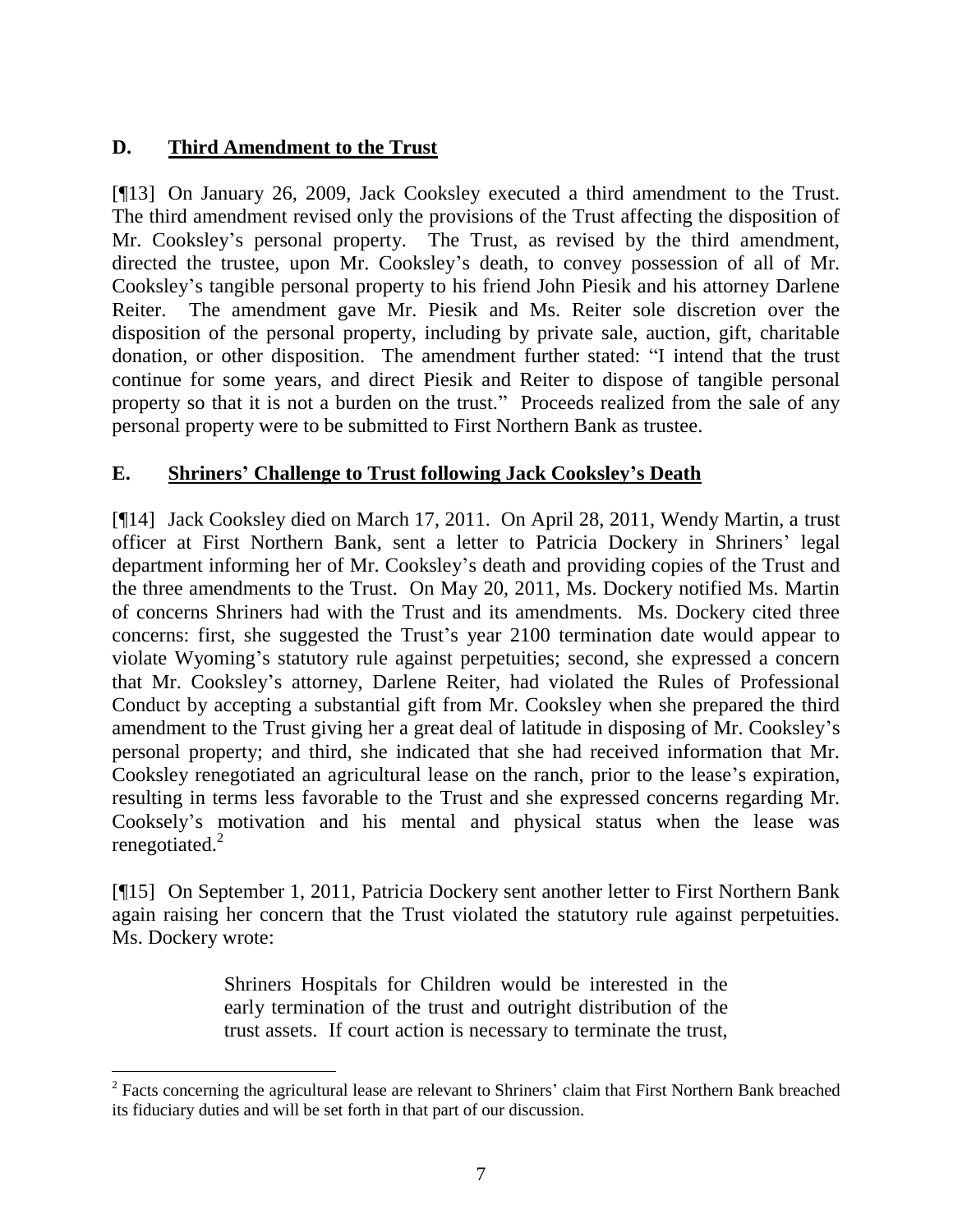we would suggest that perhaps Mr. Cooksley's attorney, Darlene Reiter, should absorb those costs as the effective date of W.S. § 34-1-139 is some three years prior to the execution of the Cooksley's trust and Ms. Reiter had a duty to be familiar with the statutes of the state in which she practices.

[¶16] On October 6, 2011, First Northern Bank acted on Shriners' concerns regarding the rule against perpetuities by filing a Petition to Amend Trust in the Fourth Judicial District Court, Johnson County. The petition alleged that the Trust violated the rule against perpetuities and asked that the court enter an order amending the Trust to provide a termination date of not later than twenty-one years after the last to die of Jack and Pegge Cooksley. The next day, October 7, 2011, counsel for First Northern Bank, Tonia Hanson, sent a letter to Patricia Dockery informing her of the Bank's filing of the petition. Ms. Hanson wrote:

> The Trustee carefully considered your request that the Court Petition include a request to terminate the Trust. However, after considering the matter fully and taking into consideration the intent of the Settlors, Alfred J. Cooksley and Pegge A. Cooksley, and in consulting with their close friends, it was determined that the intent of Mr. and Mrs. Cooksley was that the ranch lands be maintained for a long period of time with the beneficiaries enjoying the income from the property. Terminating the Trust would not accomplish this intent.

[¶17] On May 14, 2012, Shriners filed an objection to the First Northern Bank's petition to amend the trust along with its own petition requesting an order terminating the Trust. Shriners alleged that the Trust could not be modified without consent of the beneficiaries and because Shriners objected to any modification, the Bank's petition to amend should be denied. Shriners further alleged that continuation of the Trust was not economical or necessary to achieve a material purpose of the Trust and its termination was therefore proper.

[¶18] On June 18, 2012, the district court held a hearing on First Northern Bank's petition to amend the Trust and Shriners' petition to terminate the Trust. Following that hearing, First Northern Bank moved to amend its petition, arguing:

> 3. [First Northern Bank's] original Petition inadvertently alleged that the Trust violated the [rule against perpetuities]. Evidence was presented at the hearing alleging the Trust is a charitable trust in which case there is no violation of the Rule Against Perpetuities. Justice requires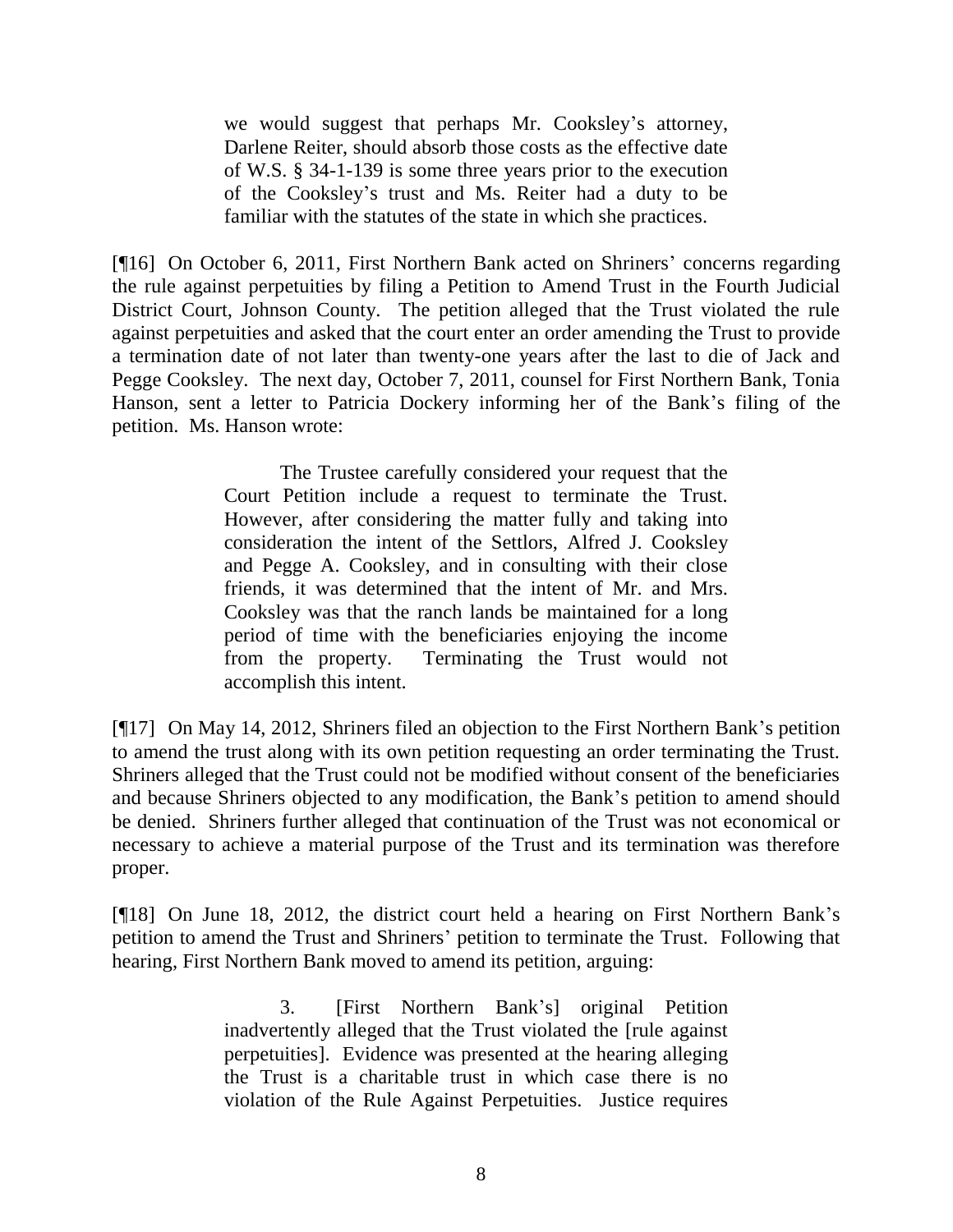allowing [First Northern Bank] to amend the Petition in order to conform the pleadings to the evidence presented at the hearing in this matter.

4. Based upon the evidence presented, it is in the best interest of justice that [First Northern Bank] be allowed to amend its petition to allege that the Trust be amended or reformed only in the event the court finds the Trust is not a charitable trust as defined in W.S.  $\S$  4-10-103(a)(iii). [Underline in original.]

[¶19] On August 20, 2012, Shriners filed a new and separate action against First Northern Bank. Shriners filed its new complaint again in the Fourth Judicial District Court, Johnson County, this time alleging that First Northern Bank breached its fiduciary duty to the Trust beneficiaries by failing to diversify the Trust's investments and failing to prudently invest and manage the Trust's assets, and that First Northern Bank breached its duty of loyalty to the beneficiaries, its duty of prudent administration, its duty of good faith, and its duty to minimize the costs of administering the Trust. For its relief, Shriners sought removal of First Northern Bank as trustee, an order compelling diversification and sale of the Cooksley ranch, and an order denying any further compensation to the Bank, imposing a surcharge against the Bank, and a disgorgement of any and all fees the Bank had received from the Trust.

[¶20] On that same date, August 20, 2012, the district court issued a decision letter addressing First Northern Bank's petition to amend the Trust and Shriners' petition to terminate the Trust. The court ruled, citations omitted:

> After giving consideration to the arguments of counsel and materials of record in this matter, the Court finds that the trust is a charitable trust such that the rule of perpetuities does not apply. \* \* \* Accordingly, Trustee's Petition to Amend Trust on the basis that the trust violates the rule against perpetuities is denied. Similarly, Trustee's Motion for Leave of Court to Amend Petition appears to be an alternative pleading which is made moot by this Court's decision that the trust is a charitable trust. Therefore, this motion is also denied.

> The beneficiaries' petition to terminate the trust on the basis that continuing the trust is no longer practicable or economic raises questions of fact which will necessitate an evidentiary hearing. Therefore, the Court does not grant or deny the beneficiaries' motion. Rather, a hearing will need to be set to hear evidence to determine whether or not such efforts have merit.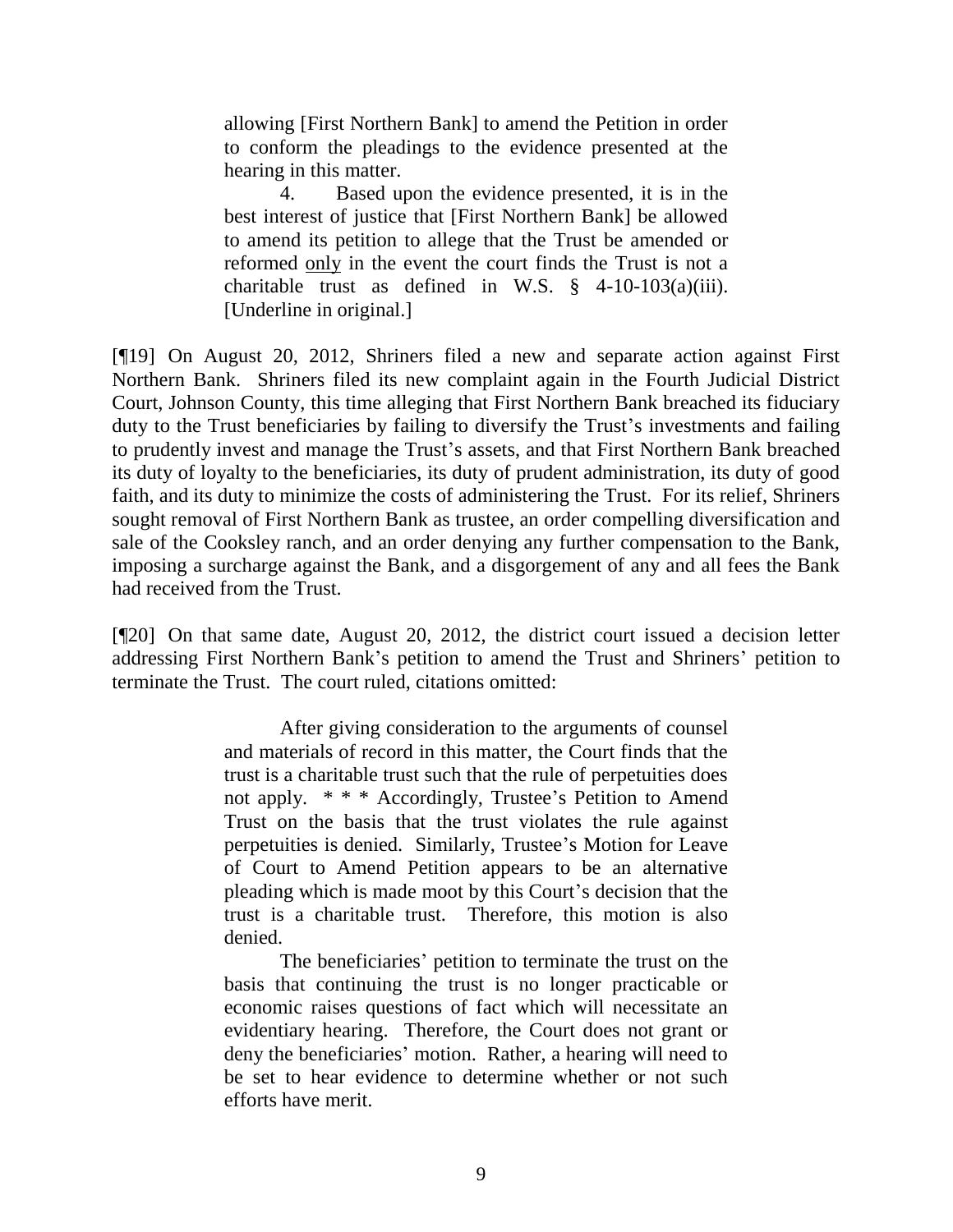[¶21] On August 31, 2012, Shriners filed a motion asking the district court to reconsider its ruling on the application of the rule against perpetuities. In seeking reconsideration, Shriners did not disagree that the Trust is a charitable trust, rather it argued that Wyoming's rule against perpetuities applies regardless of whether a trust is charitable or not. Shriners stated:

> 3. The Court, in the Decision Letter, found that the Trust is a charitable trust. Shriners does not dispute this finding. However, the Court also found that the Trust "is a charitable trust such that the rule of perpetuities does not apply." It is this finding, that charitable trusts are not subject to Wyoming's rule against perpetuities, which Shriners is requesting the Court reconsider.

[¶22] On September 14, 2012, the district court issued an order denying the motion for reconsideration. Shriners' petition to terminate the Trust and its complaint against First Northern Bank then moved forward, and on November 5, 2012, the district court, with the agreement of both parties, entered an order consolidating the two actions.

[¶23] A two-day bench trial was held on the two actions on March 17-18, 2015. Both parties submitted proposed findings and orders, and on June 23, 2015, the district court issued its Findings of Fact, Conclusions of Law and Judgment. Relevant to Shriners' claims, the court found:

> [T]he Trust has two valid material charitable purposes: (1) to keep the Ranch open and used for agricultural purposes or preservation until 2100, and (2) to benefit Shriners and Kalif. This Court further holds that, according to the Trust terms, the material charitable purpose of keep[ing] the Ranch open takes precedence.

[¶24] The district court concluded that termination of the Trust would defeat the Trust's dominant material purpose of retaining the ranch until the year 2100 and that First Northern Bank did not breach any of its fiduciary obligations. Based on these conclusions, the court denied Shriners' requested relief in its entirety. The court further ordered that "Shriners shall be responsible for its own attorney's fees, and FNB shall submit the appropriate affidavits and other evidence so the court may consider an award of its attorney fees."

[¶25] On July 10, 2015, First Northern Bank filed its motion for attorney fees seeking \$48,343.74 in fees and costs for the Bank's trial counsel, Tom Toner, and \$89,067.09 paid by the Bank's insurance company for expert witness fees and counsel the insurance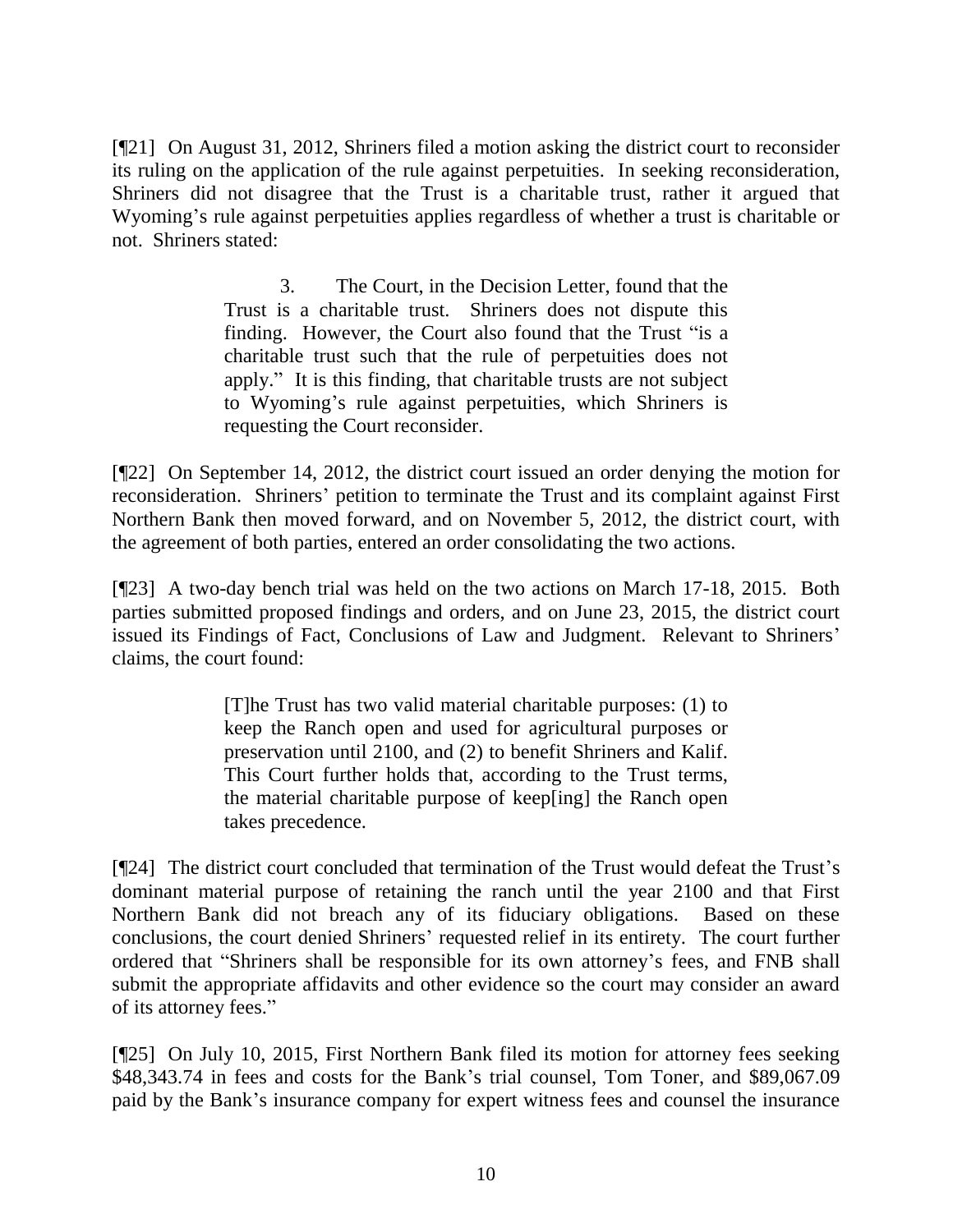company retained to defend the Bank. On September 10, 2015, the district court issued its Order Awarding Attorney's Fees. The court found Shriners filed its litigation in bad faith and would therefore be responsible for payment of the Bank's fees and costs. The court limited Shriners' responsibility, however, to payment of Mr. Toner's fees and costs in the requested amount of \$48,343.74.

[¶26] Shriners filed timely notices of appeal from the district court's Findings of Fact, Conclusions of Law and Judgment and its Order Awarding Attorney's Fees.

#### **STANDARD OF REVIEW**

[¶27] We have stated our standard of review following a bench trial as follows:

When reviewing a bench trial, this Court reviews the trial court's findings of fact for clear error and its conclusions of law *de novo*. *Moore v. Wolititch*[, 2015 WY 11, ¶ 9, 341 P.3d](http://www.westlaw.com/Link/Document/FullText?findType=Y&serNum=2035268429&pubNum=0004645&originatingDoc=I0552b0eae3b111e590d4edf60ce7d742&refType=RP&fi=co_pp_sp_4645_423&originationContext=document&vr=3.0&rs=cblt1.0&transitionType=DocumentItem&contextData=(sc.Keycite)#co_pp_sp_4645_423)  [421, 423 \(Wyo.2015\).](http://www.westlaw.com/Link/Document/FullText?findType=Y&serNum=2035268429&pubNum=0004645&originatingDoc=I0552b0eae3b111e590d4edf60ce7d742&refType=RP&fi=co_pp_sp_4645_423&originationContext=document&vr=3.0&rs=cblt1.0&transitionType=DocumentItem&contextData=(sc.Keycite)#co_pp_sp_4645_423) Additionally,

[t]he factual findings of a judge are not entitled to the limited review afforded a jury verdict. While the findings are presumptively correct, the appellate court may examine all of the properly admissible evidence in the record. Due regard is given to the opportunity of the trial judge to assess the credibility of the witnesses, and our review does not entail reweighing disputed evidence. Findings of fact will not be set aside unless they are clearly erroneous. A finding is clearly erroneous when, although there is evidence to support it, the reviewing court on the entire evidence is left with the definite and firm conviction that a mistake has been committed.

*Id*. (quoting *[Miner v. Jesse & Grace, LLC](http://www.westlaw.com/Link/Document/FullText?findType=Y&serNum=2032661379&pubNum=0004645&originatingDoc=I0552b0eae3b111e590d4edf60ce7d742&refType=RP&fi=co_pp_sp_4645_1131&originationContext=document&vr=3.0&rs=cblt1.0&transitionType=DocumentItem&contextData=(sc.Keycite)#co_pp_sp_4645_1131)*, 2014 WY 17, ¶ 17, [317 P.3d 1124, 1131 \(Wyo.2014\)\)](http://www.westlaw.com/Link/Document/FullText?findType=Y&serNum=2032661379&pubNum=0004645&originatingDoc=I0552b0eae3b111e590d4edf60ce7d742&refType=RP&fi=co_pp_sp_4645_1131&originationContext=document&vr=3.0&rs=cblt1.0&transitionType=DocumentItem&contextData=(sc.Keycite)#co_pp_sp_4645_1131). "'We assume that the evidence of the prevailing party below is true and give that party every reasonable inference that can fairly and reasonably be drawn from it.'" *Id*., ¶ [10, 341 P.3d at 423](http://www.westlaw.com/Link/Document/FullText?findType=Y&serNum=2035268429&pubNum=0004645&originatingDoc=I0552b0eae3b111e590d4edf60ce7d742&refType=RP&fi=co_pp_sp_4645_423&originationContext=document&vr=3.0&rs=cblt1.0&transitionType=DocumentItem&contextData=(sc.Keycite)#co_pp_sp_4645_423) (quoting [Miner, ¶ 17, 317 P.3d at 1131\)](http://www.westlaw.com/Link/Document/FullText?findType=Y&serNum=2032661379&pubNum=0004645&originatingDoc=I0552b0eae3b111e590d4edf60ce7d742&refType=RP&fi=co_pp_sp_4645_1131&originationContext=document&vr=3.0&rs=cblt1.0&transitionType=DocumentItem&contextData=(sc.Keycite)#co_pp_sp_4645_1131).

*Wimer v. Cook*, 2016 WY 29, ¶ 9, \_\_\_ P.3d \_\_\_, (Wyo. 2016).

[¶28] To the extent the district court's rulings require use of an additional or different standard of review, we will set that out in our discussion of the affected ruling.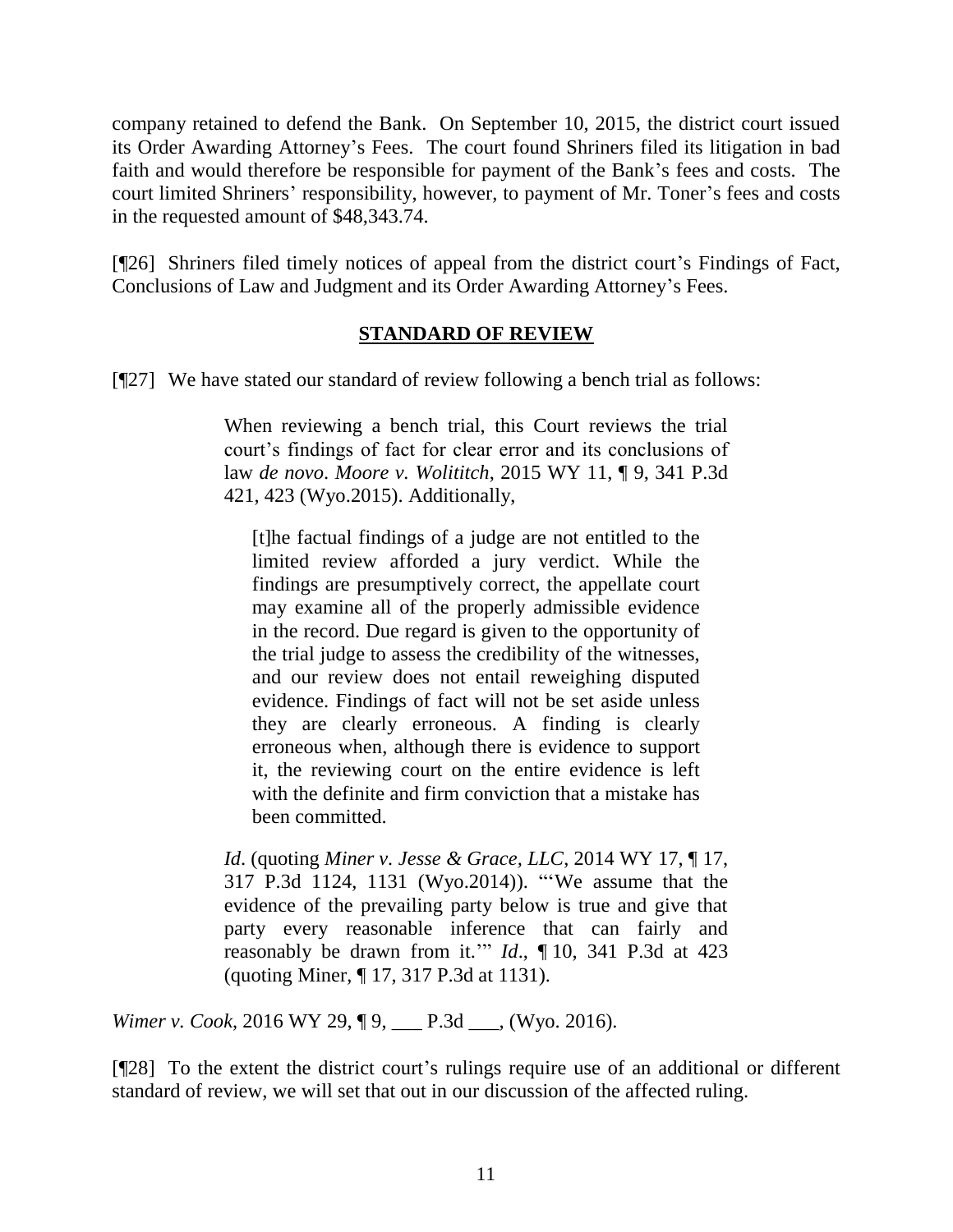### **DISCUSSION**

### **A. Rule against Perpetuities**

[¶29] The district court ruled as a matter of law that the rule against perpetuities did not apply to the Trust because the Trust is a charitable trust. The court's ruling preceded the bench trial, and at the time of the ruling, both parties agreed that the Trust is a charitable trust. On appeal, Shriners contends that the Trust is not a charitable trust, at least not the portion of the Trust devoted to retention of the Cooksley ranch. Shriners further contends that even if the Court were to conclude that the Trust is a charitable trust, Wyoming's rule against perpetuities does not recognize an exception for charitable trusts. We conclude that we need not address either question, because regardless of whether the Trust is charitable or not, and regardless of whether our rule against perpetuities recognizes an exception for charitable trusts, the rule against perpetuities does not apply here.

[¶30] Application of the rule against perpetuities is a question of law, and as stated above, we review a district court's conclusions of law *de novo*. *Wimer*, ¶ 9, \_\_\_ P.3d \_\_\_. Additionally, this Court may affirm a district court ruling on any basis appearing in the record. *Redland v. Redland*, 2015 WY 31, ¶ 17, 346 P.3d 857, 866 (Wyo. 2015).

[¶31] Article 1, § 30 of the Wyoming Constitution states: "Perpetuities and monopolies are contrary to the genius of a free state, and shall not be allowed." Wyoming's rule against perpetuities has been codified and provides, in relevant part:

> No interest in real or personal property shall be good unless it must vest not later than twenty-one (21) years after some life in being at the creation of the interest and any period of gestation involved in the situation to which the limitation applies. The lives selected to govern the time of vesting must not be so numerous nor so situated that evidence of their deaths is likely to be unreasonably difficult to obtain. It is intended by the enactment of this statute to make effective in this state the American common-law rule against perpetuities.

Wyo. Stat. Ann. § 34-1-139(a) (LexisNexis 2015).

[¶32] Wyoming's rule against perpetuities encourages the constitutional goal of alienability of property by voiding property interests that will not vest within the statutory term. *Horse Creek Conservation Dist. v. State ex rel. Wyo. AG*, 2009 WY 143, ¶ 40, 221 P.3d 306, 318 (Wyo. 2009). The rule against perpetuities does not apply to a property interest that has already vested. *Id.*, ¶ 41, 221 P.3d at 318 (citing *[Williams v. Watt](http://www.westlaw.com/Link/Document/FullText?findType=Y&serNum=1983137795&pubNum=661&originatingDoc=I231415a6d84711deb08de1b7506ad85b&refType=RP&fi=co_pp_sp_661_633&originationContext=document&vr=3.0&rs=cblt1.0&transitionType=DocumentItem&contextData=(sc.UserEnteredCitation)#co_pp_sp_661_633)*, 668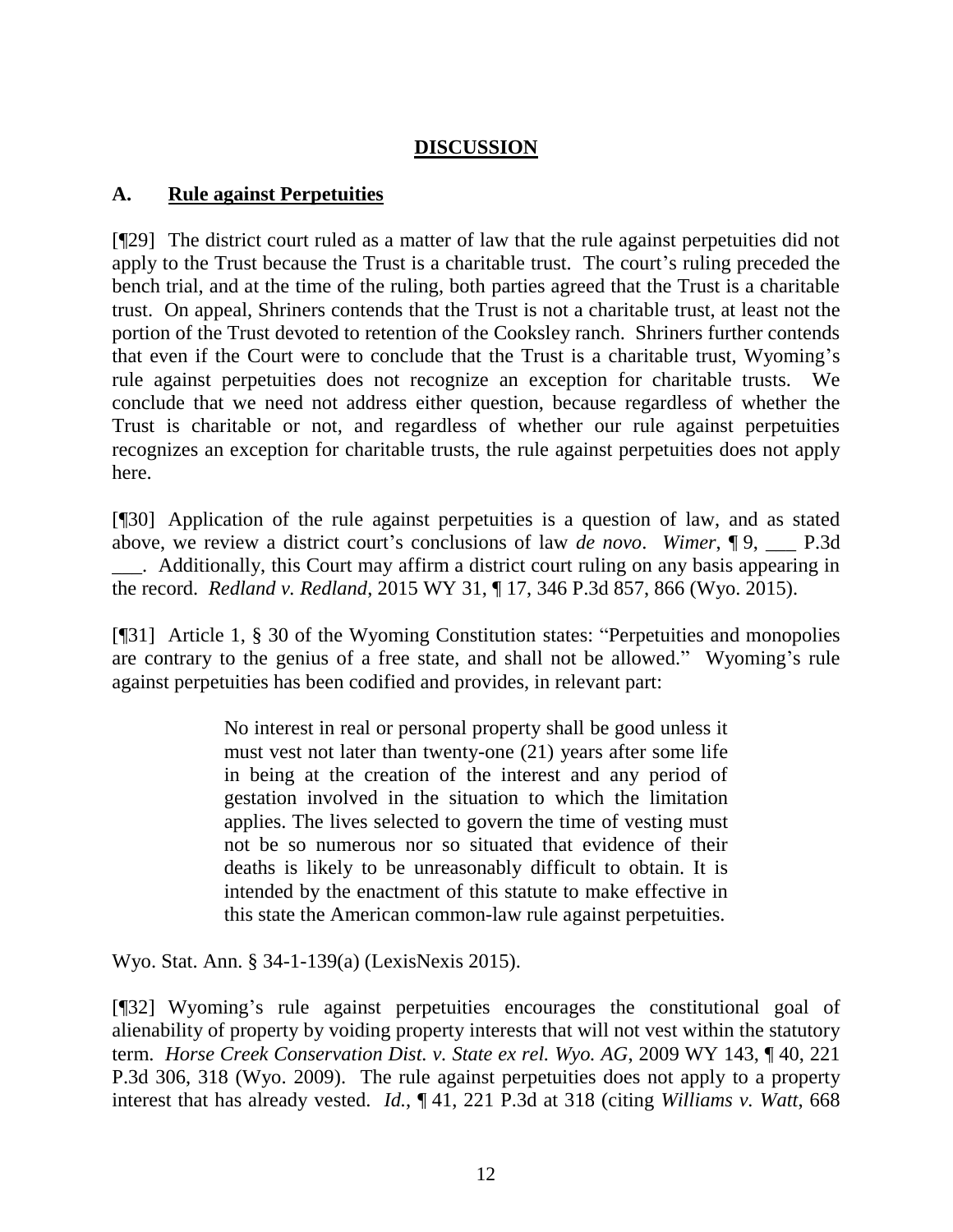P.2d 620, 633 (Wyo.1983)). A property interest vests at the point when no contingency can defeat the interest. *Horse Creek Conservation Dist.*, ¶ 41, 221 P.3d at 319; *Williams*, 668 P.2d at 633. We have distinguished vested and contingent interests as follows:

> The broad distinction between vested and contingent remainders is this: In the first, there is some person in esse known and ascertained, who, by the will or deed creating the estate, is to take and enjoy the estate, and whose right to such remainder no contingency can defeat. In the second, it depends upon the happening of a contingent event, whether the estate limited as a remainder shall ever take effect at all. The event may either never happen, or it may not happen until after the particular estate upon which it depended shall have been determined, so that the estate in remainder will never take effect.

*Williams*, 668 P.2d at 633 (quoting [28 Am.Jur.2d Estates § 242, p. 396\)](http://www.westlaw.com/Link/Document/FullText?findType=Y&serNum=0107490609&pubNum=0113469&originatingDoc=I7faeaa6ef53711d9b386b232635db992&refType=TS&originationContext=document&vr=3.0&rs=cblt1.0&transitionType=DocumentItem&contextData=(sc.DocLink)).

[¶33] Pursuant to the Trust terms, the beneficiaries, Shriners and Kalif, do not take possession of the Trust property until the year 2100. Their interest in that property, however, vested upon Jack Cooksley's death. There is no contingency that can defeat the beneficiaries' interest in the property, and it is certain that when the Trust terminates in the year 2100, the beneficiaries will receive possession of the Trust property. This result is not affected by the risk that the Trust property may be diminished in some respect before the beneficiaries take possession. We have explained:

> Although it may be uncertain whether a remainder will ever take effect in possession, it will nevertheless be a vested remainder if the interest is fixed. It is the uncertainty of the right of enjoyment, and not the uncertainty of its actual enjoyment, which renders a remainder contingent and distinguishes it from a vested remainder.

*Williams*, 668 P.2d at 633 (quoting [28 Am.Jur.2d Estates § 243\).](http://www.westlaw.com/Link/Document/FullText?findType=Y&serNum=0107490609&pubNum=0113469&originatingDoc=I7faeaa6ef53711d9b386b232635db992&refType=TS&originationContext=document&vr=3.0&rs=cblt1.0&transitionType=DocumentItem&contextData=(sc.DocLink))

[¶34] Shriners and Kalif have a fixed and vested interest to which the rule of perpetuities does not apply. This conclusion is captured in the following explanation:

> The [rule against perpetuities] requires a creator of a contingent interest to ensure that any contingent interest will vest or fail within 21 years of the death of a life or lives in being at creation. It is concerned with vesting in interest or ownership, and not with vesting in possession (the right to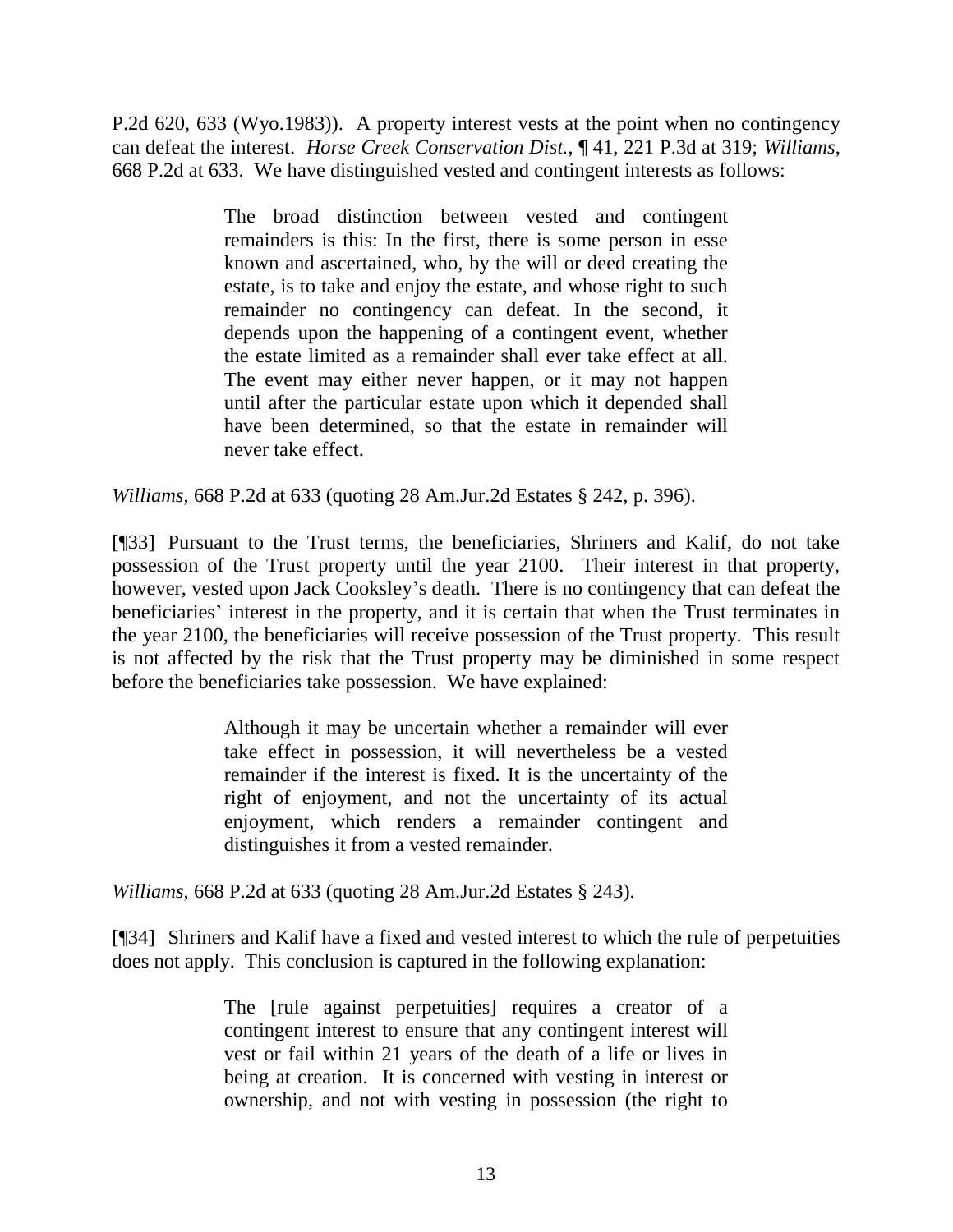occupy or enjoy the subject matter of the transfer). Thus if a fee owner dies leaving a will by which he creates a trust for A and A's successors to last for 25 years, remainder to B (a person living at that time), the Rule is not involved because the interest of B is vested at once as far as ownership is concerned, and the fact that B will not come into the enjoyment of the property until the lapse of 25 years is immaterial to the Rule, because no contingent interest is involved.

George Gleason Bogert & Helen S. Shapo, *The Law of Trusts and Trustees* § 213, p. 170 (3d ed. 2007).

[¶35] Because the interest of Shriners and Kalif in the Trust property was fixed and vested upon Jack Cooksley's death, the Trust does not violate the rule against perpetuities. We therefore uphold the district court's ruling on First Northern Bank's petition to amend the Trust.

### **B. Termination of the Trust**

[¶36] The district court rejected Shriners' petition to terminate the Trust based on its findings that holding the ranch in the Trust until the year 2100 was the Trust's dominant material purpose and termination of the Trust would defeat that material purpose. Shriners contends that the district court erred in finding that retention of the ranch was a material purpose of the Trust. It further contends that the Trust's only remaining material purpose is that of benefitting Shriners and Kalif, which purpose it asserts is better served by termination of the Trust. We disagree and find the district court's ruling supported by both the Trust's plain terms and Wyoming law.

[¶37] Section 411 of Wyoming's Uniform Trust Code (UTC) provides for termination of a trust if "no material purpose of the trust remains to be achieved or the purposes of the trust have become unlawful, contrary to public policy or impossible to achieve." Wyo. Stat. Ann. § 4-10-411(a) (LexisNexis 2015). Section 413 allows termination "if, because of circumstances not anticipated by the settlor, modification or termination will further the purposes of the trust." Wyo. Stat. Ann. § 4-10-413(a) (LexisNexis 2015). This Court has also adopted the Restatement (Second) of Trusts § 337, which, consistent with the UTC, allows beneficiaries to compel the early termination of a trust as follows:

> (1) Except as stated in Subsection (2), if all of the beneficiaries of a trust consent and none of them is under an incapacity, they can compel the termination of the trust.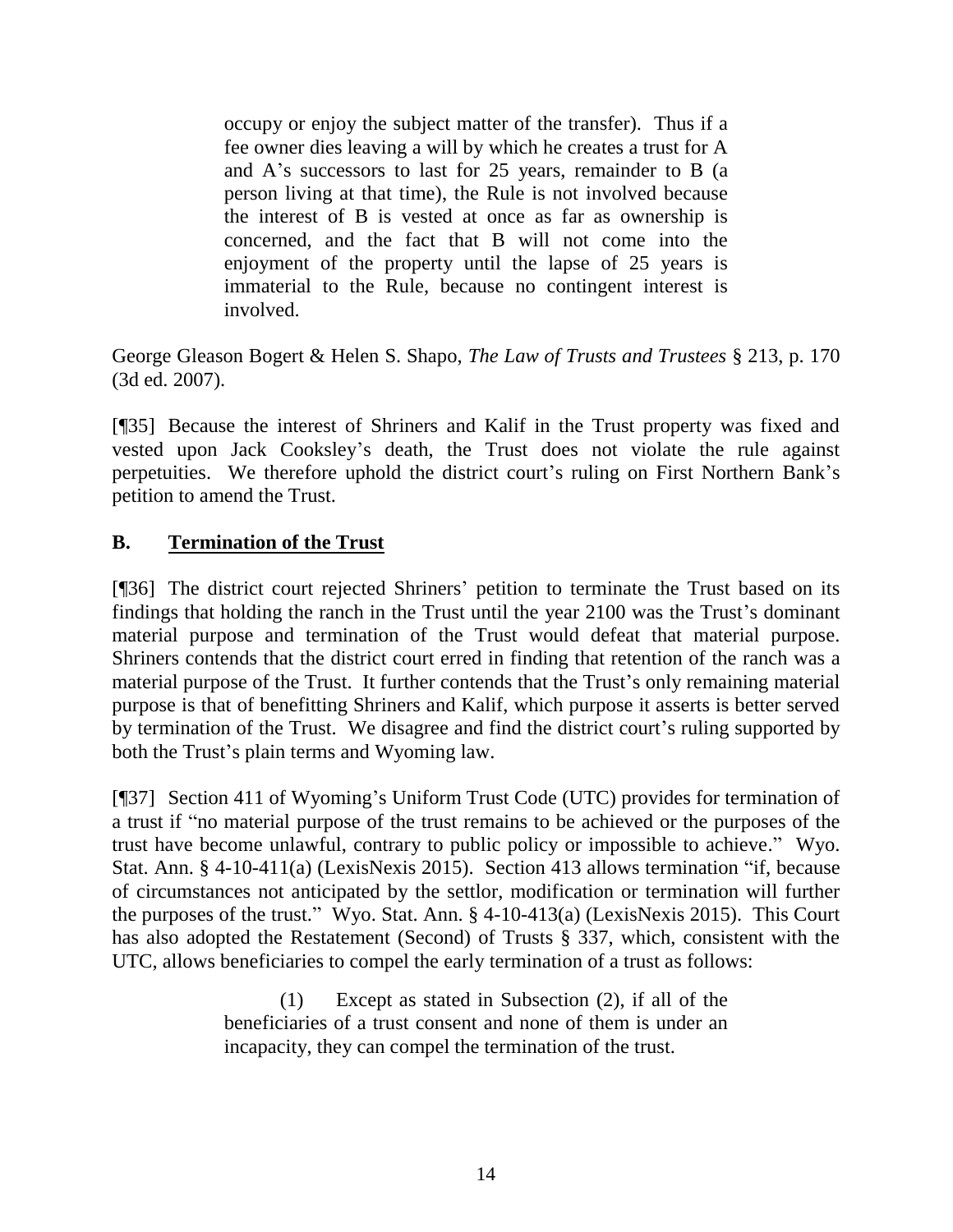(2) If the continuance of the trust is necessary to carry out a material purpose of the trust, the beneficiaries cannot compel its termination.

*American Nat'l Bank v. Miller*, 899 P.2d 1337, 1340 (Wyo. 1995).

[¶38] In adopting this Restatement provision, we observed:

This rule balances between protecting and enforcing a grantor's instructions regarding a trust, and providing for distribution to beneficiaries at the earliest time after all the grantor's material purposes have been fulfilled. The law should guard and enforce a grantor's wishes and purposes, so long as they remain unfulfilled. When those purposes have been fulfilled, however, the law should provide for the most expeditious termination and distribution of the trust estate.

*American Nat'l Bank*, 899 P.2d at 1340.

[¶39] Shriners does not contend that unanticipated circumstances have arisen, or that retention of the Cooksley ranch has become unlawful, contrary to public policy or impossible to achieve. Shriners contends that the district court's decision should be overturned on three grounds: 1) As a matter of trust interpretation, retention of the ranch was not a material purpose of the Trust; 2) Retention of a trust asset cannot be a material purpose of a trust; and 3) Retention of the ranch is permissive, not mandatory, and the circumstances warrant termination. We will address each argument in turn.

#### **1. Interpretation of the Trust**

[¶40] Interpretation of an unambiguous trust instrument is a matter of law for the court. *Forbes v. Forbes*, 2015 WY 13, ¶ 23, 341 P.3d 1041, 1051 (Wyo. 2015). We have said:

> The meaning of a trust is determined by the same rules that govern the interpretation of contracts. In interpreting a trust, our primary purpose is to determine the intent of the settlor. *[Wells Fargo Bank Wyoming, N.A. v. Hodder](http://www.westlaw.com/Link/Document/FullText?findType=Y&serNum=2010451540&pubNum=0004645&originatingDoc=Ic3ae0ea6e6ec11e1b60bb297d3d07bc5&refType=RP&fi=co_pp_sp_4645_409&originationContext=document&vr=3.0&rs=cblt1.0&transitionType=DocumentItem&contextData=(sc.Search)#co_pp_sp_4645_409)*, 2006 WY 128, ¶ [21, 144 P.3d 401, 409 \(Wyo.2006\);](http://www.westlaw.com/Link/Document/FullText?findType=Y&serNum=2010451540&pubNum=0004645&originatingDoc=Ic3ae0ea6e6ec11e1b60bb297d3d07bc5&refType=RP&fi=co_pp_sp_4645_409&originationContext=document&vr=3.0&rs=cblt1.0&transitionType=DocumentItem&contextData=(sc.Search)#co_pp_sp_4645_409) *[First Nat'l Bank &](http://www.westlaw.com/Link/Document/FullText?findType=Y&serNum=1973121732&pubNum=0000661&originatingDoc=Ic3ae0ea6e6ec11e1b60bb297d3d07bc5&refType=RP&fi=co_pp_sp_661_1369&originationContext=document&vr=3.0&rs=cblt1.0&transitionType=DocumentItem&contextData=(sc.Search)#co_pp_sp_661_1369)  Trust Co. v. Brimmer*[, 504 P.2d 1367, 1369 \(Wyo.1973\).](http://www.westlaw.com/Link/Document/FullText?findType=Y&serNum=1973121732&pubNum=0000661&originatingDoc=Ic3ae0ea6e6ec11e1b60bb297d3d07bc5&refType=RP&fi=co_pp_sp_661_1369&originationContext=document&vr=3.0&rs=cblt1.0&transitionType=DocumentItem&contextData=(sc.Search)#co_pp_sp_661_1369) We construe the trust instrument as a whole, attempting to avoid a construction which renders a provision meaningless. *Id*. "We strive to reconcile by reasonable interpretation any provisions which apparently conflict before adopting a construction which would nullify any provision." *[Wells Fargo](http://www.westlaw.com/Link/Document/FullText?findType=Y&serNum=2010451540&pubNum=4645&originatingDoc=Ic3ae0ea6e6ec11e1b60bb297d3d07bc5&refType=RP&fi=co_pp_sp_4645_409&originationContext=document&vr=3.0&rs=cblt1.0&transitionType=DocumentItem&contextData=(sc.Search)#co_pp_sp_4645_409)*, ¶ 21, 144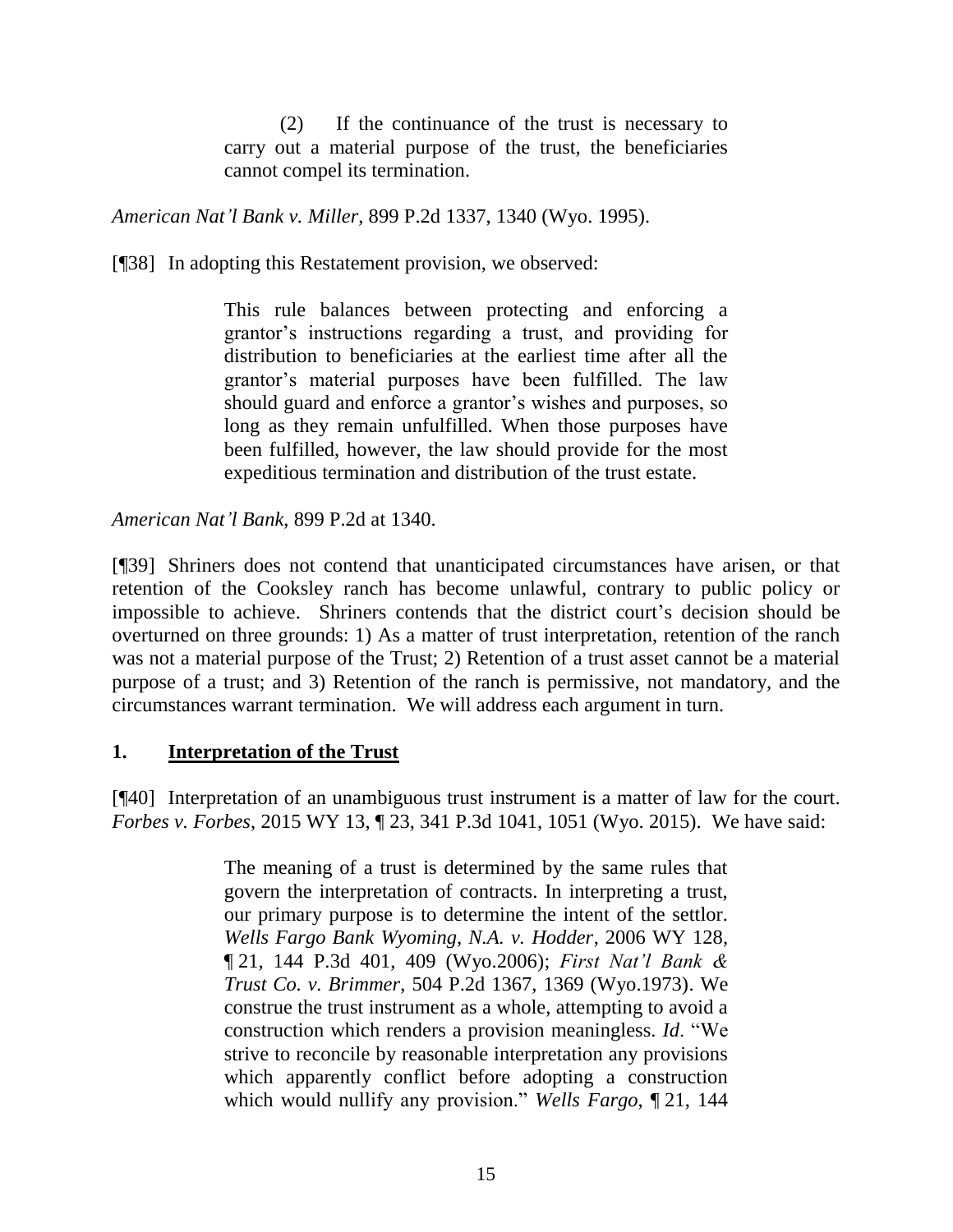P.3d at 409. *See also*, *[Purcella v. Purcella](http://www.westlaw.com/Link/Document/FullText?findType=Y&serNum=2025946165&pubNum=0004645&originatingDoc=Ic3ae0ea6e6ec11e1b60bb297d3d07bc5&refType=RP&fi=co_pp_sp_4645_734&originationContext=document&vr=3.0&rs=cblt1.0&transitionType=DocumentItem&contextData=(sc.Search)#co_pp_sp_4645_734)*, 2011 WY 124, ¶ [14, 258 P.3d 730, 734–35 \(Wyo.2011\).](http://www.westlaw.com/Link/Document/FullText?findType=Y&serNum=2025946165&pubNum=0004645&originatingDoc=Ic3ae0ea6e6ec11e1b60bb297d3d07bc5&refType=RP&fi=co_pp_sp_4645_734&originationContext=document&vr=3.0&rs=cblt1.0&transitionType=DocumentItem&contextData=(sc.Search)#co_pp_sp_4645_734)

#### *Evans v. Moyer*, 2012 WY 111, ¶ 21, 282 P.3d 1203, 1210 (Wyo. 2012).

[¶41] Shriners argues that the material purpose of the Trust was established in the Cooksley's Declaration of Trust with the Declaration's statement: "The purpose of this agreement is to create the trust as described in Exhibit A for our benefit and the other beneficiaries designated there." Shriners points out that the other designated beneficiaries are Shriners and Kalif and that each amendment to the Trust reaffirmed all unaltered provisions of the Declaration and Trust, including this statement of purpose. This is true, and it would certainly be erroneous to suggest that the benefit to Shriners and Kalif was not one of the Trust's material purposes. To say that it is the only remaining material purpose, however, requires that we ignore other clear statements of the settlors' intent, contrary to our rules of interpretation.

[¶42] The first amendment to the Trust added section 2.2.E, which addressed the settlors' desire that the Cooksley ranch be retained in the Trust (emphasis added):

> E. The major asset that we have contributed to this Trust is our ranch, consisting of land, improvements and minerals. *It is our intention that the Trustee continue to hold the ranch for the term of this trust, with the land remaining open and its use devoted to agriculture and/or preservation*. We realize, however, that circumstances may occur that would make the continued ownership of this asset by the trust impractical or imprudent. By way of example, and not by way of limitation, we list the following circumstances that would affect and possibly prohibit the continued ownership of the ranch:

> (i). The need for liquidity to pay for the extended nursing or home care for either or both of us; or

> (ii). The inability of the trust assets to provide sufficient income from all sources (interest, dividends, surface lease, surface damages, easements, rights-of-way, mineral royalties, mineral lease bonuses and other revenue sources) to pay the costs of maintaining the ranch, administering the trust and providing for the care of one or both of us.

> In making its determination as to whether to sell the ranch land, we instruct the Trustee to evaluate the expected duration of the specific circumstances, the likelihood of a change in the circumstances, and the opportunities for a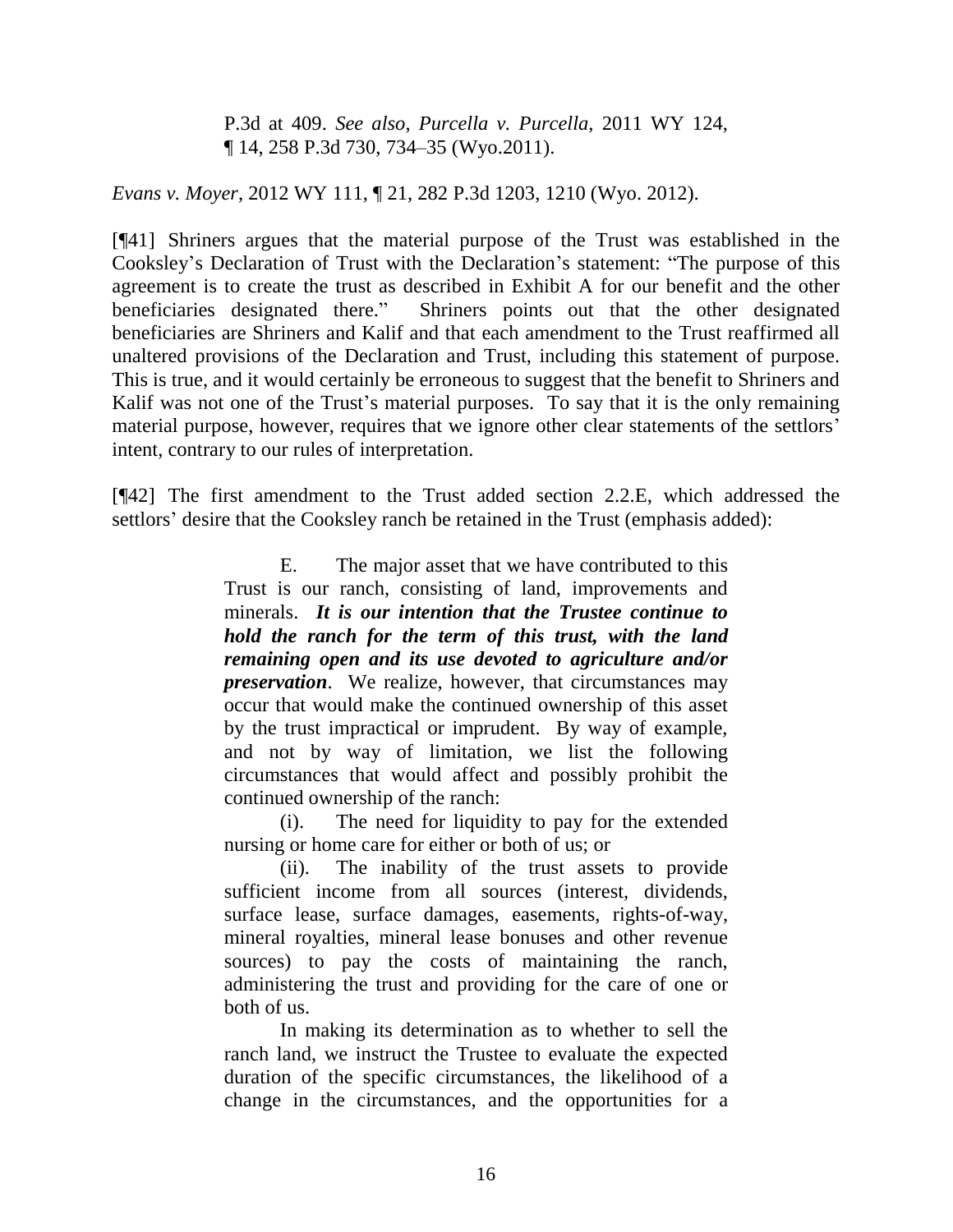partial disposition of the ranch land to meet the financial needs. If all, or substantially all, of the ranch surface has been sold, the Trustee shall distribute the assets, after paying reasonable expenses and obligations, as described in Subsection D above, and this Trust shall terminate.

[¶43] Shriners acknowledges the language of this provision but contends it cannot be read to reflect a material purpose of the Trust because the provision was added as an "after-thought." We find no merit in this argument, first because Shriners cites no authority to suggest a trust cannot be amended to add an additional material purpose and, moreover, because it ignores the Trust's original terms reflecting the settlors' intention that the ranch be retained.

[¶44] In the Trust's original version, it had a termination date of the year 2100, with the Trust assets, including the ranch, to be distributed after that date. Additionally, the Trust stated that the settlors intend "the trust [to] continue for some years, and direct the Trustee to dispose of tangible personal property so that it is not a burden on the trust," and it authorized the trustee "to retain such tangible personal property as it deems appropriate or necessary to the management of the ranch land, buildings and residence." It further stated (emphasis added):

> The Trustee shall distribute to or apply for the benefit of the **SHRINERS HOSPITAL**, at least semi-annually, all of the net income of the trust. *We specifically direct that any and all accumulation of funds*, whether from depletion, depreciation, and/or any other non-distributable source, *be managed by the Trustee and used to the extent that Trustee deems appropriate or necessary, to maintain the real property. In the event that there are insufficient funds to pay such expenses, then the Trustee is authorized to withhold so much of the net income otherwise distributable as is necessary or advisable, in the Trustee's sole discretion, to provide for such expenses*.

[¶45] These provisions remained largely unchanged with the amendments to the Trust, except that the first amendment shortened the Trust's term to the year 2050 and the second amendment extended it back out to 2100. Thus, although the first amendment's addition of section 2.2.E perhaps made the intention more explicit, the settlors' intent was clear from the outset that the ranch was to be retained, and its operation and maintenance trumped payment of income to Shriners and Kalif. Given this clear and continuing expression of the settlors' intent, we must agree with the district court's conclusion that retention of the ranch was at least a material purpose of the Trust, if not its paramount purpose.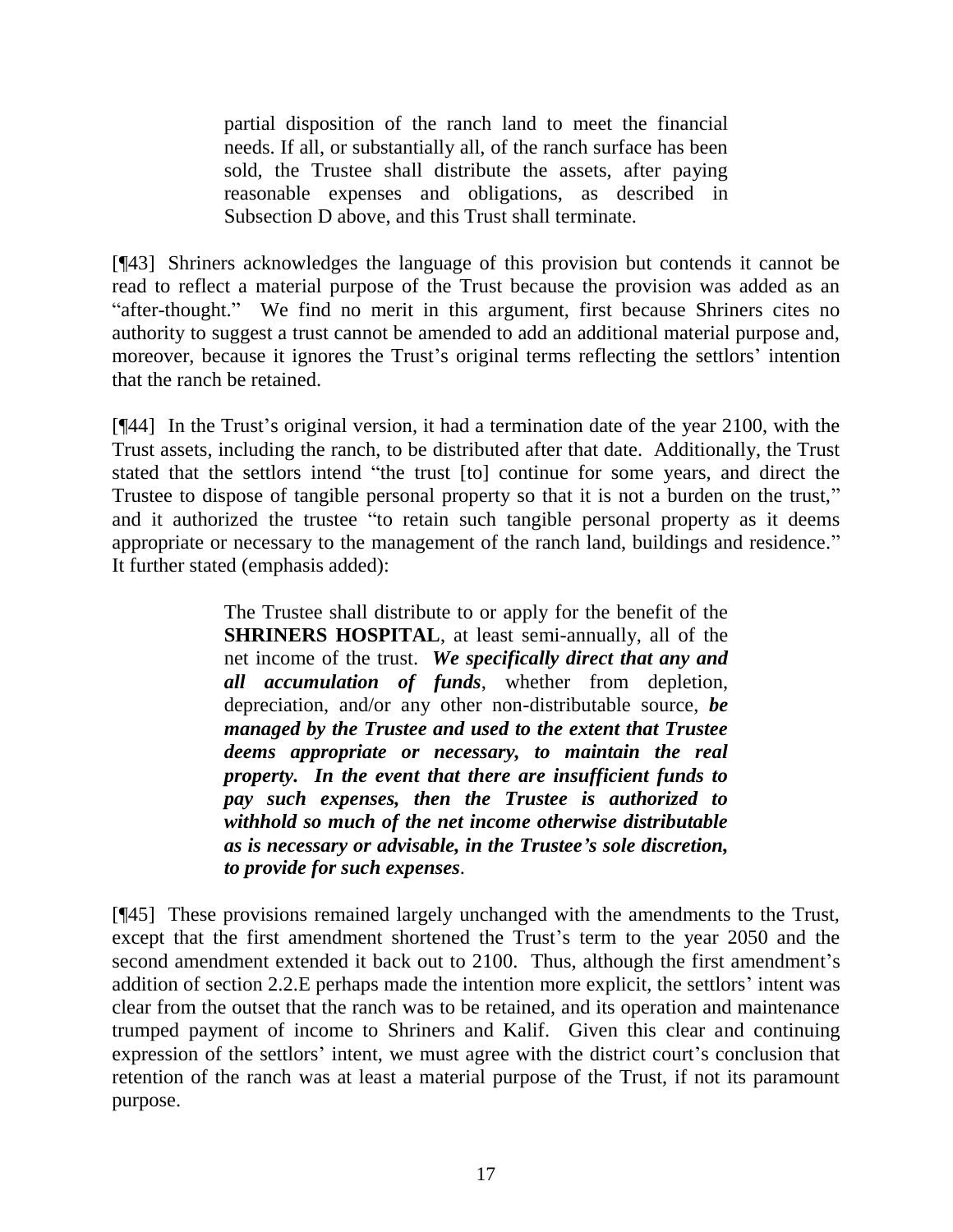#### **2. Retention of Trust Asset as Material Purpose**

[¶46] Shriners next argues that retention of a trust asset cannot be a material purpose of a trust. We again disagree.

[¶47] Under the Uniform Trust Code, a trust may be created for any purpose that is lawful, not contrary to public policy, and possible to achieve. Specifically, section 405 provides: "A trust may be created only to the extent its purposes are lawful, not contrary to public policy, and possible to achieve. A trust and its terms shall be for the benefit of its beneficiaries." Wyo. Stat. Ann. § 4-10-405 (LexisNexis 2015). The comments to the Uniform Trust Code explain:

> \* \* \* A trust with a purpose that is unlawful or against public policy is invalid. Depending on when the violation occurred, the trust may be invalid at its inception or it may become invalid at a later date. The invalidity may also affect only particular provisions. Generally, a trust has a purpose which is illegal if (1) its performance involves the commission of a criminal or tortious act by the trustee; (2) the settlor's purpose in creating the trust was to defraud creditors or others; or (3) the consideration for the creation of the trust was illegal. See [Restatement \(Third\) of Trusts Section 28](http://www.westlaw.com/Link/Document/FullText?findType=Y&serNum=0291389114&pubNum=0121207&originatingDoc=N4C448740025811DD93B594B1C5A4C9CA&refType=TS&originationContext=document&vr=3.0&rs=cblt1.0&transitionType=DocumentItem&contextData=(sc.Keycite)) cmt. a (Tentative Draft No. 2, approved 1999); [Restatement \(Second\) of Trusts](http://www.westlaw.com/Link/Document/FullText?findType=Y&serNum=0291388600&pubNum=0101580&originatingDoc=N4C448740025811DD93B594B1C5A4C9CA&refType=TS&originationContext=document&vr=3.0&rs=cblt1.0&transitionType=DocumentItem&contextData=(sc.Keycite))  [Section 60](http://www.westlaw.com/Link/Document/FullText?findType=Y&serNum=0291388600&pubNum=0101580&originatingDoc=N4C448740025811DD93B594B1C5A4C9CA&refType=TS&originationContext=document&vr=3.0&rs=cblt1.0&transitionType=DocumentItem&contextData=(sc.Keycite)) cmt. a (1959). Purposes violative of public policy include those that tend to encourage criminal or tortious conduct, that interfere with freedom to marry or encourage divorce, that limit religious freedom, or which are frivolous or capricious. *See* [Restatement \(Third\) of Trusts Section 29](http://www.westlaw.com/Link/Document/FullText?findType=Y&serNum=0291389115&pubNum=0121207&originatingDoc=N4C448740025811DD93B594B1C5A4C9CA&refType=TS&originationContext=document&vr=3.0&rs=cblt1.0&transitionType=DocumentItem&contextData=(sc.Keycite)) cmt. d-h (Tentative Draft No. 2, 1999); [Restatement \(Second\) of](http://www.westlaw.com/Link/Document/FullText?findType=Y&serNum=0291388602&pubNum=0101580&originatingDoc=N4C448740025811DD93B594B1C5A4C9CA&refType=TS&originationContext=document&vr=3.0&rs=cblt1.0&transitionType=DocumentItem&contextData=(sc.Keycite))  [Trusts Section 62 \(1959\).](http://www.westlaw.com/Link/Document/FullText?findType=Y&serNum=0291388602&pubNum=0101580&originatingDoc=N4C448740025811DD93B594B1C5A4C9CA&refType=TS&originationContext=document&vr=3.0&rs=cblt1.0&transitionType=DocumentItem&contextData=(sc.Keycite))

> \* \* \* [A] trust must have an identifiable beneficiary unless the trust is of a type that does not have beneficiaries in the usual sense, such as a charitable trust or, as provided in Sections 408 and 409, trusts for the care of an animal or other valid noncharitable purpose. The general purpose of trusts having identifiable beneficiaries is to benefit those beneficiaries in accordance with their interests as defined in the trust's terms. The requirement of this section that a trust and its terms be for the benefit of its beneficiaries, which is derived from [Restatement \(Third\) of Trusts Section 27\(2\)](http://www.westlaw.com/Link/Document/FullText?findType=Y&serNum=0291389112&pubNum=0121207&originatingDoc=N4C448740025811DD93B594B1C5A4C9CA&refType=TS&originationContext=document&vr=3.0&rs=cblt1.0&transitionType=DocumentItem&contextData=(sc.Keycite))  [\(Tentative Draft No. 2, approved 1999\),](http://www.westlaw.com/Link/Document/FullText?findType=Y&serNum=0291389112&pubNum=0121207&originatingDoc=N4C448740025811DD93B594B1C5A4C9CA&refType=TS&originationContext=document&vr=3.0&rs=cblt1.0&transitionType=DocumentItem&contextData=(sc.Keycite)) implements this general purpose. While a settlor has considerable latitude in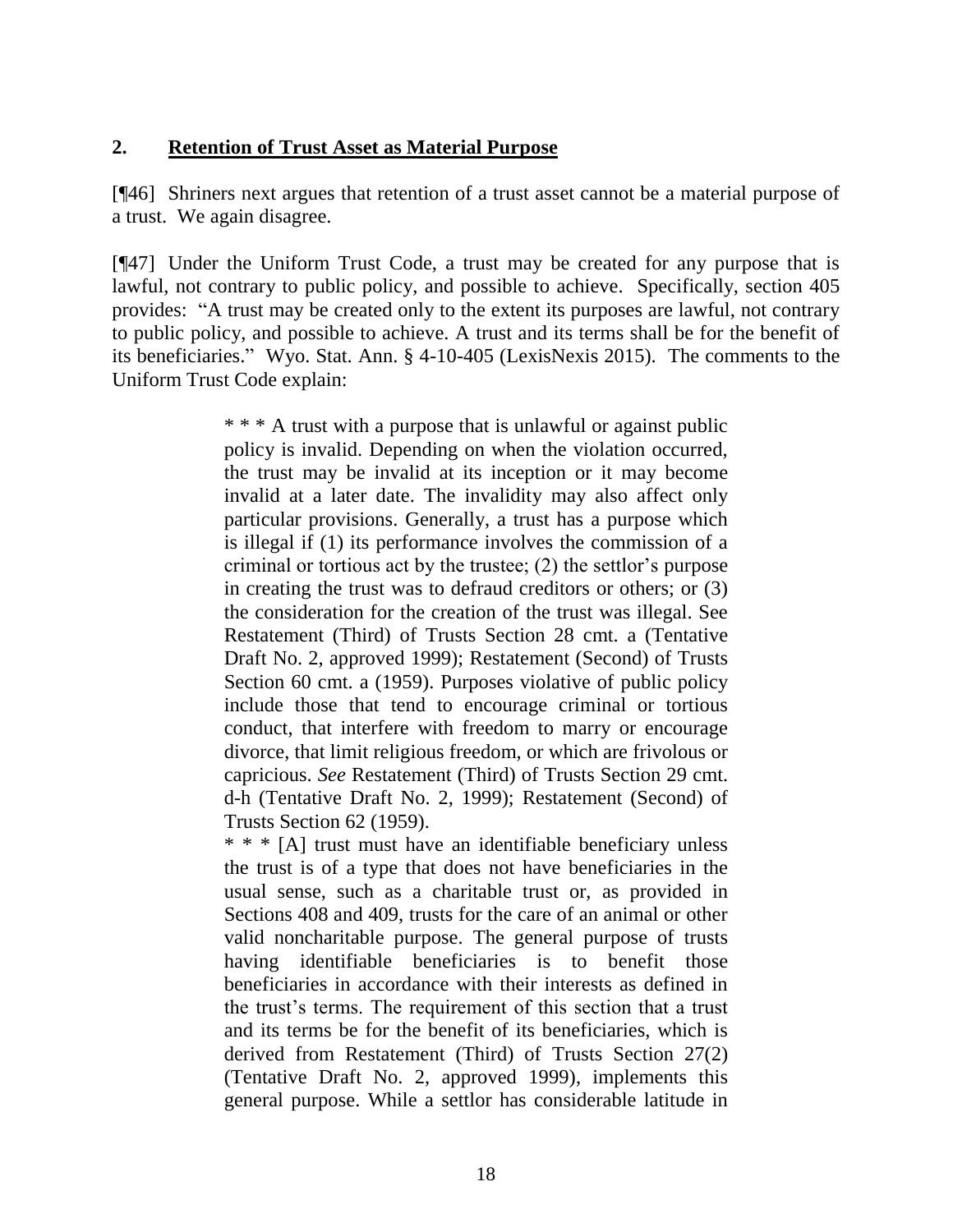specifying how a particular trust purpose is to be pursued, the administrative and other nondispositive trust terms must reasonably relate to this purpose and not divert the trust property to achieve a trust purpose that is invalid, such as one which is frivolous or capricious. See [Restatement \(Third\) of](http://www.westlaw.com/Link/Document/FullText?findType=Y&serNum=0291389112&pubNum=0121207&originatingDoc=N4C448740025811DD93B594B1C5A4C9CA&refType=TS&originationContext=document&vr=3.0&rs=cblt1.0&transitionType=DocumentItem&contextData=(sc.Keycite))  [Trusts Section 27](http://www.westlaw.com/Link/Document/FullText?findType=Y&serNum=0291389112&pubNum=0121207&originatingDoc=N4C448740025811DD93B594B1C5A4C9CA&refType=TS&originationContext=document&vr=3.0&rs=cblt1.0&transitionType=DocumentItem&contextData=(sc.Keycite)) cmt. b (Tentative Draft No. 2, approved 1999).

Uniform Trust Code § 404 cmt. (Unif. Law Comm'n).

[¶48] Retention of the ranch is not unlawful, contrary to public policy, or impossible. That said, we recognize that the Trust's retention of the ranch is not necessarily a term directed to the benefit of Shriners and Kalif, given that it delays their immediate possession of the asset and consumes income that would otherwise be available to them. As the comments to the Uniform Trust Code explain, though, this does not place the Trust crosswise with section 405. The Code recognizes there may be trusts that do not have a definite and ascertainable beneficiary. Moreover, a trust may have more than one purpose, and its purposes can be a mix of charitable and noncharitable. As one court explained:

> A 'mixed trust' is usually defined as one which possesses private and public elements and is partly charitable and partly for the benefit of private individuals or non-charitable objects. It is not objectionable to have a mixed trust as such. Bogert, Law of Trusts, § 65 (Fifth Edition 1973). The objectionable characteristic of a mixed trust having both charitable and noncharitable purposes, is not due to the commingling of purposes. The objectionable characteristic occurs when the charitable portion of the trust is invalid for some reason or another, or the private portion of the trust is invalid for some reason or another, and the two trusts cannot be separated and individually enforced. If a mixed indivisible trust satisfies all of the requirements for a valid charitable trust and all of the requirements of a valid private trust, there is no good reason why the courts should not carry out the intentions of the settlor by enforcing the trust. Bogert, Law of Trusts, § 65 (Fifth Edition 1973); 2A Bogert, Trusts and Trustees, § 372, p. 85. *See also [Moskowitz v. Federman](http://www.westlaw.com/Link/Document/FullText?findType=Y&serNum=1943108576&pubNum=578&originatingDoc=I7faf55bcec7b11d9bf60c1d57ebc853e&refType=RP&originationContext=document&vr=3.0&rs=cblt1.0&transitionType=DocumentItem&contextData=(sc.Search))*, 72 Ohio App. 149, 51 [N.E.2d 48 \(1943\).](http://www.westlaw.com/Link/Document/FullText?findType=Y&serNum=1943108576&pubNum=578&originatingDoc=I7faf55bcec7b11d9bf60c1d57ebc853e&refType=RP&originationContext=document&vr=3.0&rs=cblt1.0&transitionType=DocumentItem&contextData=(sc.Search))

*Rice v. Morris*, 541 S.W.2d 627, 631 (Tex. Civ. App. 1976).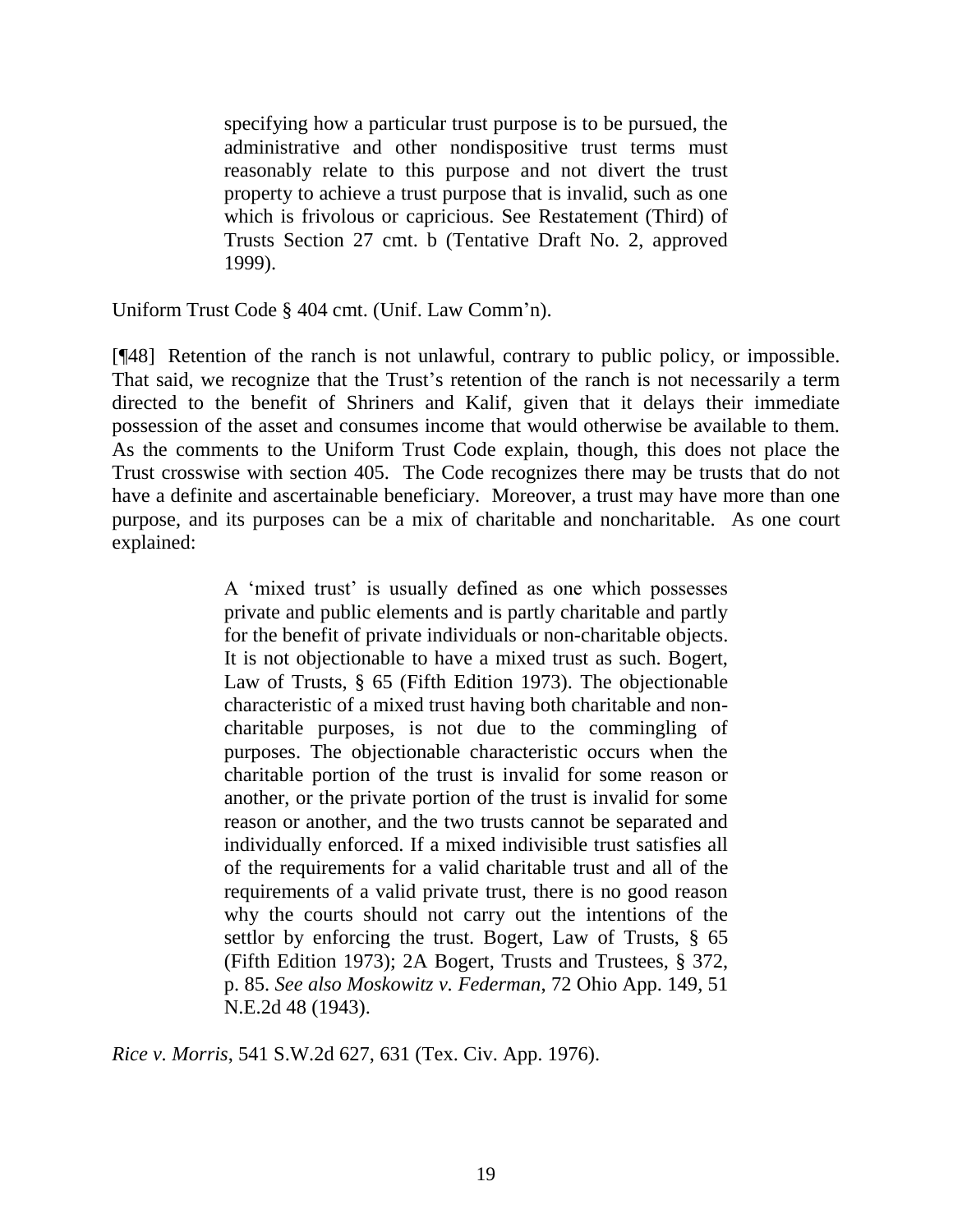[¶49] The Trust has two distinct material purposes: 1) retention of the ranch; and 2) providing a benefit to Shriners and Kalif. We need not decide whether the purpose served by retention of the ranch is a charitable purpose or a noncharitable purpose. The Code allows for either, and because we resolved the Trust's alleged violation of the rule against perpetuities without regard to the Trust's charitable status and that was the only challenge to the Trust's validity, the determination will have no effect on our ruling.

[¶50] We turn then to Shriners' argument that the district court should have ordered termination of the Trust because the ranch is subject to a permissive retention requirement only and the circumstances warrant termination.

### **3. Permissive Retention Requirement**

[¶51] Shriners asserts that the rate of return First Northern Bank is earning on the ranch is far less than Shriners and Kalif would realize if the ranch were sold or distributed to them outright. For this reason, and because the Trust's general provisions give the trustee authority to terminate any fund the trustee in its sole discretion determines to be uneconomical or inefficient, and Section 2.2.E gives the trustee discretion in particular to dispose of the ranch and terminate the Trust, Shriners contends that the Trust should be terminated.

[¶52] This argument fails first and foremost because termination of a trust is not permitted under Wyoming law if the continuance of the trust is necessary to carry out a material purpose of the trust. *American Nat'l Bank*, 899 P.2d at 1340; Wyo. Stat. Ann. § 4-10-411(a); Wyo. Stat. Ann.  $\S$  4-10-413(a). Holding the ranch in the Trust until the year 2100 is a material purpose of the Trust and requires continuation of the Trust. Sale of the ranch and termination of the Trust would obviously defeat that material purpose.

[¶53] Additionally, although the Trust's general provisions do give the trustee discretion to dispose of uneconomic assets, the more specific section 2.2.E applies when the asset to be sold is the ranch. *See Douglas v. Newell*, 719 P.2d 971, 973 (Wyo. 1986) (holding will's more specific provision prevails over general provision). Section 2.2. E limits sale of the ranch to those circumstances in which continued ownership is "impractical or imprudent," and by way of example cites insufficient funding for nursing or home care and insufficient funding for trust administration and the settlor's care. While the cited examples were not exclusive, "[t]he principle of *ejusdem generis* tells us that 'general words, [associated with] an enumeration of words with specific meanings, should be construed to apply to the same general kind or class as those specifically listed.'" *DiFelici v. City of Lander*, 2013 WY 141, ¶ 15, 312 P.3d 816, 821 (Wyo. 2013). The desires of Shriners and Kalif to greater income does not fit with examples cited for the ranch's sale. Indeed, the Trust implicitly excludes beneficiary distributions as a reason to sell the ranch by authorizing Trust income to be withheld from beneficiary distributions and directed first to maintenance of the ranch.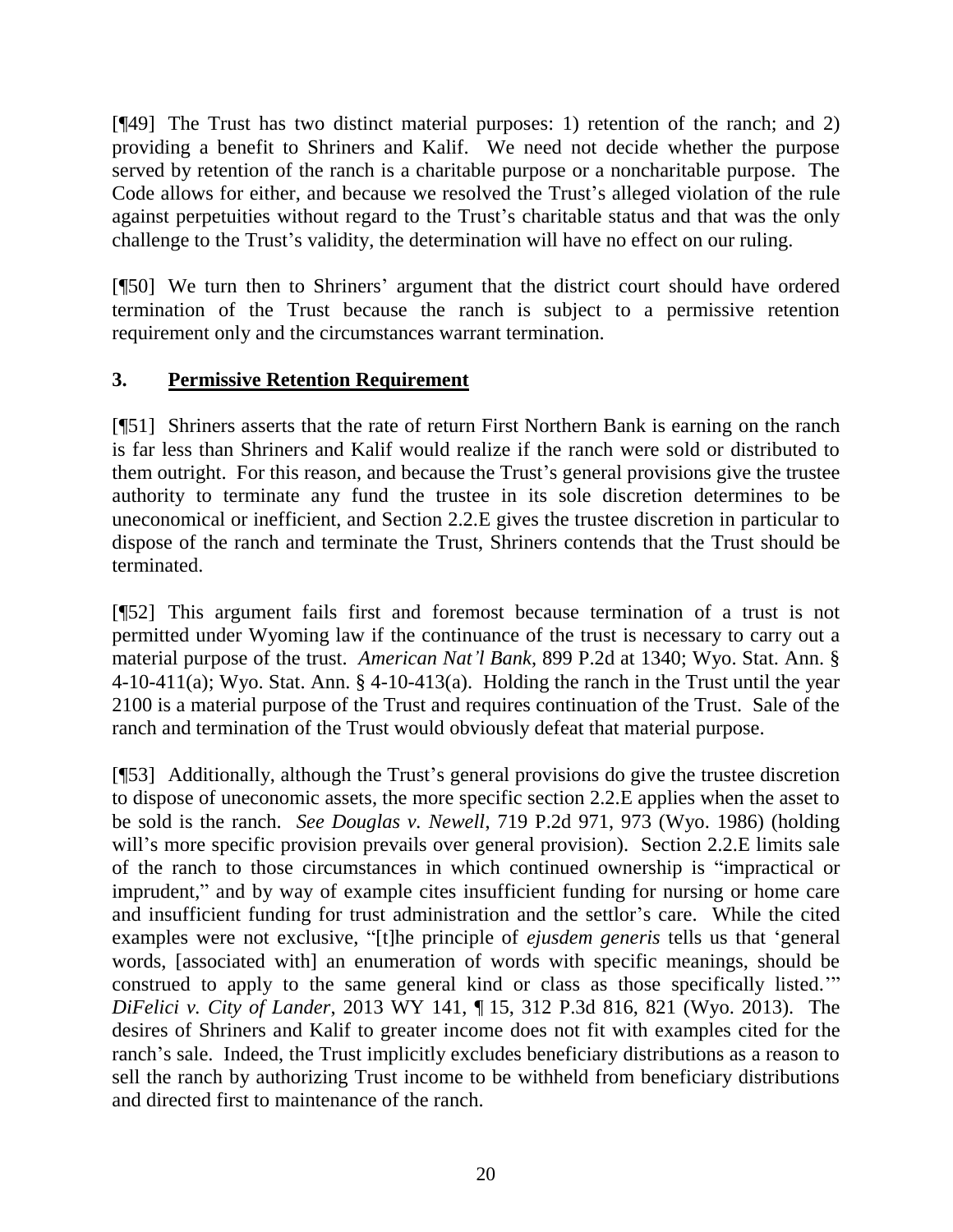[¶54] For all the reasons stated above, we find no error in the district court's denial of Shriners' petition to terminate the Trust.

### **C. Breach of Fiduciary Duties**

[¶55] Shriners contends that First Northern Bank breached its fiduciary duties to the beneficiaries by: 1) construing the Trust unreasonably and with no good faith basis to support its interpretation; 2) failing to diversify the Trust's investments; 3) failing to renegotiate the agricultural lease entered into by settlor Jack Cooksley prior to his death and including unfavorable terms in a clarifying amendment to the lease; and 4) failing to investigate "red flags" relating to the agricultural lease. We find no support for Shriners' breach of fiduciary duties claim in Wyoming law or the record, and we uphold the district court ruling rejecting the claim.

[¶56] We begin our discussion with the legal framework governing a trustee's obligations in administering a trust. We will then address the specific allegations underlying Shriners' claim.

### **1. Legal Framework Governing Trustee's Obligations**

[¶57] Shriners bases its breach of fiduciary duties claim on the premise that a trustee has a singular obligation and that obligation is to act solely in the best interests of the beneficiaries. This premise is flawed because it ignores the trustee's co-equal obligation to carry out the trust according to its terms and to carry out the settlor's intentions. We have said:

> A trustee, however, acts on behalf of both the beneficiaries and the grantor of the trust. A fundamental duty of a trustee is to carry out the terms of the trust. [76 Am.Jur.2d](http://www.westlaw.com/Link/Document/FullText?findType=Y&serNum=0281520248&pubNum=0113749&originatingDoc=Ic47d735df58d11d9b386b232635db992&refType=TS&originationContext=document&vr=3.0&rs=cblt1.0&transitionType=DocumentItem&contextData=(sc.UserEnteredCitation)) *Trusts* [§§ 374,](http://www.westlaw.com/Link/Document/FullText?findType=Y&serNum=0281520248&pubNum=0113749&originatingDoc=Ic47d735df58d11d9b386b232635db992&refType=TS&originationContext=document&vr=3.0&rs=cblt1.0&transitionType=DocumentItem&contextData=(sc.UserEnteredCitation)) [375 \(1992\).](http://www.westlaw.com/Link/Document/FullText?findType=Y&serNum=0281520249&pubNum=0113749&originatingDoc=Ic47d735df58d11d9b386b232635db992&refType=TS&originationContext=document&vr=3.0&rs=cblt1.0&transitionType=DocumentItem&contextData=(sc.UserEnteredCitation)) "The clearly expressed intention of the settlor should be zealously guarded...." *[First Nat'l Bank](http://www.westlaw.com/Link/Document/FullText?findType=Y&serNum=1973121732&pubNum=661&originatingDoc=Ic47d735df58d11d9b386b232635db992&refType=RP&fi=co_pp_sp_661_1371&originationContext=document&vr=3.0&rs=cblt1.0&transitionType=DocumentItem&contextData=(sc.UserEnteredCitation)#co_pp_sp_661_1371)  & Trust Co. v. Brimmer*[, 504 P.2d 1367, 1371 \(Wyo.1973\).](http://www.westlaw.com/Link/Document/FullText?findType=Y&serNum=1973121732&pubNum=661&originatingDoc=Ic47d735df58d11d9b386b232635db992&refType=RP&fi=co_pp_sp_661_1371&originationContext=document&vr=3.0&rs=cblt1.0&transitionType=DocumentItem&contextData=(sc.UserEnteredCitation)#co_pp_sp_661_1371)

> A trustee has an obligation to defend the trust in order to carry out the material purposes of the trust.

*American Nat'l Bank*, 899 P.2d at 1339.

[¶58] While our decision in *American Nat'l Bank* preceded Wyoming's adoption of the Uniform Trust Code, the Code's adoption did not alter these fundamental obligations of a trustee. To the contrary, Section 801 of the Code affirms the trustee's obligation to "administer the trust in good faith, *in accordance with its terms and purposes* and the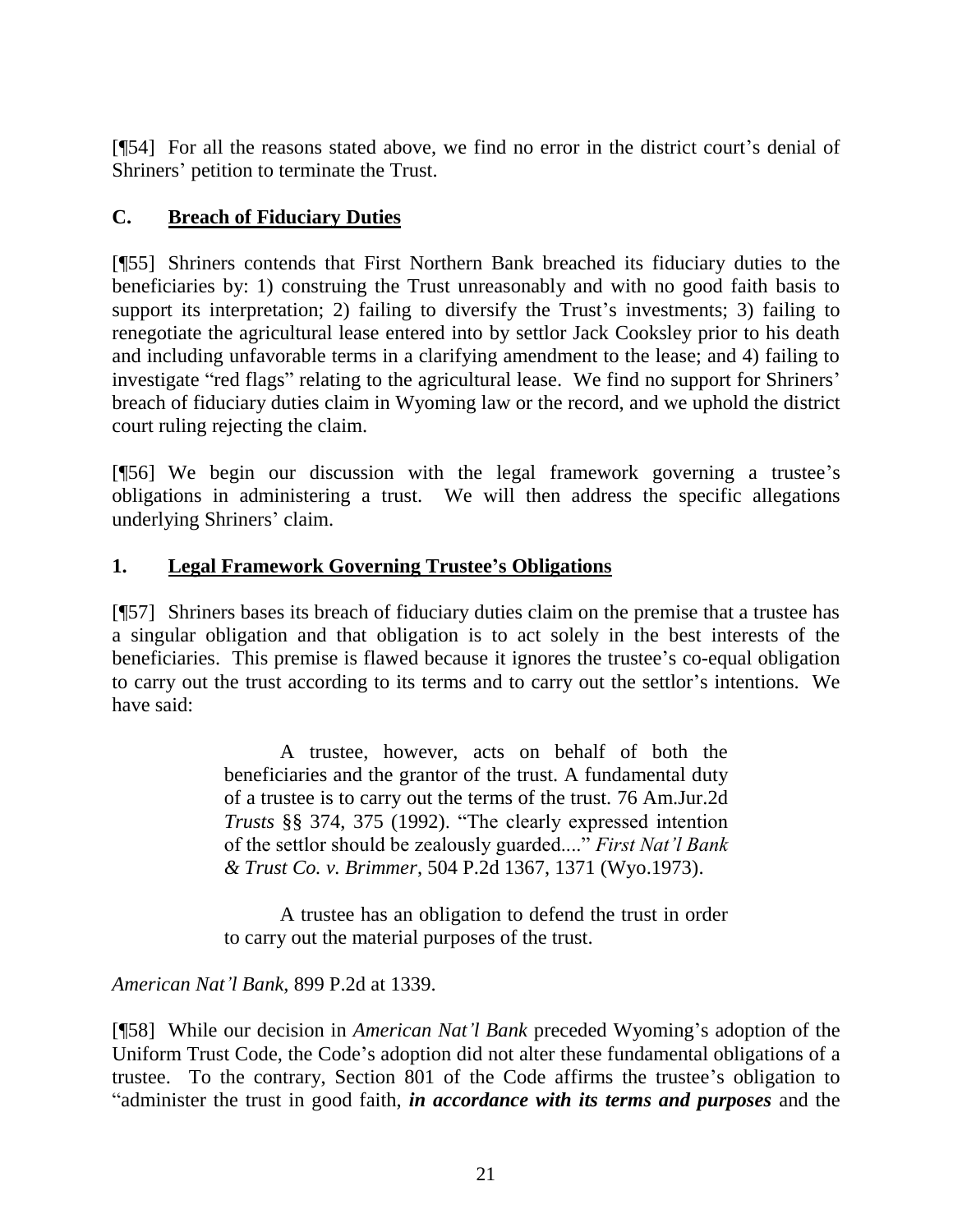interests of the beneficiaries, and in accordance with this act." Wyo. Stat. Ann. § 4-10- 801 (LexisNexis 2015) (emphasis added); *see also* Charles E. Rounds, Jr. & Charles E. Rounds, III, *Loring and Rounds: A Trustee's Handbook* § 6.1.2 , pp. 428-29 (2013 ed.) (noting court and academic rejection of notion that UTC benefit-the-beneficiaries rule erodes principle that settlor intent is paramount).

[¶59] Shriners contends that this Court's recent holding in *Forbes*, ¶ 28, 341 P.3d at 1052, that a trustee's duty of loyalty encompasses "a duty to the beneficiary to administer the trust solely in the interest of the beneficiary," is an acknowledgement that the beneficiary's interest must be considered to the exclusion of all other interests. We disagree. This Court's holding in *Forbes* was not limited to the general statements relied upon by Shriners. Our decision went on to explain that a trustee's duty of loyalty was aimed at deterring the trustee from temptation and the prohibited conduct was conduct such as self-dealing and conflicts of interest. *Forbes*, ¶¶ 58-59, 341 P.3d at 1058. The focus of our decision was not on the tension between settlor intent and beneficiary wishes, and in defining a trustee's duty of loyalty, we did not in any way deviate from the principle that settlor intent is paramount.

[¶60] Wyoming's jurisprudence has long reflected this "commitment to the protection of the settlor's intent." *Rock Springs Land and Timber, Inc. v. Lore*, 2003 WY 100, ¶ 30, 75 P.3d 614, 626 (Wyo. 2003) (citing *[First Nat'l Bank and Trust Co. of Wyoming v.](http://www.westlaw.com/Link/Document/FullText?findType=Y&serNum=1973121732&pubNum=661&originatingDoc=Iaf3db9ccf5a411d9b386b232635db992&refType=RP&fi=co_pp_sp_661_1371&originationContext=document&vr=3.0&rs=cblt1.0&transitionType=DocumentItem&contextData=(sc.UserEnteredCitation)#co_pp_sp_661_1371)  Brimmer*[, 504 P.2d 1367, 1371 \(Wyo.1973\);](http://www.westlaw.com/Link/Document/FullText?findType=Y&serNum=1973121732&pubNum=661&originatingDoc=Iaf3db9ccf5a411d9b386b232635db992&refType=RP&fi=co_pp_sp_661_1371&originationContext=document&vr=3.0&rs=cblt1.0&transitionType=DocumentItem&contextData=(sc.UserEnteredCitation)#co_pp_sp_661_1371) *[International Trust Co. v. Preston \(Hicks'](http://www.westlaw.com/Link/Document/FullText?findType=Y&serNum=1916025121&pubNum=660&originatingDoc=Iaf3db9ccf5a411d9b386b232635db992&refType=RP&originationContext=document&vr=3.0&rs=cblt1.0&transitionType=DocumentItem&contextData=(sc.UserEnteredCitation))  Estate)*[, 156 P. 1128, 1132](http://www.westlaw.com/Link/Document/FullText?findType=Y&serNum=1916025121&pubNum=660&originatingDoc=Iaf3db9ccf5a411d9b386b232635db992&refType=RP&originationContext=document&vr=3.0&rs=cblt1.0&transitionType=DocumentItem&contextData=(sc.UserEnteredCitation)) (Wyo. 1916)). That we continue to adhere to this principle is reflected in our recent holdings:

> The clearly expressed intention of the settlor should be zealously guarded by the courts, particularly when the trust instrument reveals a careful and painstaking expression of the use and purposes to which the settlor's financial accumulations shall be devoted. A settlor must have assurance that his solemn arrangements and instructions will not be subject to the whim or suggested expediency of others after his death.

*Poland v. Nalee* (*In re Estate of George*), 2011 WY 157, ¶ 13, 265 P.3d 222, 225 (Wyo. 2011) (quoting *[First Nat'l Bank & Trust Co.](http://www.westlaw.com/Link/Document/FullText?findType=Y&serNum=1973121732&pubNum=0000661&originatingDoc=I946d9cb0112111e19552c1f5e5d07b6a&refType=RP&fi=co_pp_sp_661_1369&originationContext=document&vr=3.0&rs=cblt1.0&transitionType=DocumentItem&contextData=(sc.UserEnteredCitation)#co_pp_sp_661_1369)*, 504 P.2d 1367 at 1371 (Wyo. 1973)); *see also Meyer v. Miller*, 2014 WY 91, ¶ 19, 330 P.3d 263, 269 (Wyo. 2014) (quoting *[Matter](http://www.westlaw.com/Link/Document/FullText?findType=Y&serNum=1984133854&pubNum=0000661&originatingDoc=Id25932df11a311e4b86bd602cb8781fa&refType=RP&fi=co_pp_sp_661_665&originationContext=document&vr=3.0&rs=cblt1.0&transitionType=DocumentItem&contextData=(sc.UserEnteredCitation)#co_pp_sp_661_665)  of Estate of Brosius*[, 683 P.2d 663, 665 \(Wyo.](http://www.westlaw.com/Link/Document/FullText?findType=Y&serNum=1984133854&pubNum=0000661&originatingDoc=Id25932df11a311e4b86bd602cb8781fa&refType=RP&fi=co_pp_sp_661_665&originationContext=document&vr=3.0&rs=cblt1.0&transitionType=DocumentItem&contextData=(sc.UserEnteredCitation)#co_pp_sp_661_665) 1984)) ("We have often said that a testator [or settlor] who is legally qualified and who acts in accordance with the law has an absolute right to dispose of h[er] property after death as [s]he sees fit.").

[¶61] Thus, while we recognize that a beneficiary is entitled to the trustee's proper exercise of its fiduciary duty, our consideration of a breach of fiduciary claim is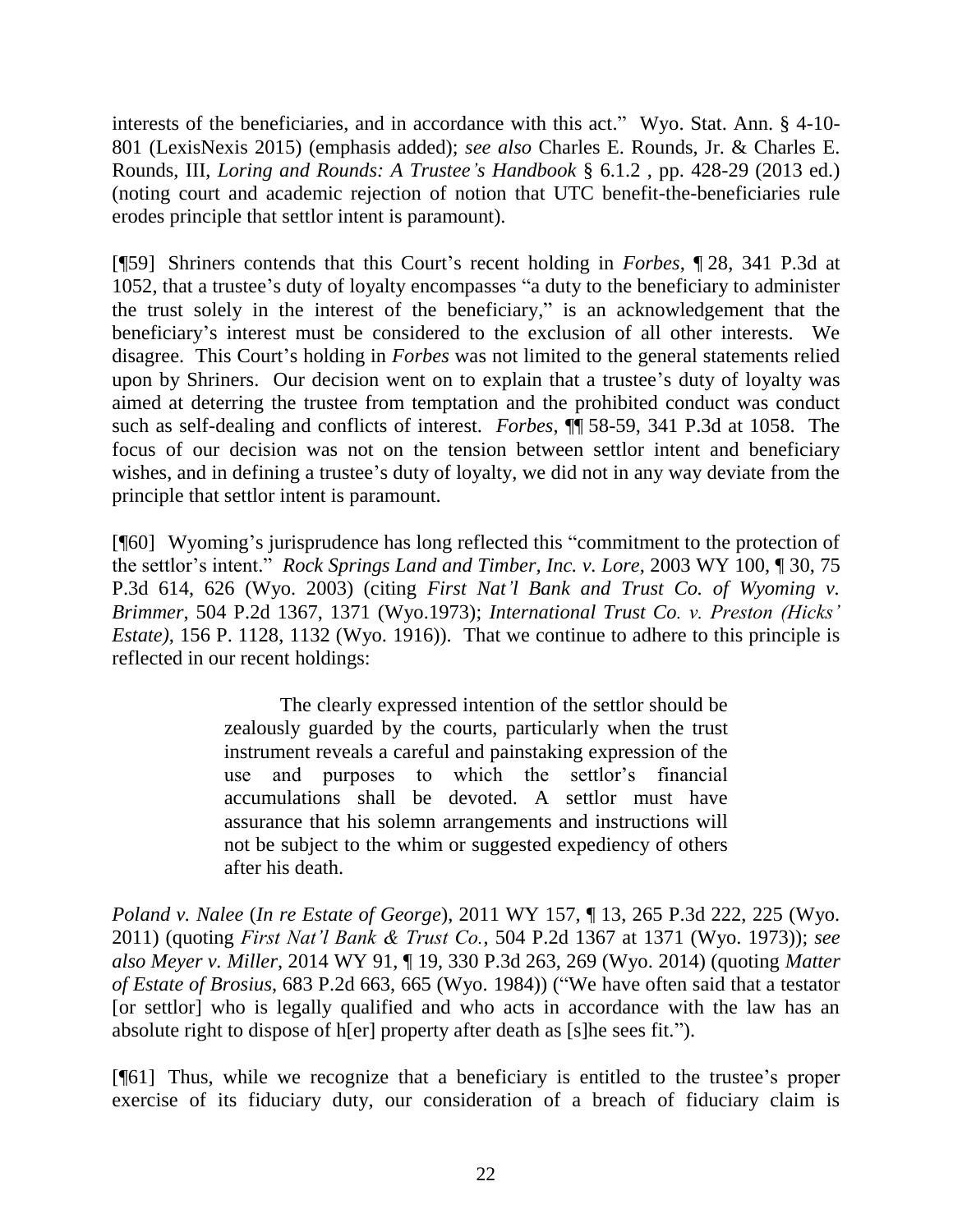"governed by the settlor's intent, not the beneficiaries' preferences." *Rock Springs Land and Timber, Inc.*, ¶ 25, 75 P.3d at 624.

### **2. Breach of Fiduciary Duty Allegations**

### *a. First Northern Bank's Interpretation of Trust*

[¶62] In its interpretation and administration of the Trust, First Northern Bank concluded that retention of the ranch until the year 2100 was one of the Trust's material purposes. Based on that interpretation, the Bank did not accede to Shriners' demand to sell the ranch and terminate the Trust. Shriners contends that this was a violation of the Bank's fiduciary obligation to the Trust beneficiaries because "[t]he Bank had no good faith basis for its construction of the Trust and it acted unreasonably in construing the Trust." We find no error in the district court's rejection of this claim.

[¶63] With respect to the reasonableness of the Bank's interpretation of the Trust, our decision confirms the Bank interpreted the Trust correctly, and, needless to say, we find nothing unreasonable in that interpretation. With respect to the Bank's good faith basis for its interpretation, the record shows the Bank took appropriate steps before reaching its decision. The Bank sought clarification of Mr. Cooksley's intent before his death and received confirmation from Mr. Cooksley's attorney that in fact it was his intention that the ranch be retained by the Trust until the year 2100 unless its sale was required for the limited reasons set forth in the Trust. Additionally, the Bank's trust officer testified that she sought legal advice from the Bank's attorney in interpreting the Trust provisions and acted in accordance with that advice in making its decision to refuse sale of the ranch and termination of the Trust. There is simply no basis to conclude that in interpreting the Trust, the Bank had any motivation other than its statutory duty to administer the Trust in accordance with the Trust terms or otherwise acted in bad faith.

### *b. Bank's Failure to Diversify Investments*

[¶64] Shriners contends that the district court erred in concluding that First Northern Bank was not required to sell the ranch to diversify the Trust's investments. Given our conclusions above, we must again reject Shriners' claim.

[¶65] Shriners' argument in support of this claim focuses solely on the rate of return the Trust earns by retention of the ranch and once again disregards entirely the Trust terms and the settlor's intent, contrary to our rules of interpreting and enforcing trusts. As we discussed above, one of the Trust's material purposes is retention of the ranch until the year 2100, and the Trust specifically subordinates the beneficiaries' income distributions to maintenance of the ranch. The beneficiaries' dissatisfaction with the income distributions does not provide a basis to override the settlor's intent. As we explained in *American Nat'l Bank*: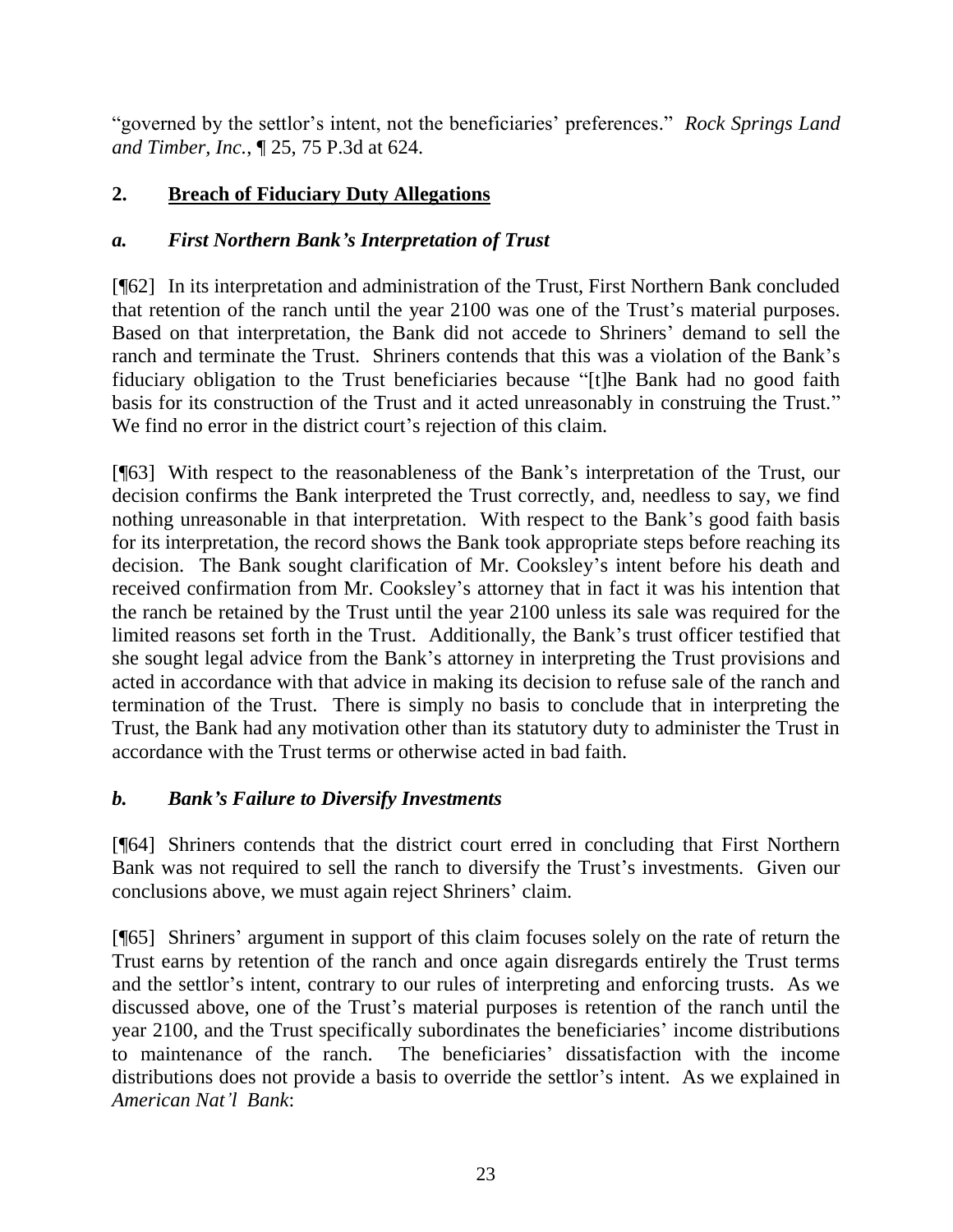\* \* \* It must be remembered that the grantor placed these assets in the trust, and did not distribute them directly to the beneficiaries. While the assets remain in the trust, the Trustee has an obligation to the trust and the grantor as well as to the beneficiaries.

*American Nat'l Bank*, 899 P.2d at 1341.

[¶66] The trustee's obligation to diversify trust investments is not an obligation to be enforced in a vacuum, without regard to the settlor's intent. As the district court observed:

> Finally, if it had been the Settlors' intention to benefit the charities over any other purpose, they could have included a provision, which outright donated the Ranch, restriction free, to Shriners and Kalif upon their deaths. However, they did not do so. They crafted provisions aligned with their desire to keep the ranch open, with any net income earned after the expenses to maintain the ranch had been paid, going to Shriners and Kalif.

[¶67] We find no error in the district court's conclusion that First Northern Bank did not breach a fiduciary duty to diversify trust investments by rejecting Shriners' demands to sell the ranch or terminate the Trust.

#### *c. Agricultural Lease*

[¶68] Shriners contends that First National Bank also breached its fiduciary duty to the beneficiaries by failing to renegotiate the agricultural lease Jack Cooksley had entered into for the lease of the ranch property and by including terms in a clarifying amendment that were less favorable to the Trust. We again find no error in the district court's rejection of this claim.

[¶69] In January 2008, Jack Cooksley, as trustee, entered into an agricultural lease of the ranch property with Dan Lawrence. The lease was for a term ending on November 30, 2011. Mr. Cooksley liked Mr. Lawrence's management of the ranch, and in November of 2010, he contacted his attorney and informed her that he and Mr. Lawrence had agreed to a five-year extension of the lease. On January 28, 2011, Mr. Cooksley signed the lease extension, and on January 31, 2011, Mr. Lawrence signed the lease.

[¶70] The lease extension contained a typographical error that was not caught by either signatory to the lease or Mr. Cooksley's attorney. The lease extension stated the original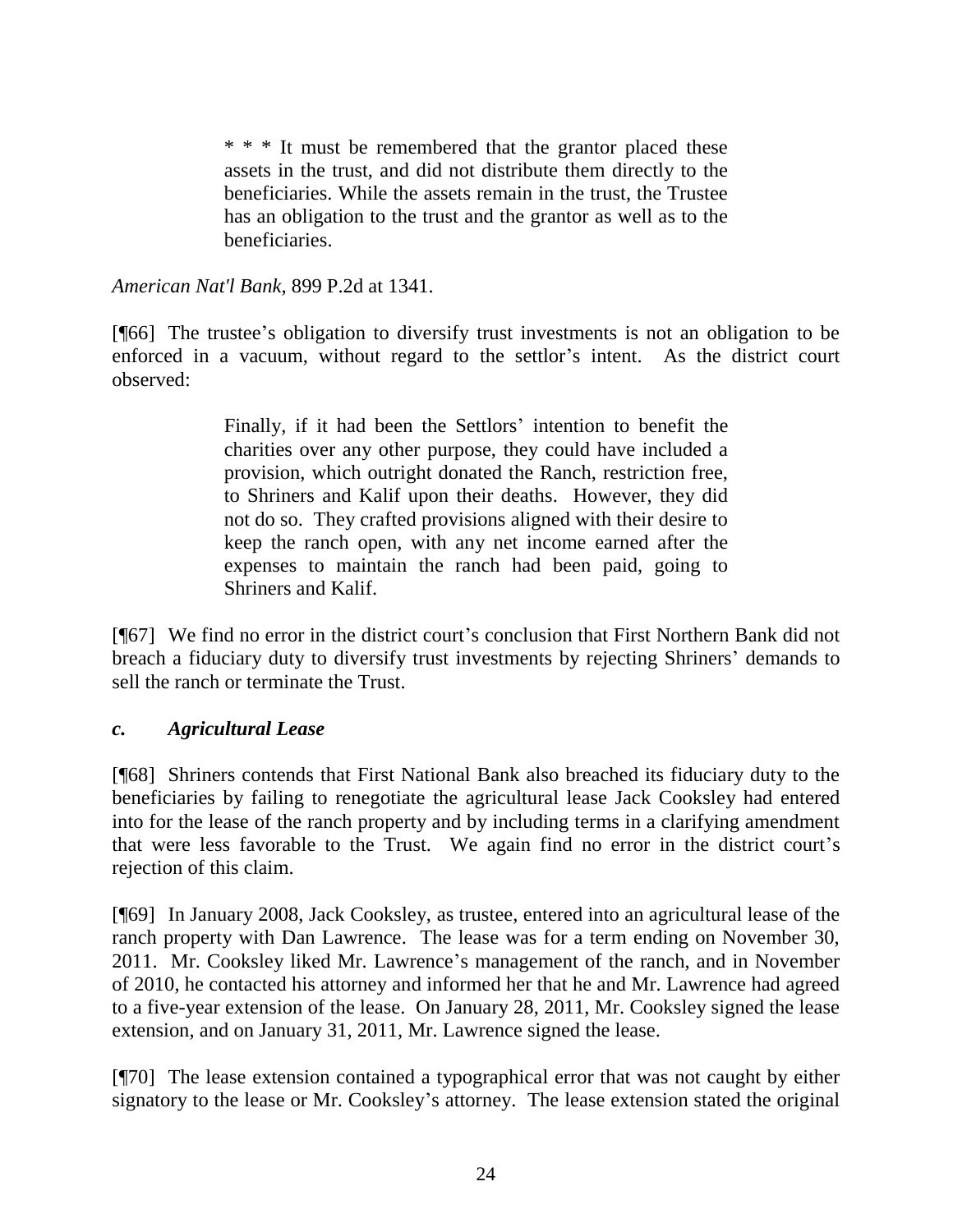lease terminated November 30, 2010, when it actually ended November 30, 2011. The lease extension also provided a lease term of five years ending on November 30, 2015, but the lease payment provision provided for payments through November 1, 2016.

[¶71] After Mr. Cooksley's death, First Northern Bank's trust officer found the inconsistency in the lease and lease extension and contacted Mr. Cooksley's attorney and asked about the inconsistencies and about Mr. Cooksley's condition when he signed the lease extension. After talking with Mr. Cooksley's attorney, the trust officer believed Mr. Cooksley was competent to execute the lease extension and the errors in the lease extension were typographical errors. The trust officer then consulted with counsel, who prepared an amendment to correct the errors. On the advice of counsel, the trust officer did not attempt to renegotiate or change substantive lease terms and instead used the amendment to clarify terms.

[¶72] On June 2, 2011, First Northern Bank sent Shriners' attorney a copy of the proposed amendment to the lease extension, indicating the amendment was not yet executed. The Bank received no response from Shriners concerning the amendment. On June 13, 2011, the Bank and Mr. Lawrence executed the amendment.

[¶73] Shriners contends that the Bank breached its fiduciary duties by: 1) failing to negotiate more favorable lease terms that would have increased the payments to the Trust; 2) changing the lease renewal terms to require that Dan Lawrence be awarded a new lease if he so elected; and 3) by including property in the lease that had previously been excepted from the lease. The district court found no merit in these arguments, and we agree.

[¶74] With regard to renegotiating the lease terms, the lease was, as the district court found, a fully executed and enforceable contract. Shriners failed to present any basis on which the Bank could have simply ignored the lease and demanded new terms. In particular, Shriners presented no evidence that Dan Lawrence was willing to renegotiate the terms, and it presented no evidence that Jack Cooksley was pressured into executing the lease or was not competent to execute the lease. Mr. Cooksley's friend, John Piesik, testified to his concerns that Mr. Cooksley's use of pain medication diminished his capacity to understand his business dealings. Mr. Piesik also testified, however, that he did not see Mr. Cooksley on the date he executed the lease extension, and he further testified that if he were not present to witness Mr. Cooksley on a particular date, he would "have not a clue" as to Mr. Cooksley's capacity. Given that the lease was an enforceable contract, we cannot find a breach of fiduciary duty in the Bank's decision to abide by the lease terms.

[¶75] We turn then to the lease renewal term the Bank revised with its amendment to the lease extension. The amended term reads: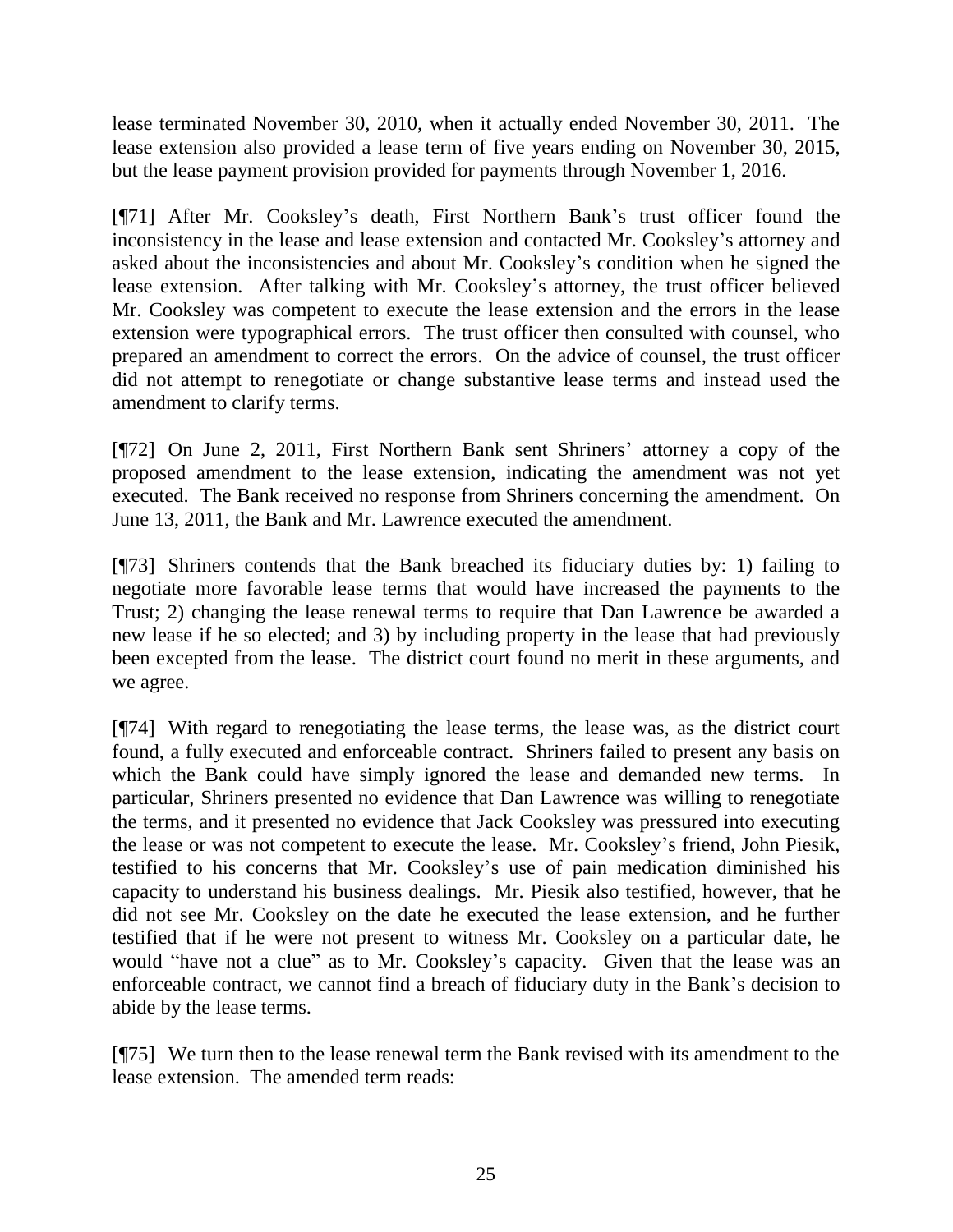Term of Lease. \* \* \* In the event the Lessee desires to re-lease said real property and improvements, the parties shall negotiate, in good faith, regarding the renewal terms. The parties agree to enter into a new Agricultural Lease upon renewal.

[¶76] Shriners argues that the Bank breached its fiduciary duty in adding this term to the amended lease because it gives the lessee a guaranteed right to a new lease and precludes the trustee from negotiating with another party for more favorable terms. The district court disagreed, reasoning:

> Shriners interprets the wording that "[t]he parties agree to enter into a new Agricultural Lease upon renewal" to mean that the parties are bound to enter into a new lease regardless of how negotiations turn out. However, when this sentence is read in light of the surrounding language it becomes clear that the parties were agreeing that another Lease Extension was improper, and that if they were successful in their good faith negotiations, then they would enter into a new lease. The provision does not eliminate the ability of the Lessor to decline to re-lease the Ranch if the parties cannot agree on renewal terms. Therefore, these terms are not more favorable to Lessee and, as a result, [the Bank] did not breach its fiduciary duties by entering into the Amendment to Lease.

[¶77] Perhaps the last sentence of this term could have been worded more artfully to clarify its meaning, but we find the district court's interpretation reasonable. The provision promises good faith negotiations and nothing more, and the Bank did not breach its fiduciary duties by including this term in the lease amendment.

[¶78] We turn to Shriners' final claim regarding the amended lease, its claim that the Bank breached its fiduciary duties by giving lessee Dan Lawrence access to more of the property than was included in the lease extension negotiated by Jack Cooksley. This claim relates to terms in the lease extension that allowed Jack Cooksley to reside in and occupy the residence on the property and allowed him a nonexclusive right to hunt, fish, and otherwise recreate on the land. These provisions were personal to Mr. Cooksley and did not allow the Trust to separately lease the residence or generally allow the Trust nonexclusive hunting, fishing and recreation rights. Thus, when the Bank amended the lease after Mr. Cooksley's death, it left these terms out. This is not surprising. The Bank was simply removing lease provisions that no longer applied, and it plainly had good cause for omitting the terms. The exclusion of these terms was not a breach of the Bank's fiduciary duties.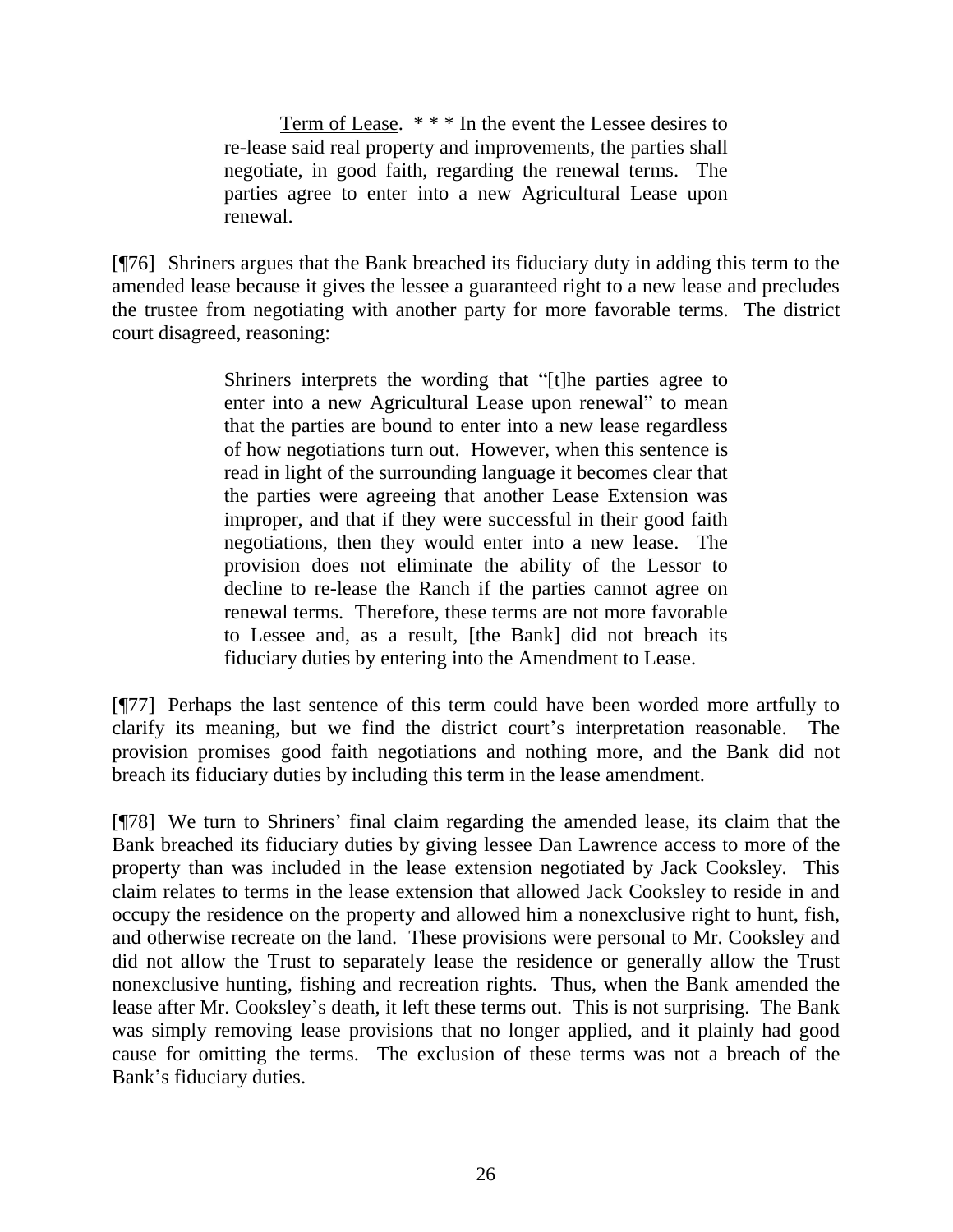[¶79] The Bank did not breach its fiduciary duties by not renegotiating settled lease terms or executing the amendment to clarify the lease terms.

### *d. Failure to Investigate Red Flags*

[¶80] Shriners argues that the Bank breached its fiduciary duties by failing "to investigate the substantial red flags when the lessee and his attorney pushed an amended lease upon Jack [Cooksley] shortly before his death." Shriners expanded on this argument, with emphasis in the original:

> The Lease Extension was drafted by an attorney who represented both Jack and Mr. Lawrence and signed by Jack when he was extremely ill. Jack's signature is quite concerning, and the Lease Extension shows that Jack signed this document on January 31, 2011, but his signature was notarized *two days earlier* by the attorney who also represented Dan Lawrence.

[¶81] The record provides no support to Shriners' allegations. The agricultural lease and lease extension signed by Jack Cooksley both contain a conflict waiver provision. Darlene Reiter, Jack Cooksley's attorney, testified that she included the provision because of her representation of lessee Dan Lawrence in an unrelated matter approximately twenty-five years earlier. She further testified that with respect to the lease and lease extension, she represented and advised Jack Cooksley, not Dan Lawrence. Ms. Reiter also explained that she did not introduce Jack Cooksley and Dan Lawrence to each other, that it was Jack Cooksley who approached her to prepare the lease and lease extension, and that it was Jack Cooksley who provided the information and terms, including price, for both documents.

[¶82] With regard to execution of the lease extension, Ms. Reiter testified that Jack Cooksley was competent to sign the lease extension, that she went over the extension with him before he signed it, and that she was certain that he signed it on the date she notarized his signature, January 28, 2011. Ms. Reiter did not know how the lease extension ended up with a January 31, 2011 execution date, but she assumed Dan Lawrence filled in the date when he signed the extension because his signature was notarized by a different notary on the 31st.

[¶83] Shriners presented no evidence to contradict Darlene Reiter's testimony, and the record is equally unsupportive of Shriners' claim that First Northern Bank failed to closely examine and consider inconsistencies in the lease extension. Wendy Martin, one of the Bank's trust officers, reviewed the lease and lease extension following Jack Cooksley's death and found the errors in the termination dates. Ms. Martin then contacted Darlene Reiter and after talking with her concluded that the errors were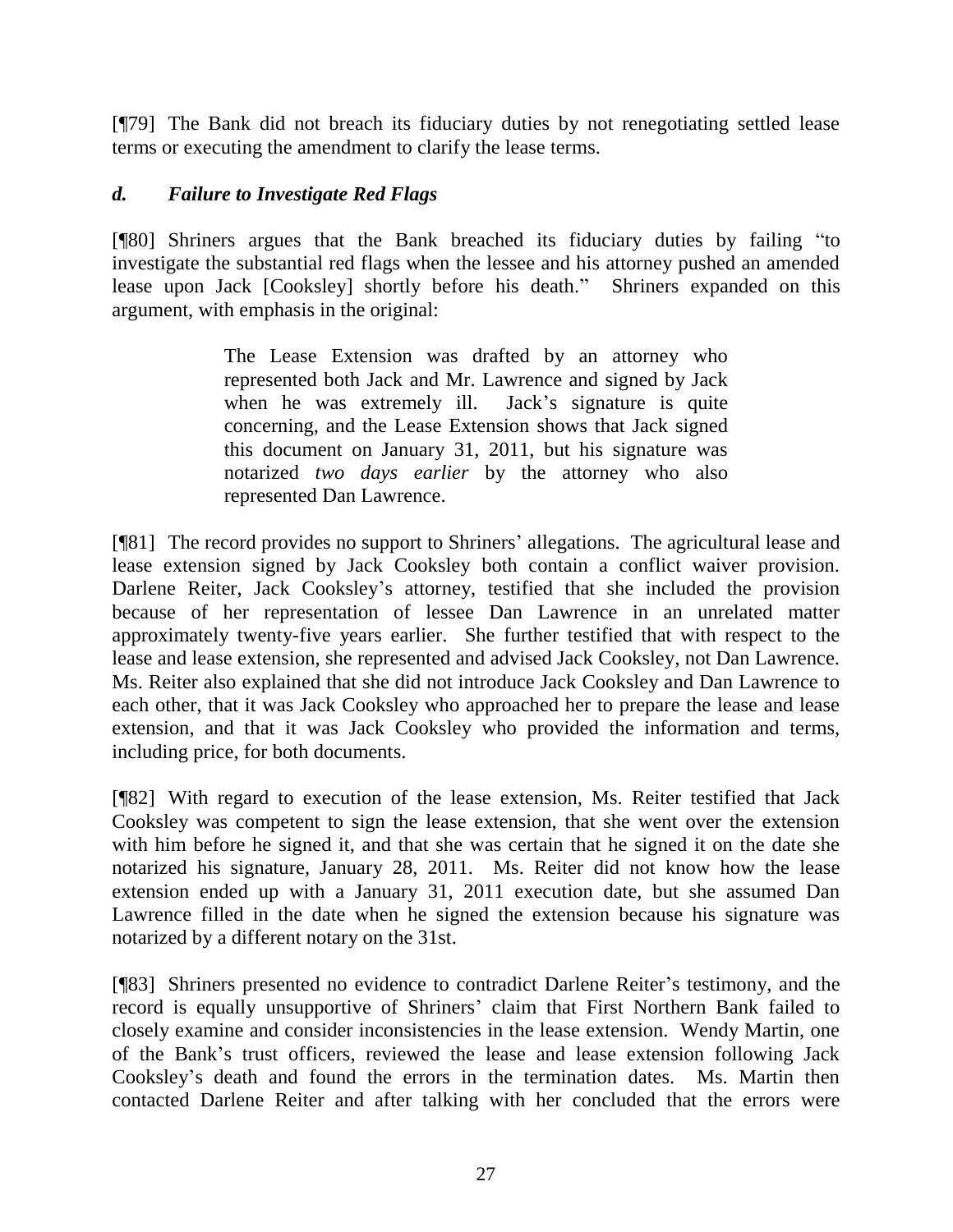typographical and that Mr. Cooksley was competent to execute the lease extension. Ms. Martin also examined other documents it had on file that had been recently signed by Mr. Cooksley, including tax-related filings, and she consulted with the Bank's attorney. Based on this record, we find no error in the district court's conclusion that the Bank acted prudently in reviewing the lease extension, investigating the circumstances of its execution, and clarifying its terms.

[¶84] In a final shot at First Northern Bank, Shriners contends that the Bank should not have relied on Darlene Reiter's assurances of Jack Cooksley's competence because Ms. Reiter drafted the third amendment to the Trust, causing the Bank to have ethical concerns regarding her. The third amendment revised the property distribution provisions of section 2.2 to provide:

> C. Piesik and Reiter shall make distribution or disposition of all other tangible personal property in the residence as Piesik and Reiter, in their sole discretion, shall deem appropriate, including but not limited to private sale, auction, gift, charitable donation or other disposition. I intend that Piesik and Reiter shall have full discretion to carry out my wishes, which I have discussed with both of them. I intend that the trust continue for some years, and direct Piesik and Reiter to dispose of tangible personal property so that it is not a burden on the trust. Piesik and Reiter may exercise their judgment to select items of historical or aesthetic value that can be preserved, protected and/or made available for reference; to make gifts to my friends and neighbors; to sell items; and to otherwise dispose of such property as they deem appropriate. It is entirely at their discretion whether to donate, gift or sell items. By way of example, I have daily journals dating from circa 1960, and I have discussed with Piesik and Reiter that if the Wyoming Room of the Sheridan County Fulmer Public Library was interested in receiving them, that would be a satisfactory disposition of the diaries.

#### \* \* \* \*

F. I instruct my Trustee to pay the reasonable costs of valuation secured by Piesik and Reiter as provided above, and to further pay reasonable compensation to and costs incurred by Piesik and Reiter in performing the actions necessary to dispose of the tangible personal property in my residence. In the event that such property is sold, I direct Piesik and Reiter to collect the net proceeds therefrom and to submit same to my Trustee at such time as the dispositions are completed. I do not intend by this provision to imply that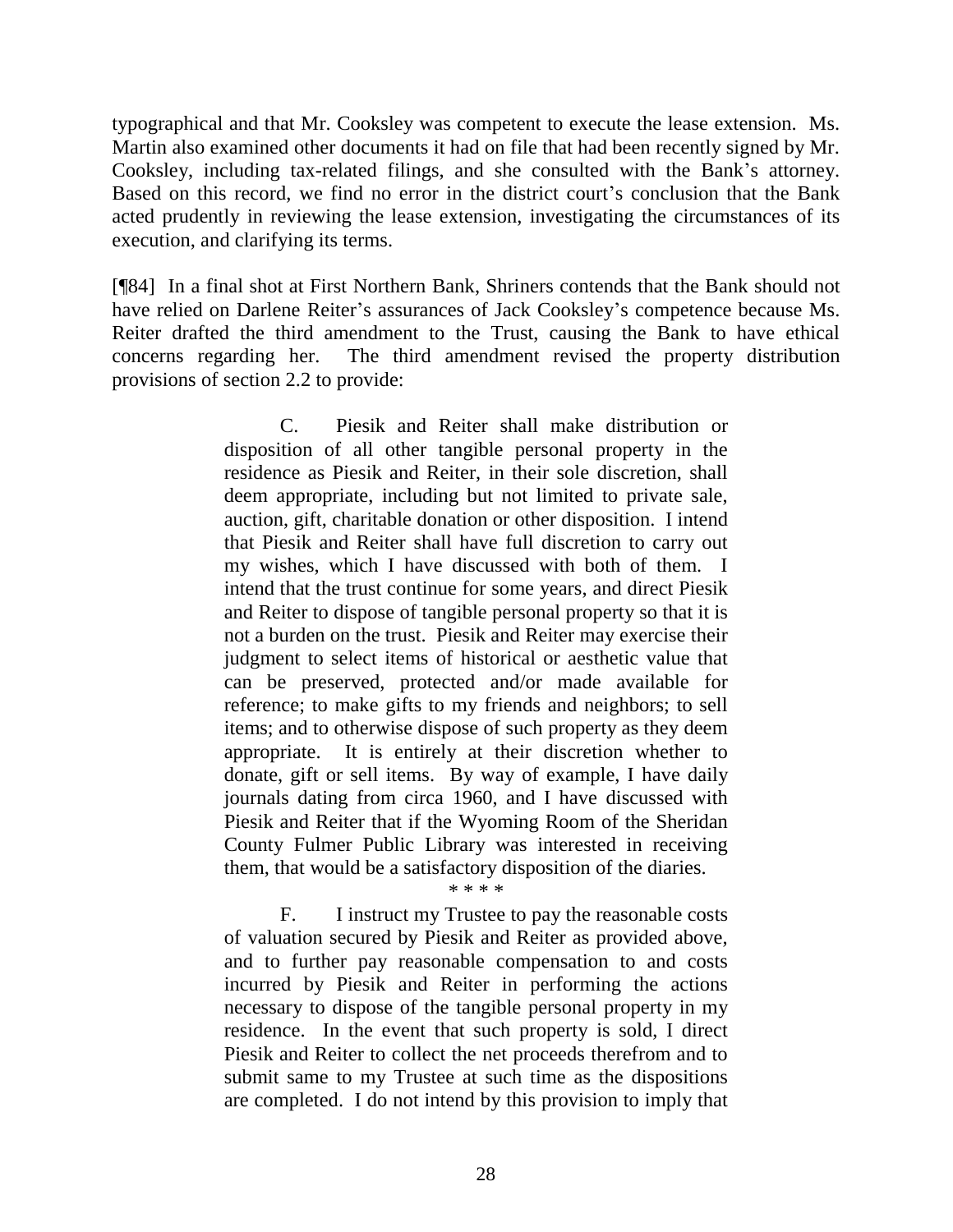Piesik and Reiter must sell any items; it is entirely at their discretion whether to gift, donate, discard or otherwise dispose of the tangible personal property in my home. They know my wishes and will fulfill my intent, taking into consideration the circumstances extant at the time of disposition. In the event that neither Piesik nor Reiter is able or willing to serve as provided herein, the [n] I authorize my Trustee to make such dispositions as it, in its discretion, deems appropriate to the guidelines provided herein.

[¶85] Shriners' expressed concerns to the Bank regarding the amendment and suggested that Ms. Reiter had violated the Rules of Professional Conduct by drafting an amendment that gave John Piesik and her possession and control over Trust property. The Bank responded by consulting with its attorney and having Ms. Reiter and Mr. Piesik execute bills of sale signing the property over to the Bank as trustee. Wendy Martin, the Bank's trust officer, did not express concerns with Ms. Reiter's ethical values. Asked whether she thought the amendment was a potential problem, she testified, "We were not sure[.]" It is thus something of a stretch to challenge the Bank's reliance on Ms. Reiter's assurances based on alleged ethical concerns of the Bank. Additionally, while the third amendment could have been better crafted to clarify that possession of the property was being made solely for purposes of gifting or sales to benefit the Trust, we do not see the amendment as evidence of the type of nefarious self-dealing Shriners has insinuated throughout its allegations.

[¶86] We find no violation of the Bank's fiduciary duties in its consideration of the lease extension and circumstances surrounding the lease.

### **D. Removal of Trustee**

[¶87] Shriners next contends that the district court erred in denying Shriners' request that First Northern Bank be removed as trustee. Shriners argues first that the district court applied the wrong standard for removal when the court used statutory standards rather than the "good cause" standard provided in the Trust. It further argues that the court erred in not finding grounds for removal. We will address first the applicable standard governing the removal request and then review the district court's decision based on that standard and the grounds alleged for removal.

#### **1. Removal Standard**

[¶88] Section 5.2 of the Trust governs resignation, removal, and appointment of trustees. It provides, in part: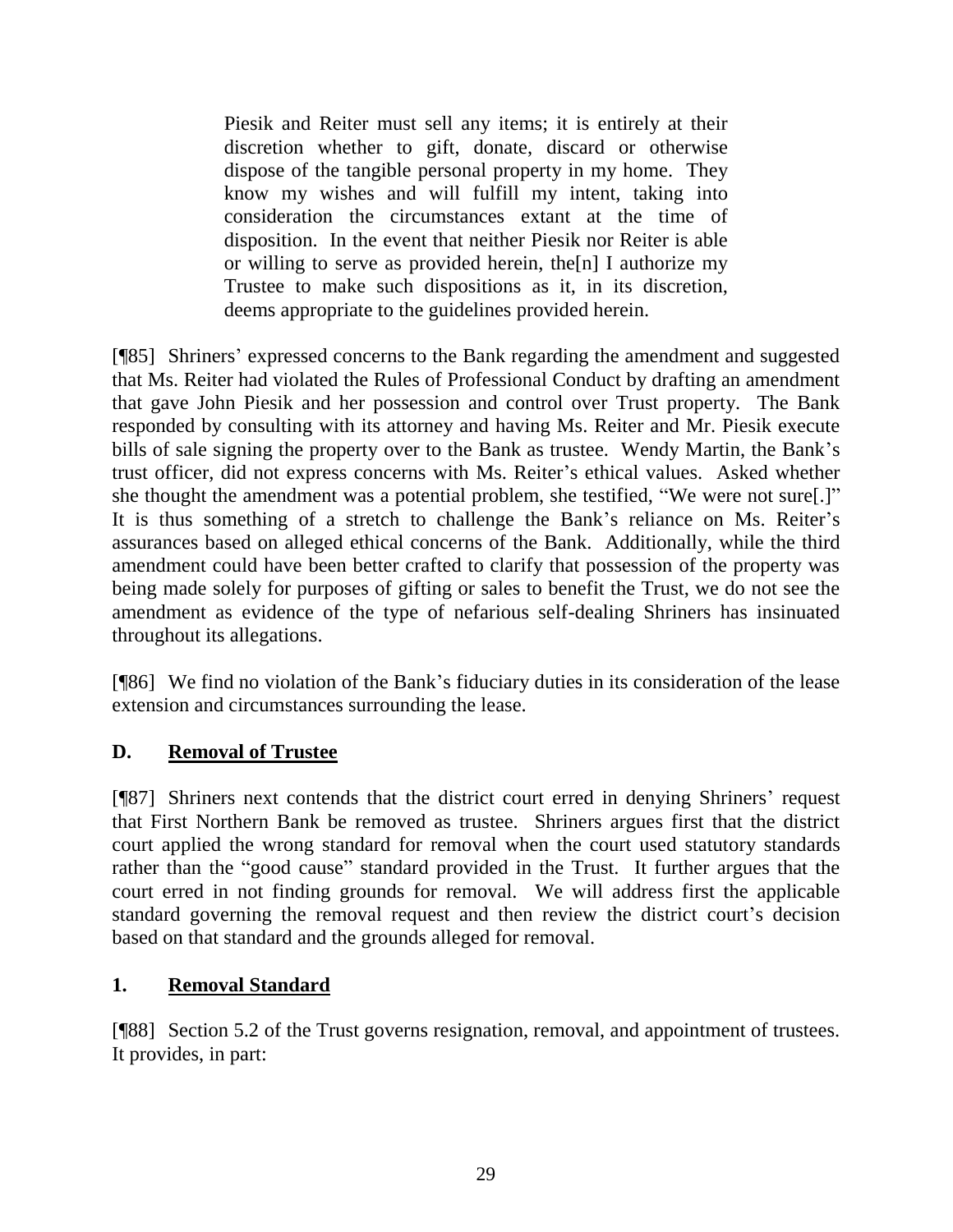A trustee may resign at any time by giving written notice, specifying the effective date of the resignation, to the income beneficiary or beneficiaries of the trust. Settlor **ALFRED J. COOKSLEY** may remove any Trustee or may add Trustees. After the death of Settlor **ALFRED J. COOKSLEY**, the income beneficiary may remove a Trustee acting hereunder, if for good cause, and may appoint a suitable, independent, corporate successor Trustee[.]

[¶89] Shriners contends that the good cause standard was included in the Trust to ease the showing a beneficiary must make to support removal and was included to provide for removal outside the removal standards prescribed by law. Shriners further contends that good cause is merely the opposite of no cause and means any cause so long as the beneficiary has a reason for the trustee's removal. We disagree.

[¶90] When we interpret a trust instrument, we consider the document as a whole and read its provisions together. *Evans*, ¶ 21, 282 P.3d at 1210. We also presume that parties to the trust know the law and contract with reference to that law. *Garwood v. Garwood*, 2008 WY 129, ¶ 21, 194 P.3d 319, 327 (Wyo. 2008). This presumption is particularly appropriate here because the Trust specifically incorporates Wyoming law. Section 3.1 of the Trust provides:

> The Trustee may exercise those powers set forth in, and subject to any limitations in, any and all Wyoming statutes applicable to Trustees and Fiduciaries. These statutes are incorporated by reference as if they were set out at length here. All the general powers granted to the Trustee and all limitations upon any powers are subject to any express contrary directions in this [Trust].

[¶91] Similarly, Section 5.4 provides:

The validity, construction and administration of this [Trust] and any trust created by it, and all questions concerning any power of appointment granted by this [Trust] and the exercise of any power, shall be determined by reference to the laws of the State of Wyoming[.]

[¶92] Given that Wyoming law is expressly incorporated into the Trust to define the trustee's powers, obligations, and limitations, we find it unreasonable to interpret section 5.2's "good cause" standard to be the amorphous standard urged by Shriners. We find it much more likely that the "good cause" language was included, not to distinguish the removal standard from the standard prescribed by Wyoming law, but rather to distinguish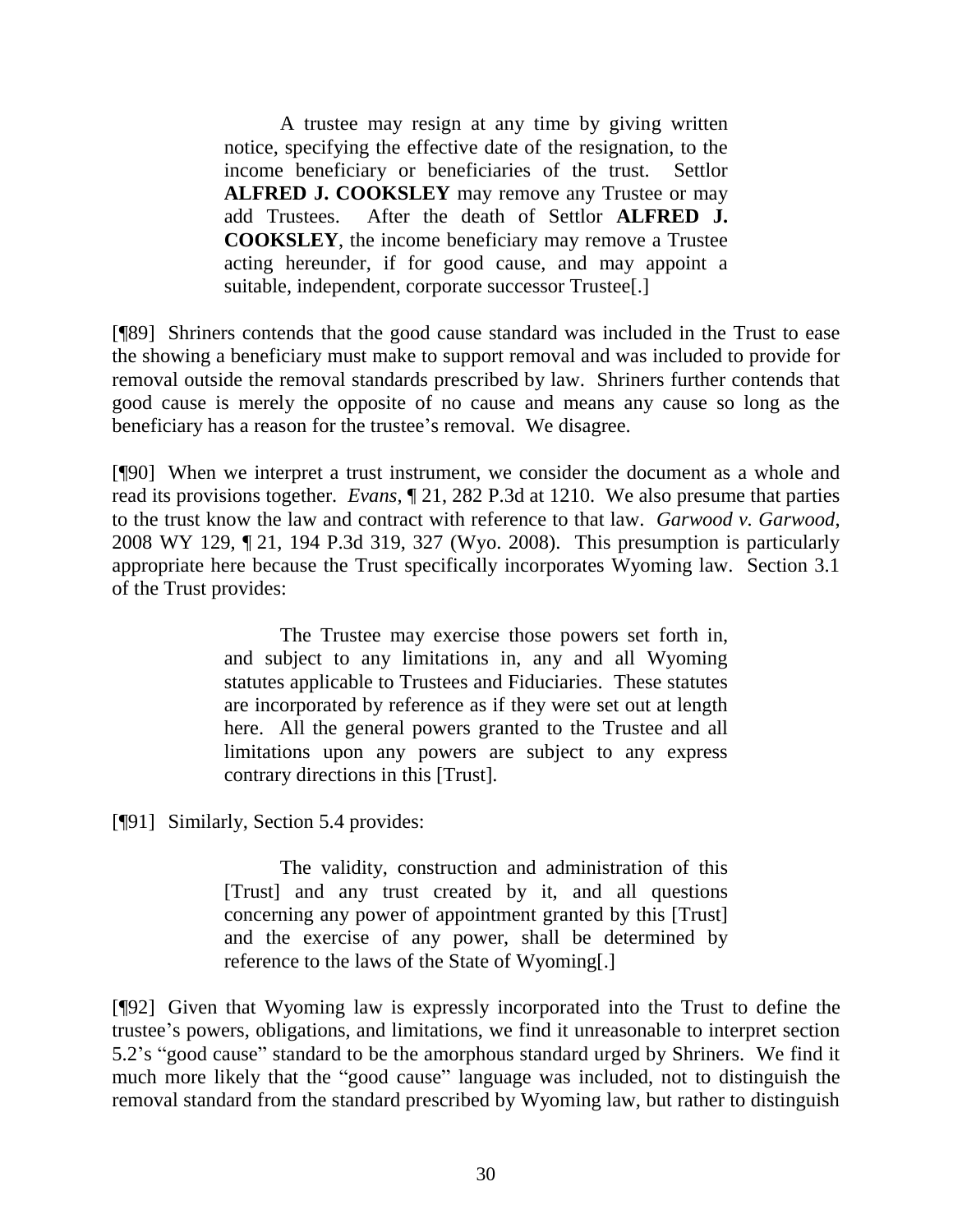it from the standard applicable to the settlor's power to remove a trustee. Section 5.2 allows the settlor to "remove any Trustee," with no qualification of that power. The next sentence sets forth the beneficiary's power to remove a trustee, and it qualifies that power, specifying that removal must be "for good cause." Reading the Trust as a whole and giving effect to all its terms, we must conclude that "good cause" for a beneficiary's removal of a trustee means the removal standard set by Wyoming law.

[¶93] Under the Uniform Trust Code, cause for removal of a trustee includes a breach of fiduciary duties. Wyo. Stat. Ann. § 4-10-1001(b)(vii) (LexisNexis 2015). It also includes:

> (i) The trustee has committed a serious breach of trust;

> (ii) Lack of cooperation among cotrustees substantially impairs the administration of the trust;

> (iii) Because of unfitness, unwillingness or persistent failure of the trustee to administer the trust effectively, the court determines that removal of the trustee best serves the interests of the beneficiaries; or

> (iv) There has been a substantial change of circumstances, or removal is requested by all of the qualified beneficiaries, and the court finds that removal of the trustee best serves the interests of all of the beneficiaries and is not inconsistent with a material purpose of the trust, and a suitable cotrustee or successor trustee is available.

Wyo. Stat. Ann. § 4-10-706(b) (LexisNexis 2015).

[¶94] This Court has recognized other grounds for removal:

Trustees may be removed for a variety of grounds, ranging from habitual drunkenness to tax evasion, to disobedience of directions in the trust instrument. [Bogert,](http://www.westlaw.com/Link/Document/FullText?findType=Y&serNum=0112569370&pubNum=0119605&originatingDoc=I6b4d41e9a50211e4b86bd602cb8781fa&refType=TS&originationContext=document&vr=3.0&rs=cblt1.0&transitionType=DocumentItem&contextData=(sc.UserEnteredCitation))  *supra*[, § 527.](http://www.westlaw.com/Link/Document/FullText?findType=Y&serNum=0112569370&pubNum=0119605&originatingDoc=I6b4d41e9a50211e4b86bd602cb8781fa&refType=TS&originationContext=document&vr=3.0&rs=cblt1.0&transitionType=DocumentItem&contextData=(sc.UserEnteredCitation)) "Mismanagement of the estate arising from a misconception or misunderstanding of the trustee's duties may be a ground for removal, but not if no serious harm has been done and no dishonesty or want of capacity is indicated. Similarly, a mere error in judgment is insufficient." *Id*. at 67– 69.

*Forbes*, ¶ 32, 341 P.3d at 1052-53.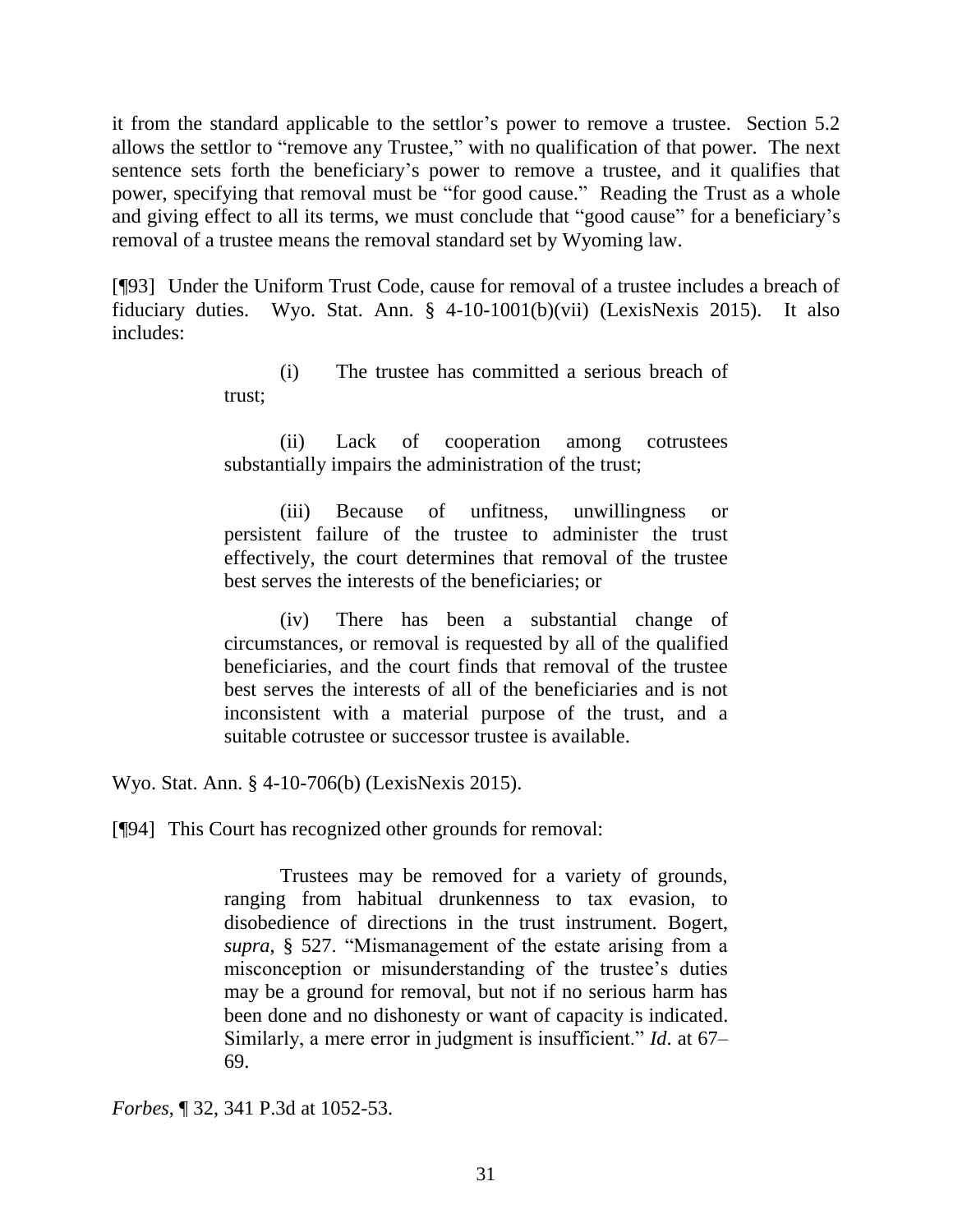[¶95] Regarding hostility between a trustee and a beneficiary as grounds to remove a trustee, we have said:

> Hostility may naturally exist in trust relationships since trusts are usually created to withhold control of the trust principal from the beneficiaries. Hostility between the trustee and the beneficiaries of the trust alone is insufficient to require the removal of the trustee. To be sufficient to require removal, the hostility must interfere with the proper administration of the trust.

*Forbes*, ¶ 96, 341 P.3d at 1065 (quoting *[In re Trust Created by Hill for benefit of Schroll](http://www.westlaw.com/Link/Document/FullText?findType=Y&serNum=1993088702&pubNum=0000595&originatingDoc=I6b4d41e9a50211e4b86bd602cb8781fa&refType=RP&fi=co_pp_sp_595_485&originationContext=document&vr=3.0&rs=cblt1.0&transitionType=DocumentItem&contextData=(sc.UserEnteredCitation)#co_pp_sp_595_485)*, [499 N.W.2d 475, 485 \(Minn.Ct.App.](http://www.westlaw.com/Link/Document/FullText?findType=Y&serNum=1993088702&pubNum=0000595&originatingDoc=I6b4d41e9a50211e4b86bd602cb8781fa&refType=RP&fi=co_pp_sp_595_485&originationContext=document&vr=3.0&rs=cblt1.0&transitionType=DocumentItem&contextData=(sc.UserEnteredCitation)#co_pp_sp_595_485) 1993)).

#### **2. Review of District Court Decision**

[¶96] We review a district court's decision whether to remove a trustee for an abuse of discretion:

> The district court's power to remove a trustee is "rooted in equity," *Kerper*[, 780 P.2d at 938](http://www.westlaw.com/Link/Document/FullText?findType=Y&serNum=1989129819&pubNum=0000661&originatingDoc=I6b4d41e9a50211e4b86bd602cb8781fa&refType=RP&fi=co_pp_sp_661_938&originationContext=document&vr=3.0&rs=cblt1.0&transitionType=DocumentItem&contextData=(sc.UserEnteredCitation)#co_pp_sp_661_938) (citing [Wyo. Stat. Ann. § 2–](http://www.westlaw.com/Link/Document/FullText?findType=L&pubNum=1000377&cite=WYSTS2-3-210&originatingDoc=I6b4d41e9a50211e4b86bd602cb8781fa&refType=LQ&originationContext=document&vr=3.0&rs=cblt1.0&transitionType=DocumentItem&contextData=(sc.UserEnteredCitation)) [3–210\)](http://www.westlaw.com/Link/Document/FullText?findType=L&pubNum=1000377&cite=WYSTS2-3-210&originatingDoc=I6b4d41e9a50211e4b86bd602cb8781fa&refType=LQ&originationContext=document&vr=3.0&rs=cblt1.0&transitionType=DocumentItem&contextData=(sc.UserEnteredCitation)), and the court has "sound discretion" to make the determination whether to remove a trustee, which we will not disturb absent an abuse of discretion. *Id*.

*Forbes*, ¶ 33, 341 P.3d at 1053.

[¶97] We have also recognized that "[c]ourts are more reluctant to remove a trustee who has been chosen by the settlor than one who is court-appointed." *Forbes*, ¶ 30, 341 P.3d at 1052 (quoting Bogert, *[The Law of Trusts and Trustees](http://www.westlaw.com/Link/Document/FullText?findType=Y&serNum=0112569370&pubNum=0119605&originatingDoc=I6b4d41e9a50211e4b86bd602cb8781fa&refType=TS&originationContext=document&vr=3.0&rs=cblt1.0&transitionType=DocumentItem&contextData=(sc.UserEnteredCitation))* § 527, at 51–52 (2d ed.1978)). When the removal is of a settlor-appointed trustee we have required an enhanced showing to justify removal:

> As we have seen the removal of an executor or trustee is harsh and severe; it is serious; it is a drastic action; it should not be done unless clearly necessary; if the court can adjust the disputed matters, the removal should not be made; an executor or trustee should not be removed except for gross and willful misconduct.

*Forbes*, ¶ 29, 341 P.3d at 1052 (quoting *In re Hartt Estate*[, 75 Wyo. 305, 295 P.2d 985,](http://www.westlaw.com/Link/Document/FullText?findType=Y&serNum=1956131789&pubNum=0000661&originatingDoc=I6b4d41e9a50211e4b86bd602cb8781fa&refType=RP&fi=co_pp_sp_661_1011&originationContext=document&vr=3.0&rs=cblt1.0&transitionType=DocumentItem&contextData=(sc.UserEnteredCitation)#co_pp_sp_661_1011)  [1011 \(1956\)\)](http://www.westlaw.com/Link/Document/FullText?findType=Y&serNum=1956131789&pubNum=0000661&originatingDoc=I6b4d41e9a50211e4b86bd602cb8781fa&refType=RP&fi=co_pp_sp_661_1011&originationContext=document&vr=3.0&rs=cblt1.0&transitionType=DocumentItem&contextData=(sc.UserEnteredCitation)#co_pp_sp_661_1011).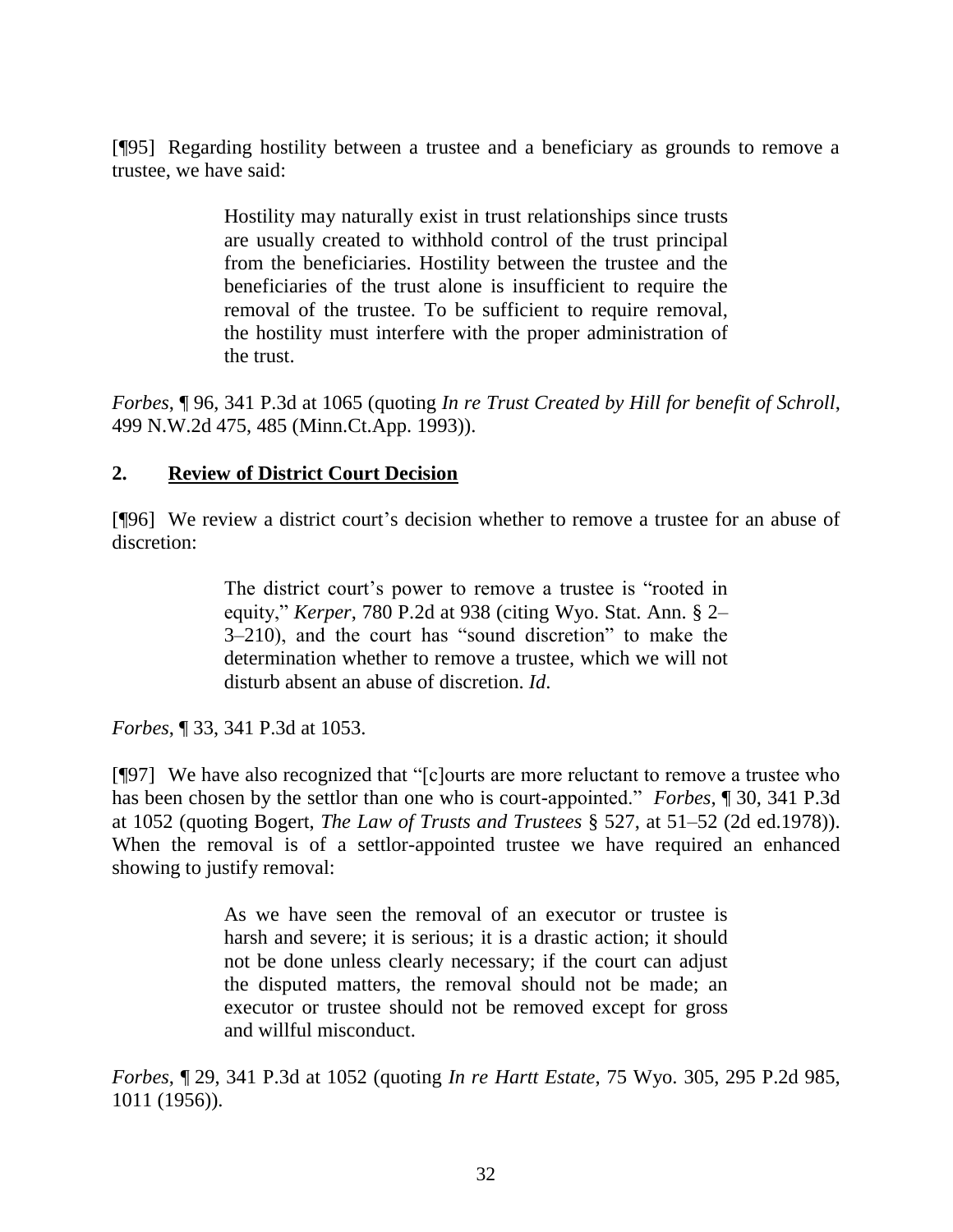[¶98] Shriners has failed to make the showing required to justify removal of First Northern Bank as trustee. Shriners has not shown a breach of fiduciary duties, a conflict of interest, self-dealing of any sort, or any type of gross and willful misconduct by the Bank. We do not doubt a certain amount of hostility exists between Shriners and the Bank, but Shriners has not shown that the hostility has interfered with the Bank's administration of the Trust. Indeed, although Shriners is not receiving as great a benefit as it would if the ranch were sold outright, the record shows the Bank has administered the Trust in keeping with its terms and material purposes and that, since Mr. Cooksley's death, the Bank has made distributions to Shriners totaling \$69,016.24, and distributions to Kalif totaling \$12,179.34. We therefore find no abuse of discretion in the district court's decision to deny Shriners' request to remove the Bank as trustee.

### **E. Findings Related to Actions of Bank's Attorney**

[¶99] First Northern Bank's attorney, Tonia Hanson, initially responded to Shriners' allegation that the Trust violated the rule against perpetuities by filing a petition to amend the Trust to conform to the rule. On further reflection, the Bank's attorney changed the Bank's position and asked the district court to find that the Trust was a charitable trust and the rule therefore did not apply. Shriners included a claim in its complaint that payment of attorney fees associated with this change of position was a waste of Trust assets, which the district court rejected. Shriners contends on appeal that the district court's findings, specifically its findings relating to the attorney's concerns and thought process, were unsupported by the record because the attorney did not testify.

[¶100]The sole challenge Shriners makes to the district court's rejection of this particular waste claim is to the court's findings relating to the attorney's reasons for filing the petition to amend and then changing course on the rule against perpetuities question. In our review of the record, we find ample support for the court's findings in letters written by the Bank's attorney, testimony from one of the Bank's trust officers, and the motion to amend the petition itself. We therefore find no clear error in the district court's findings.

### **F. Attorney Fees Award**

[¶101]The district court ordered Shriners to pay the attorney fees and costs incurred by Tom Toner of Yonkee & Toner, LLP, on behalf of First Northern Bank in the amount of \$48,343.74. This amount included \$1,000.00 incurred to retain an expert whose testimony the Bank ultimately did not use at trial. On appeal, Shriners asserts two errors in the award of fees and costs. It contends that the \$1,000.00 award for expert fees was a mistake, and it contends that the district court erred in requiring Shriners to pay the fees and costs rather than having those fees and costs paid by the Trust.

[¶102]We review an award of attorney fees and costs as follows: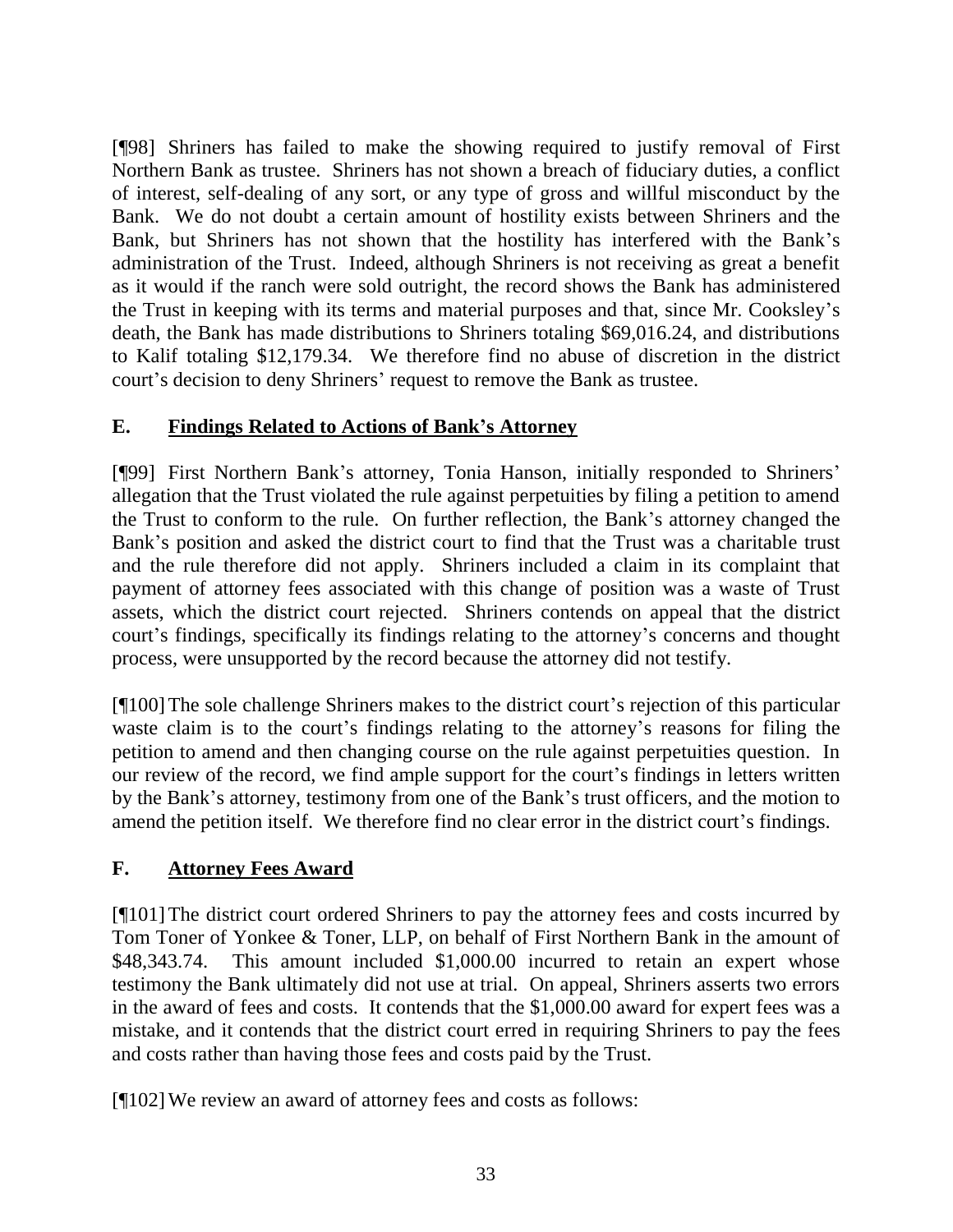The question of whether there is legal authority to award attorney fees is one of law, which we review *de novo*. *See*, *[Thorkildsen v. Belden](http://www.westlaw.com/Link/Document/FullText?findType=Y&serNum=2024602854&pubNum=0004645&originatingDoc=Ic3ae0ea6e6ec11e1b60bb297d3d07bc5&refType=RP&fi=co_pp_sp_4645_62&originationContext=document&vr=3.0&rs=cblt1.0&transitionType=DocumentItem&contextData=(sc.Search)#co_pp_sp_4645_62)*, 2011 WY 26, ¶ 8, 247 P.3d 60, 62 [\(Wyo.2011\);](http://www.westlaw.com/Link/Document/FullText?findType=Y&serNum=2024602854&pubNum=0004645&originatingDoc=Ic3ae0ea6e6ec11e1b60bb297d3d07bc5&refType=RP&fi=co_pp_sp_4645_62&originationContext=document&vr=3.0&rs=cblt1.0&transitionType=DocumentItem&contextData=(sc.Search)#co_pp_sp_4645_62) *[Ultra Resources, Inc. v. Hartman](http://www.westlaw.com/Link/Document/FullText?findType=Y&serNum=2021590768&pubNum=0004645&originatingDoc=Ic3ae0ea6e6ec11e1b60bb297d3d07bc5&refType=RP&fi=co_pp_sp_4645_935&originationContext=document&vr=3.0&rs=cblt1.0&transitionType=DocumentItem&contextData=(sc.Search)#co_pp_sp_4645_935)*, 2010 WY 36, ¶ [149, 226 P.3d 889, 935 \(Wyo.2010\);](http://www.westlaw.com/Link/Document/FullText?findType=Y&serNum=2021590768&pubNum=0004645&originatingDoc=Ic3ae0ea6e6ec11e1b60bb297d3d07bc5&refType=RP&fi=co_pp_sp_4645_935&originationContext=document&vr=3.0&rs=cblt1.0&transitionType=DocumentItem&contextData=(sc.Search)#co_pp_sp_4645_935) *[Breitenstine v.](http://www.westlaw.com/Link/Document/FullText?findType=Y&serNum=2008938092&pubNum=0004645&originatingDoc=Ic3ae0ea6e6ec11e1b60bb297d3d07bc5&refType=RP&fi=co_pp_sp_4645_193&originationContext=document&vr=3.0&rs=cblt1.0&transitionType=DocumentItem&contextData=(sc.Search)#co_pp_sp_4645_193)  Breitenstine*, 2006 WY 48, ¶ [12, 132 P.3d 189, 193](http://www.westlaw.com/Link/Document/FullText?findType=Y&serNum=2008938092&pubNum=0004645&originatingDoc=Ic3ae0ea6e6ec11e1b60bb297d3d07bc5&refType=RP&fi=co_pp_sp_4645_193&originationContext=document&vr=3.0&rs=cblt1.0&transitionType=DocumentItem&contextData=(sc.Search)#co_pp_sp_4645_193)  [\(Wyo.2006\).](http://www.westlaw.com/Link/Document/FullText?findType=Y&serNum=2008938092&pubNum=0004645&originatingDoc=Ic3ae0ea6e6ec11e1b60bb297d3d07bc5&refType=RP&fi=co_pp_sp_4645_193&originationContext=document&vr=3.0&rs=cblt1.0&transitionType=DocumentItem&contextData=(sc.Search)#co_pp_sp_4645_193) The final attorney fee award is, however, reviewed for abuse of discretion. *[Mueller v. Zimmer](http://www.westlaw.com/Link/Document/FullText?findType=Y&serNum=2014321020&pubNum=0004645&originatingDoc=Ic3ae0ea6e6ec11e1b60bb297d3d07bc5&refType=RP&fi=co_pp_sp_4645_364&originationContext=document&vr=3.0&rs=cblt1.0&transitionType=DocumentItem&contextData=(sc.Search)#co_pp_sp_4645_364)*, 2007 WY 195, ¶ [11, 173 P.3d 361, 364 \(Wyo.2007\).](http://www.westlaw.com/Link/Document/FullText?findType=Y&serNum=2014321020&pubNum=0004645&originatingDoc=Ic3ae0ea6e6ec11e1b60bb297d3d07bc5&refType=RP&fi=co_pp_sp_4645_364&originationContext=document&vr=3.0&rs=cblt1.0&transitionType=DocumentItem&contextData=(sc.Search)#co_pp_sp_4645_364)

*Evans*, ¶ 37, 282 P.3d at 1214.

#### **1. Expert Fees**

[¶103] Shriners challenges the \$1,000.00 award for expert fees as a mistake or oversight by the district court and requests a remand to correct this portion of the award. It bases this argument on the district court's denial of expert fees paid in conjunction with legal fees for counsel retained by the Bank's insurer. Specifically, the district court ruled:

> \* \* \* [T]his Court does not believe that Shriners should be responsible for any attorney's fees other than those incurred by Toner. The Court is persuaded by Shriners' argument that justice and equity do not require Shriners to reimburse FNB, or its insurance company, for the fees incurred by attorneys hired by FNB's insurance company. The insurance company hired multiple attorneys to represent FNB against the damages claims in this case (not to assist in defending the Trust). \* \* \* [T]he insurance company's decision to hire counsel for FNB, and change counsel more than once resulted in multiple attorneys duplicating effort without actually trying the case. This resulted in more fees being incurred than was practical or necessary. Additionally, none of the fees incurred by the attorneys hired by the insurance company were for the purpose of defending the Trust itself. The insurance company was merely concerned about protecting the interests of FNB. \* \* \*

> This Court is further persuaded by Shriners' argument that it would not be just and equitable to require it to bear the cost of FNB's expert fees when it was FNB who changed positions before the trial arguing that experts should not be allowed to testify at trial. FNB ultimately decided to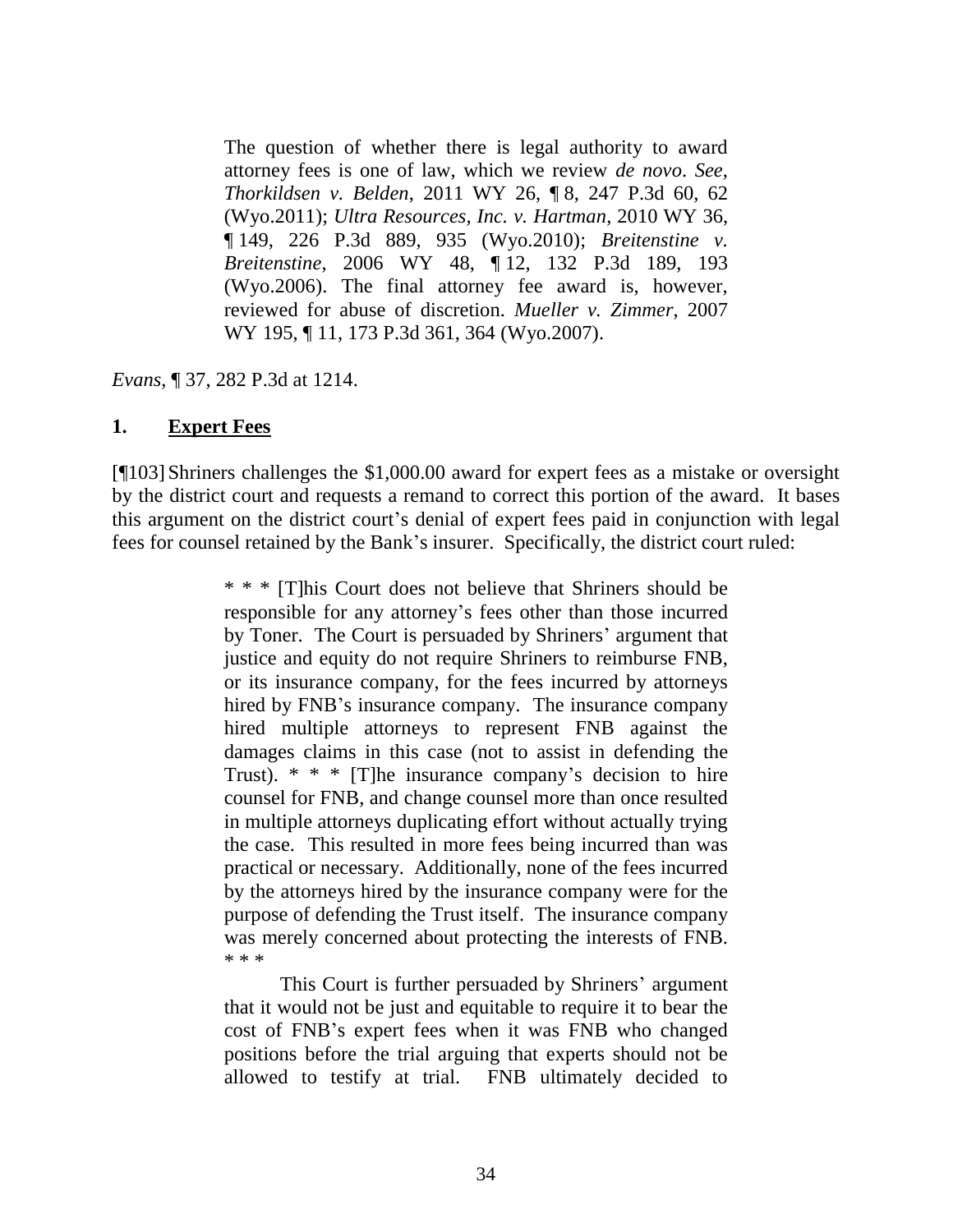eliminate its own expert from the trial phase, and for this reason Shriners should not be responsible for those fees.

[¶104]The Bank's insurer paid \$11,700.00 in expert witness fees, which were denied. Tom Toner paid \$1,000.00 to retain the expert, which was included in the \$48,343.74 awarded by the district court. Mr. Toner's affidavit in support of his fee application stated:

> 5. I represented the Defendant First Northern Bank of Wyoming in this case. Multiple attorneys were involved in the defense of this case because The Kansas Bankers Surety Company would defend only the Plaintiff's damage claim against the Bank and would not provide counsel to defend the Plaintiff's claims that the trust should be terminated, that the bank should be required to sell the Cooksley Ranch and that the Bank should be removed as trustee. \* \* \* I was not paid by the insurer for the work I did in this case.

\* \* \* \*

11. Shriners designated William Welch, a retired trust officer and a Colorado attorney, as an expert witness. This made it necessary to employ an expert to counter the testimony of Mr. Welch, if Mr. Welch was allowed to testify to all of the opinions set out in his expert designation. I hired Robert Wyatt, a Wyoming attorney and former trust officer, as an expert on behalf of the Bank and worked with Mr. Wyatt in the preparation of his expert designation to be filed with the Court in case his testimony was required.

[¶105]The \$1,000.00 Tom Toner paid to retain the expert witness was related to Mr. Toner's defense of the Trust and the Bank as trustee. Additionally, the fee was paid well before any decision could be made to proceed at trial without an expert. In short, the expert fee is more in keeping with the fees the district court found should be awarded and less like those it found should be denied. We therefore find no mistake in the award and decline Shriners' request for a remand to correct the award.

### **2. Requirement that Shriners Pay Fee Award**

[¶106] Shriners contends that the fees and costs incurred by First Northern Bank should have been ordered paid from the Trust and the district court abused its discretion in requiring Shriners to pay the award. We again disagree.

[¶107]The Uniform Trust Code authorizes the payment of attorney fees and costs as follows: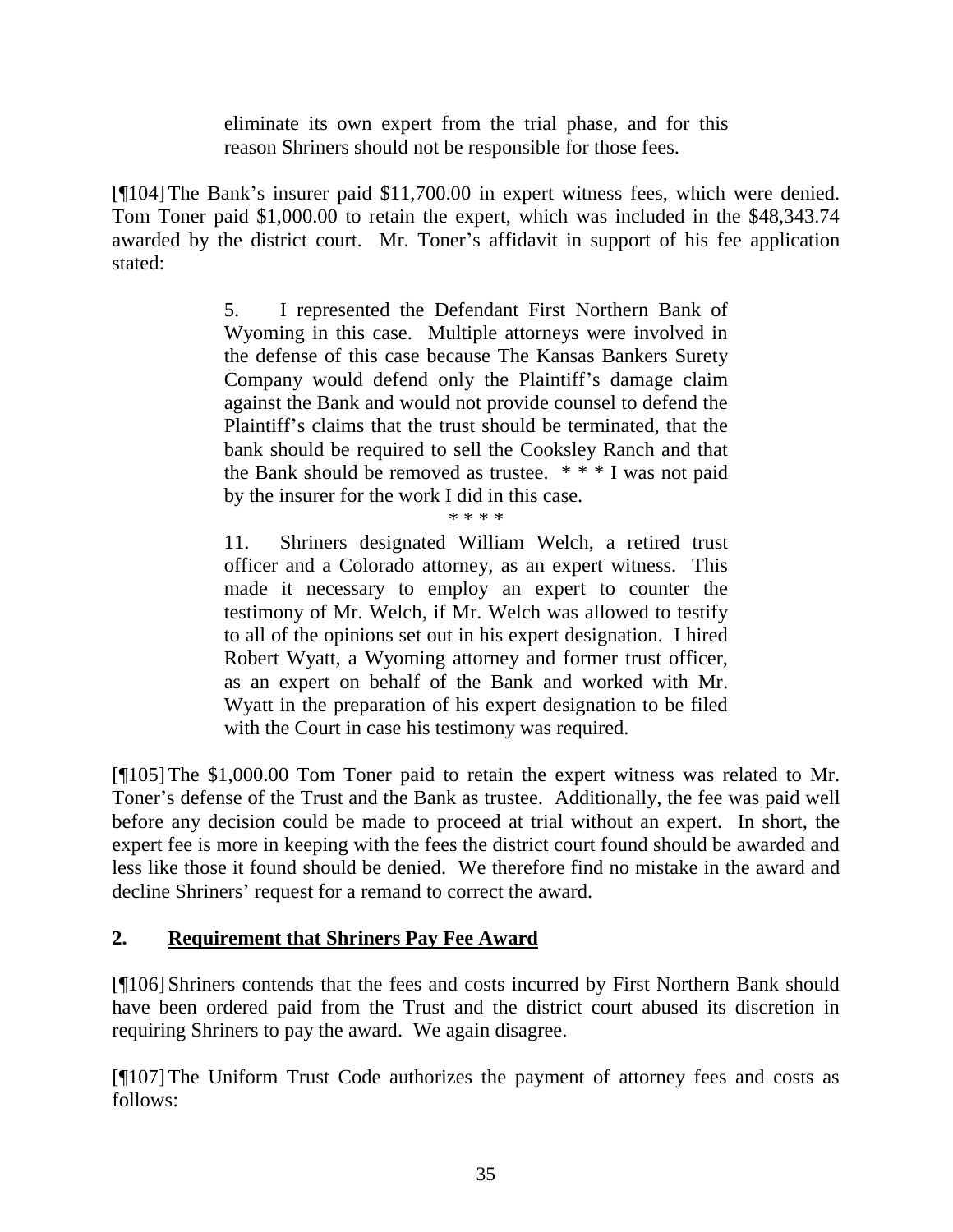In a judicial proceeding involving the administration of a trust, the court, as justice and equity may require, may award costs and expenses, including reasonable attorney's fees, to any party, to be paid by another party or from the trust that is the subject of the controversy.

Wyo. Stat. Ann. § 4-10-1004 (LexisNexis 2015).

[¶108]We have addressed the district court's discretion in making a "justice and equity" determination under this provision of the Code. We explained:

> Once it has been determined that authority exists to award fees and costs, a trial court has extremely broad discretion to rule on the amount of such an award. *KC*[, 941](http://www.westlaw.com/Link/Document/FullText?findType=Y&serNum=1997138762&pubNum=661&originatingDoc=I3c04d697839511df8e45a3b5a338fda3&refType=RP&fi=co_pp_sp_661_53&originationContext=document&vr=3.0&rs=cblt1.0&transitionType=DocumentItem&contextData=(sc.UserEnteredCitation)#co_pp_sp_661_53)  [P.2d at 53;](http://www.westlaw.com/Link/Document/FullText?findType=Y&serNum=1997138762&pubNum=661&originatingDoc=I3c04d697839511df8e45a3b5a338fda3&refType=RP&fi=co_pp_sp_661_53&originationContext=document&vr=3.0&rs=cblt1.0&transitionType=DocumentItem&contextData=(sc.UserEnteredCitation)#co_pp_sp_661_53) *[Haltom v. Haltom](http://www.westlaw.com/Link/Document/FullText?findType=Y&serNum=1988076626&pubNum=661&originatingDoc=I3c04d697839511df8e45a3b5a338fda3&refType=RP&fi=co_pp_sp_661_879&originationContext=document&vr=3.0&rs=cblt1.0&transitionType=DocumentItem&contextData=(sc.UserEnteredCitation)#co_pp_sp_661_879)*, 755 P.2d 876, 879–80 [\(Wyo.1988\).](http://www.westlaw.com/Link/Document/FullText?findType=Y&serNum=1988076626&pubNum=661&originatingDoc=I3c04d697839511df8e45a3b5a338fda3&refType=RP&fi=co_pp_sp_661_879&originationContext=document&vr=3.0&rs=cblt1.0&transitionType=DocumentItem&contextData=(sc.UserEnteredCitation)#co_pp_sp_661_879) In reviewing the district court's determination of the amount, if any, to award the Trustees in this case, we are mindful that we have held that we will not interfere with the trial court's exercise of discretion in making such an award except upon proof that such discretion was gravely abused. *See KC*[, 941 P.2d at 53;](http://www.westlaw.com/Link/Document/FullText?findType=Y&serNum=1997138762&pubNum=661&originatingDoc=I3c04d697839511df8e45a3b5a338fda3&refType=RP&fi=co_pp_sp_661_53&originationContext=document&vr=3.0&rs=cblt1.0&transitionType=DocumentItem&contextData=(sc.UserEnteredCitation)#co_pp_sp_661_53) *Haltom*[, 755 P.2d at 879–80.](http://www.westlaw.com/Link/Document/FullText?findType=Y&serNum=1988076626&pubNum=661&originatingDoc=I3c04d697839511df8e45a3b5a338fda3&refType=RP&fi=co_pp_sp_661_879&originationContext=document&vr=3.0&rs=cblt1.0&transitionType=DocumentItem&contextData=(sc.UserEnteredCitation)#co_pp_sp_661_879)

> Courts interpreting provisions identical or similar to [§ 4–](http://www.westlaw.com/Link/Document/FullText?findType=L&pubNum=1000377&cite=WYSTS4-10-1004&originatingDoc=I3c04d697839511df8e45a3b5a338fda3&refType=LQ&originationContext=document&vr=3.0&rs=cblt1.0&transitionType=DocumentItem&contextData=(sc.UserEnteredCitation)) [10–1004](http://www.westlaw.com/Link/Document/FullText?findType=L&pubNum=1000377&cite=WYSTS4-10-1004&originatingDoc=I3c04d697839511df8e45a3b5a338fda3&refType=LQ&originationContext=document&vr=3.0&rs=cblt1.0&transitionType=DocumentItem&contextData=(sc.UserEnteredCitation)) have observed that the provision's use of the phrase "justice and equity" must guide a trial court's discretion in determining whether to award fees from a trust and the amount of any fees awarded. *See*, *e.g.*, *Atwood*[, 25 P.3d at](http://www.westlaw.com/Link/Document/FullText?findType=Y&serNum=2001402745&pubNum=4645&originatingDoc=I3c04d697839511df8e45a3b5a338fda3&refType=RP&fi=co_pp_sp_4645_947&originationContext=document&vr=3.0&rs=cblt1.0&transitionType=DocumentItem&contextData=(sc.UserEnteredCitation)#co_pp_sp_4645_947)  [947.](http://www.westlaw.com/Link/Document/FullText?findType=Y&serNum=2001402745&pubNum=4645&originatingDoc=I3c04d697839511df8e45a3b5a338fda3&refType=RP&fi=co_pp_sp_4645_947&originationContext=document&vr=3.0&rs=cblt1.0&transitionType=DocumentItem&contextData=(sc.UserEnteredCitation)#co_pp_sp_4645_947) The Oklahoma court in *[Atwood](http://www.westlaw.com/Link/Document/FullText?findType=Y&serNum=2001402745&originatingDoc=I3c04d697839511df8e45a3b5a338fda3&refType=RP&originationContext=document&vr=3.0&rs=cblt1.0&transitionType=DocumentItem&contextData=(sc.UserEnteredCitation))* described the inquiry as follows:

The highly subjective phrase "justice and equity" does not state specific guidelines or criteria for use by a trial court or for use by a reviewing court. The phrase connotes fairness and invites flexibility in order to arrive at what is fair on a case by case basis. Hence, general criteria drawn from other types of cases provide nonexclusive guides. These include (a) reasonableness of the parties' claims, contentions, or defenses; (b) unnecessarily prolonging litigation; (c) relative ability to bear the financial burden; (d) result obtained by the litigation and prevailing party concepts; and (e) whether a party has acted in bad faith, vexatiously,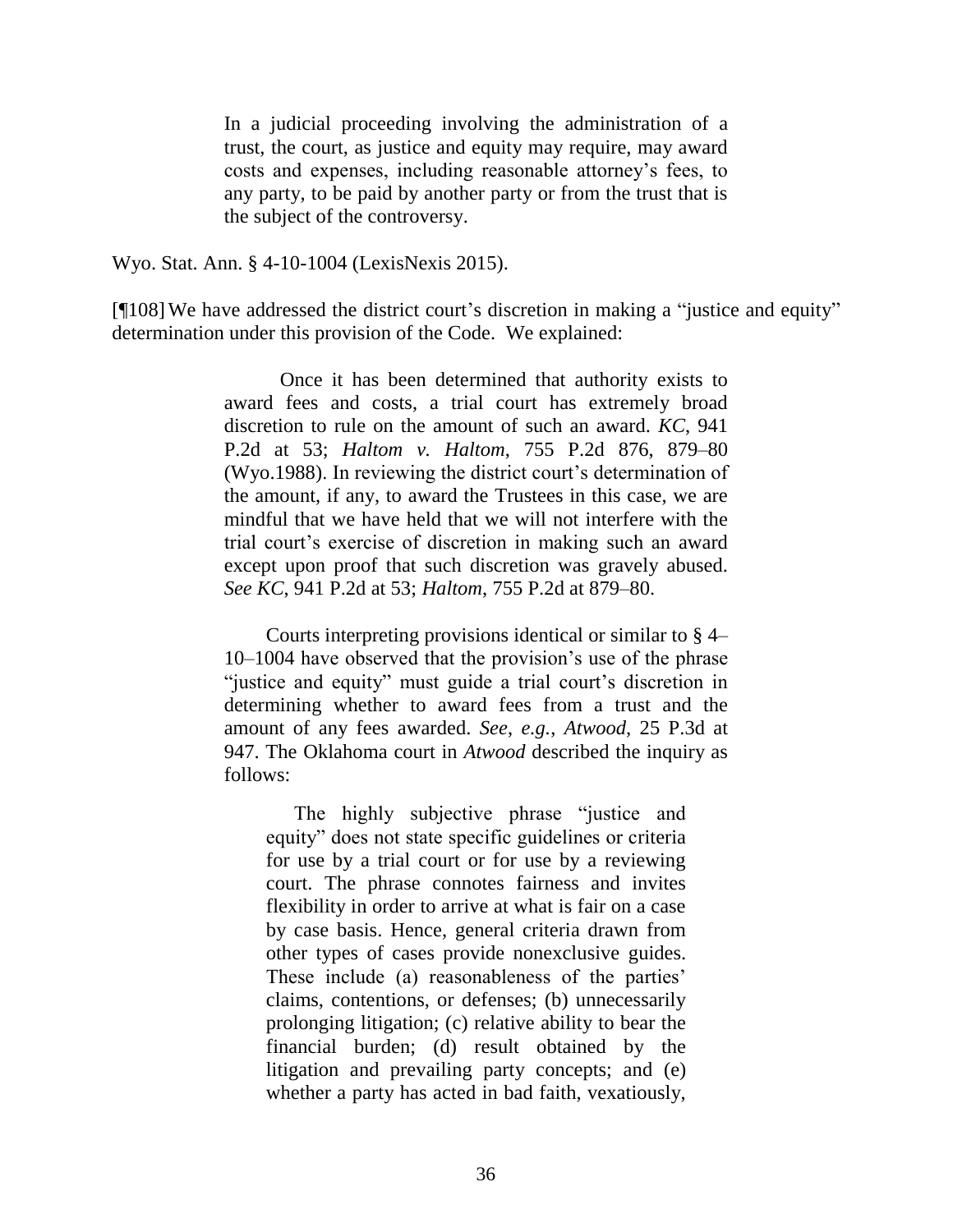wantonly, or for oppressive reasons in the bringing or conduct of the litigation.

The role of "justice and equity" in this phase of the inquiry before the trial court is distinct from their role in determining what amount of costs, fees, and expenses should be allowed. For example, the fact that the nature of the case was difficult and required a great deal of effort goes to the amount of the award rather than whether an award should be granted.

*Atwood*[, 25 P.3d at 947;](http://www.westlaw.com/Link/Document/FullText?findType=Y&serNum=2001402745&pubNum=4645&originatingDoc=I3c04d697839511df8e45a3b5a338fda3&refType=RP&fi=co_pp_sp_4645_947&originationContext=document&vr=3.0&rs=cblt1.0&transitionType=DocumentItem&contextData=(sc.UserEnteredCitation)#co_pp_sp_4645_947) *see also [Whittlesey v. Aiello](http://www.westlaw.com/Link/Document/FullText?findType=Y&serNum=2002800653&pubNum=3484&originatingDoc=I3c04d697839511df8e45a3b5a338fda3&refType=RP&fi=co_pp_sp_3484_748&originationContext=document&vr=3.0&rs=cblt1.0&transitionType=DocumentItem&contextData=(sc.UserEnteredCitation)#co_pp_sp_3484_748)*, 104 [Cal.App.4th 1221, 128 Cal.Rptr.2d 742, 748 \(2002\)](http://www.westlaw.com/Link/Document/FullText?findType=Y&serNum=2002800653&pubNum=3484&originatingDoc=I3c04d697839511df8e45a3b5a338fda3&refType=RP&fi=co_pp_sp_3484_748&originationContext=document&vr=3.0&rs=cblt1.0&transitionType=DocumentItem&contextData=(sc.UserEnteredCitation)#co_pp_sp_3484_748) (no basis for trustee to recover litigation expenses if litigation does not benefit trust); *Nickas*[, 954 S.W.2d at 741](http://www.westlaw.com/Link/Document/FullText?findType=Y&serNum=1997071723&pubNum=713&originatingDoc=I3c04d697839511df8e45a3b5a338fda3&refType=RP&fi=co_pp_sp_713_741&originationContext=document&vr=3.0&rs=cblt1.0&transitionType=DocumentItem&contextData=(sc.UserEnteredCitation)#co_pp_sp_713_741) (award of litigation expenses authorized only to the extent litigation found beneficial to trust).

*Garwood v. Garwood*, 2010 WY 91, ¶¶ 38-39, 233 P.3d 977, 986 (Wyo. 2010).

[¶109]The district court found that justice and equity required that Shriners pay the award of fees and costs. It reasoned:

> An analysis of the results obtained by the litigation and the prevailing party's concepts yields the conclusion that FNB should be entitled to the reasonable attorney's fees incurred as a result of defending the Trust. At trial, this court found in favor of FNB, holding that FNB correctly determined the material charitable purpose of the Trust was to keep the ranch land open for agricultural purposes. As a result of this finding, the Court held that FNB did not act imprudently in its administration of the Trust by managing the Trust in a manner that was consistent with the material purpose. The Court's ruling was premised on the fact that the Settlor desired the land to be used for agricultural purposes until the year 2100, and terminating the Trust would be in direct contravention of that stated intent. The Settlor described in the First Amendment to the Trust, and reiterated in each following Amendment that "it is our intention that the Trustee continue to hold the ranch for the terms of this trust, with the land remaining open and its use devoted to agriculture and/or preservation." FNB, acting as trustee, not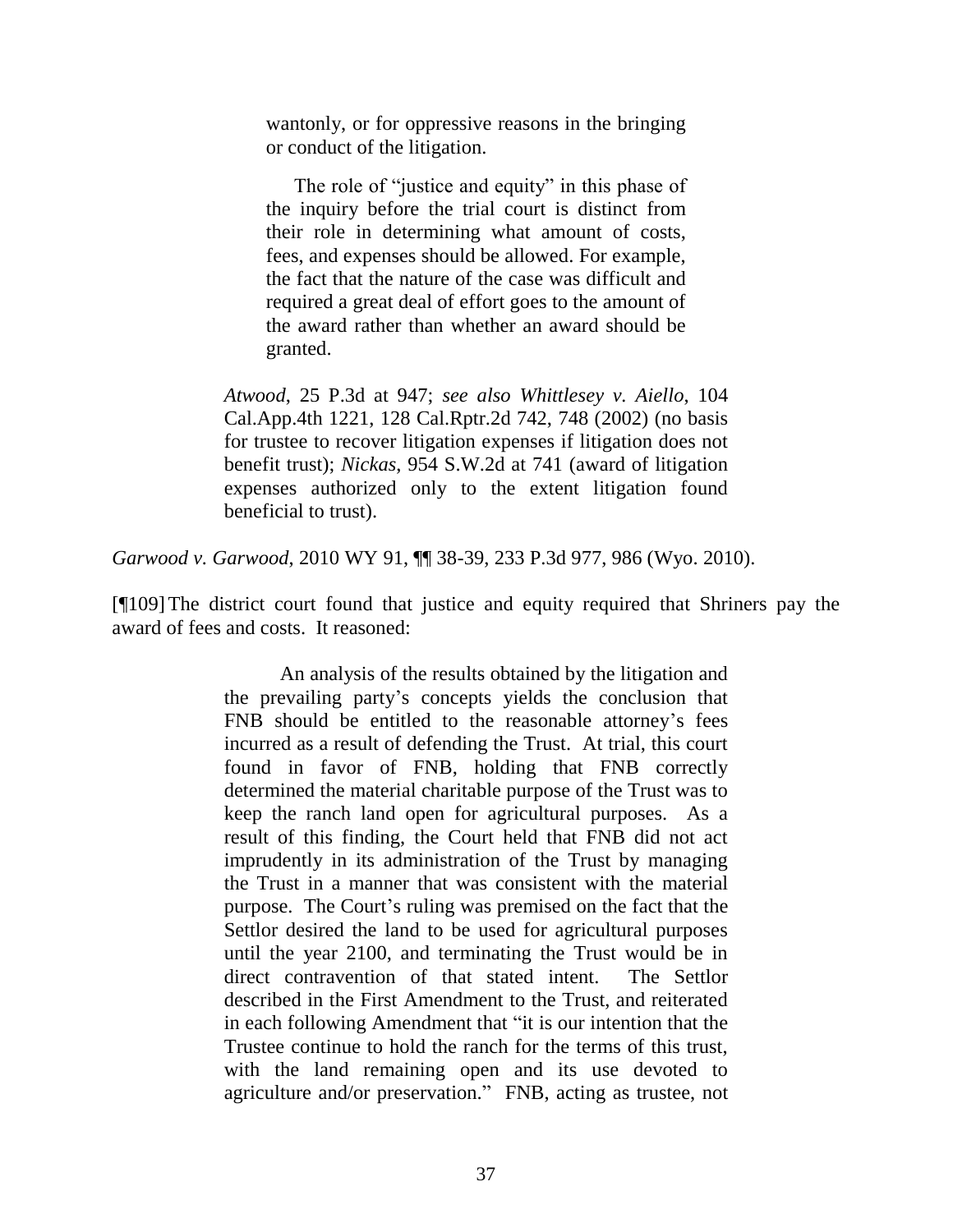only administered the trust to continue the life of the Trust, but also defended the Trust against claims that the ranch should be sold. Both of these actions were exactly what the Trust document demanded.

After analyzing the next guideline, which is whether a party has acted in bad faith, vexatiously, wantonly, or for oppressive reasons in the bringing or conduct of litigation, again the Court finds that FNB is entitled to the reasonable attorney's fees incurred as a result of defending the Trust. Shriners sought to have the trust terminated, and fought to have the ranch sold so that it could realize the benefits of that sale and obtain its gift years before that gift came to fruition. Shriners' arguments that the Settlor intended to confer the best benefit possible to the beneficiaries completely ignored the expressed desires of the man who was so generous as to bequeath Shriners with a charitable contribution. Because Shriners tried to terminate the Trust and sell the ranch against the wishes of the settlor, it can be said Shriners acted in bad faith.

\* \* \* \*

In sum, the outcome in the trial, coupled with Shriners bad faith arguments warrants an award of attorney's fees to FNB for the reasonable fees it incurred in defending the Trust. Toner was the attorney retained by FNB to defend the trust and justice and equity demand Shriners pay for those fees.

[¶110]We agree with the district court's observation that Shriners' actions against the Bank and the Trust were taken with utter disregard for the Cooksleys' intentions, a position contrary to the paramount importance Wyoming law places on a settler's intentions. We therefore find no abuse of discretion in the district court's determination that Shriners should be responsible for payment of the attorney fees and costs awarded in this matter.

#### **G. Attorney Fees and Costs on Appeal**

[¶111]The final question we address is whether First Northern Bank is entitled to an award of attorney fees and costs associated with this appeal. In accordance with Wyo. Stat. Ann. § 4-10-1004, the Bank is entitled to an award of fees and costs incurred on appeal. For the same reasons stated above, the award shall be paid by Shriners. First Northern Bank may file a motion for the award of fees and costs in accordance with Rule 10.06 of the Wyoming Rules of Appellate Procedure.